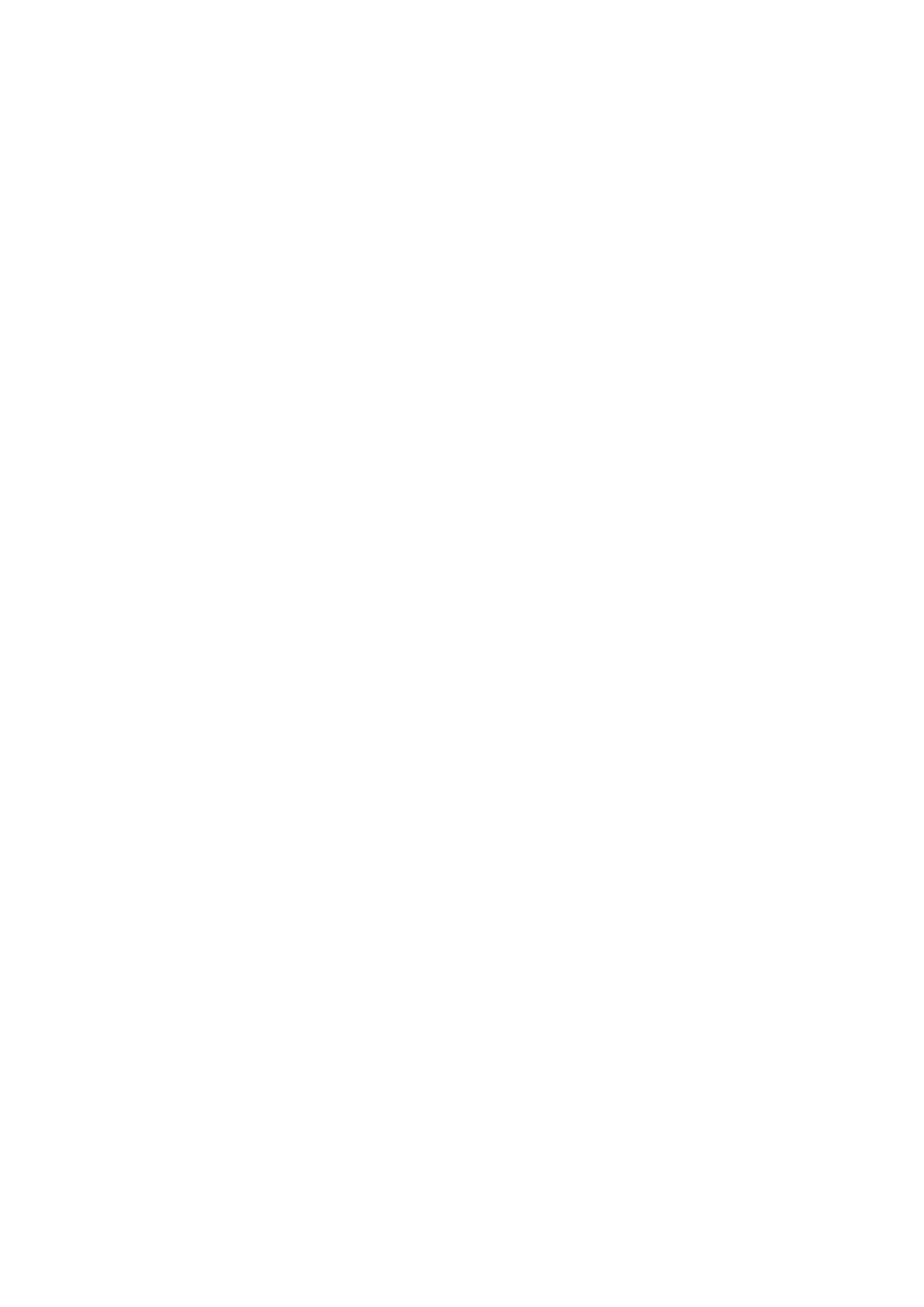#### *About the Authors*

Mark is a Partner of Communications Chambers and former senior manager at the BBC. He has published papers on platform governance and regulation for clients includin[g Sky](http://www.commcham.com/storage/Sky%20Platform%20Accountability%20FINAL%20020718%202200.pdf) and [Apple.](http://www.commcham.com/storage/Reconciling%20private%20market%20governance%20and%20law%20-%20a%20policy%20primer%20for%20platforms%20May%202018.pdf) He was a visiting associate at the Oxford Internet Institute in 2016-17; his peer-reviewed [paper](https://www.tandfonline.com/doi/full/10.1080/23738871.2018.1519030) on new approaches to online content regulation was published in the Journal of Cyber Policy (October 2018).

Communications Chambers (*[www.commcham.com](http://www.commcham.com/)*) is a policy and strategy advisory firm specialising in media, technology and telecoms.

Suzannah Lansdell is an Associate of Involve and advisor, designer and facilitator of stakeholder and public dialogue. She works on the Sciencewise programme to help government departments think through the role of public dialogue in new areas of science and technology, including data. She was also part of the team delivering the Citizen Assemblies on Brexit and Future Funding of Adult Social Care.

Involve (*[www.involve.org.uk](http://www.involve.org.uk/)*) was founded in 2003 to create a new focus for thinking and action on the links between new forms of participation and existing democratic institutions. It promotes and practices participatory and deliberative decision-making to give people more power over the decisions that affect their lives. It aims to build a stronger democracy that works for everyone – that gives people real power to bring about change in their lives, communities and beyond. Involve has run a number of projects on public engagement in data.

#### *Disclaimer*

This project was commissioned and run in collaboration with the Open Data Institute as part of a project funded by the UK Government's Office for Artificial Intelligence and Innovate UK. It builds on research from the ODI's Innovation programme funded by Innovate UK. The views in this report are those of the authors.



This report is licensed under a Creative Commons Attribution-ShareAlike 4.0 International License

COMMUNICATIONS

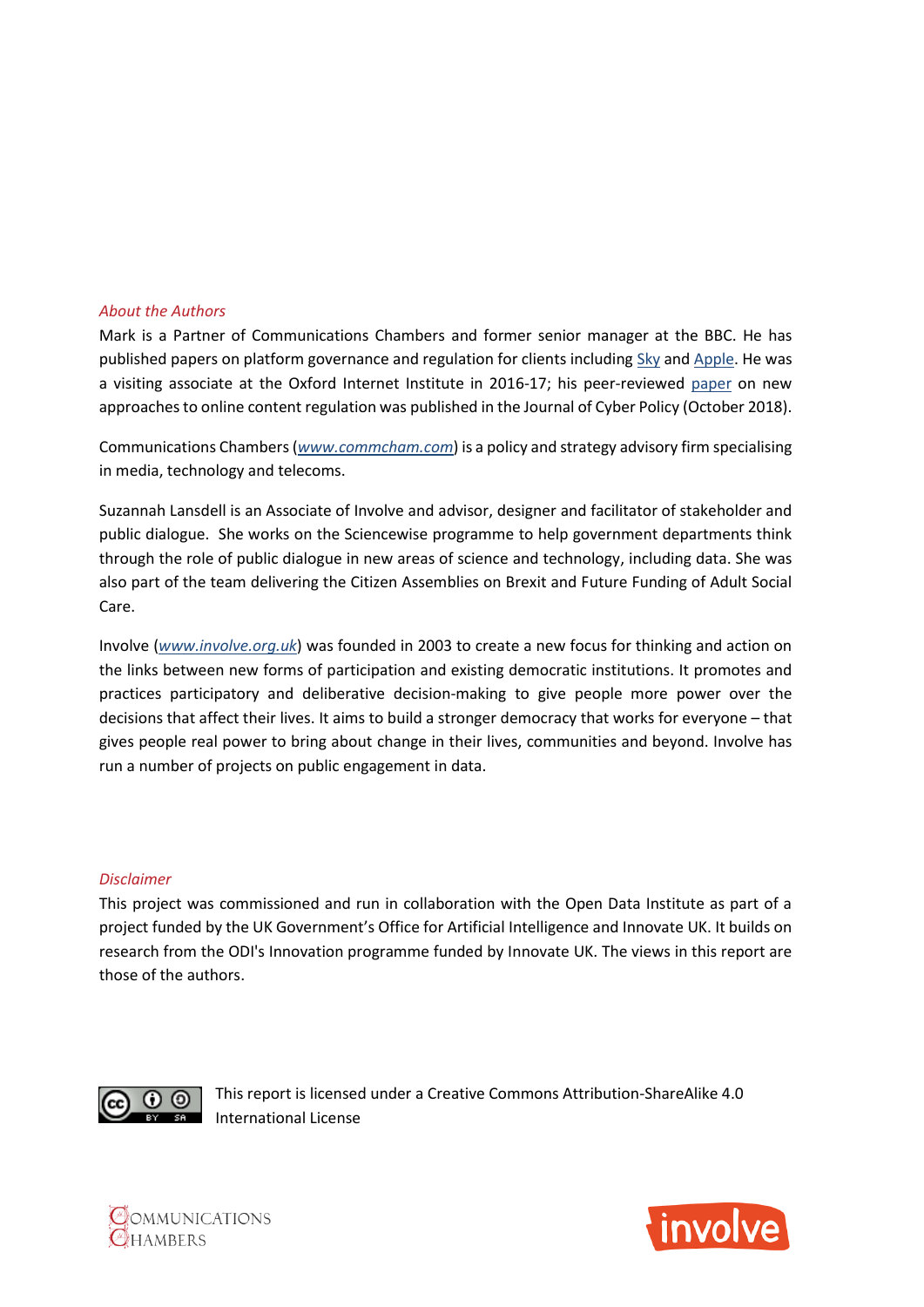[blank]



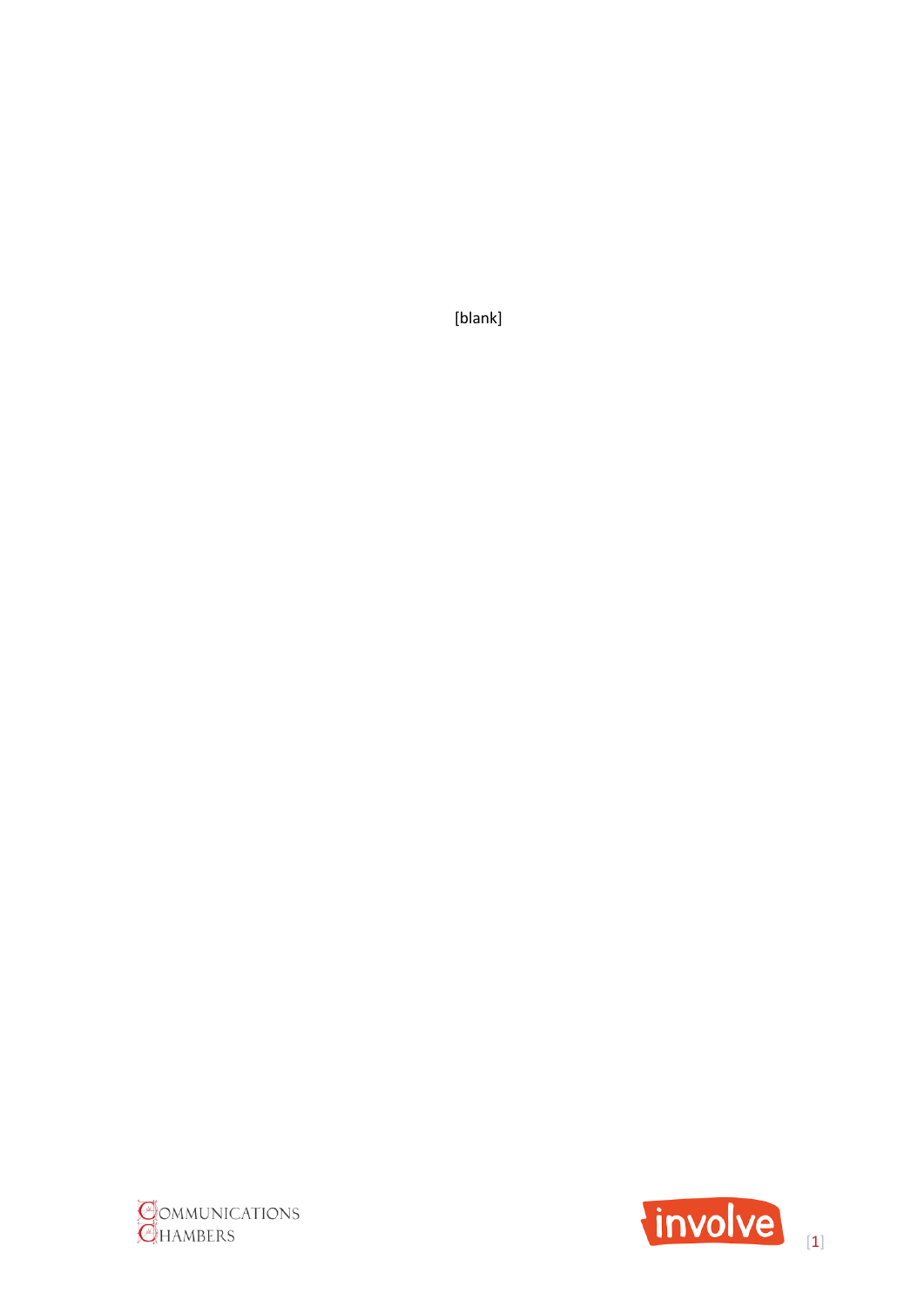## **Contents**

| 1.  |                                                              |    |
|-----|--------------------------------------------------------------|----|
| 2.  |                                                              |    |
| 3.  |                                                              |    |
|     | What is a data trust?                                        | 8  |
|     | Facilitating data sharing                                    | 8  |
|     | Design questions                                             | 9  |
| 4.  |                                                              |    |
|     | A consent-based model                                        | 10 |
|     | The components of legitimacy                                 | 13 |
|     | Balancing accountability and effectiveness                   | 14 |
|     | Factors for a successful decision-making process             | 14 |
| .5. |                                                              |    |
|     | Components                                                   | 15 |
|     | 1. Scope                                                     | 15 |
|     | 2. Co-design                                                 | 17 |
|     | 3. Operate                                                   | 20 |
|     | 4. Evaluate and retire                                       | 23 |
| 6.  |                                                              | 25 |
|     | What is deliberation?                                        | 25 |
|     | Why deliberation matters                                     | 26 |
|     | The benefits of using a deliberative approach more generally | 27 |
|     | When to use deliberative decision-making                     | 28 |
|     | Recommended deliberative methods                             | 29 |
| 7.  |                                                              |    |
|     |                                                              |    |
|     |                                                              |    |



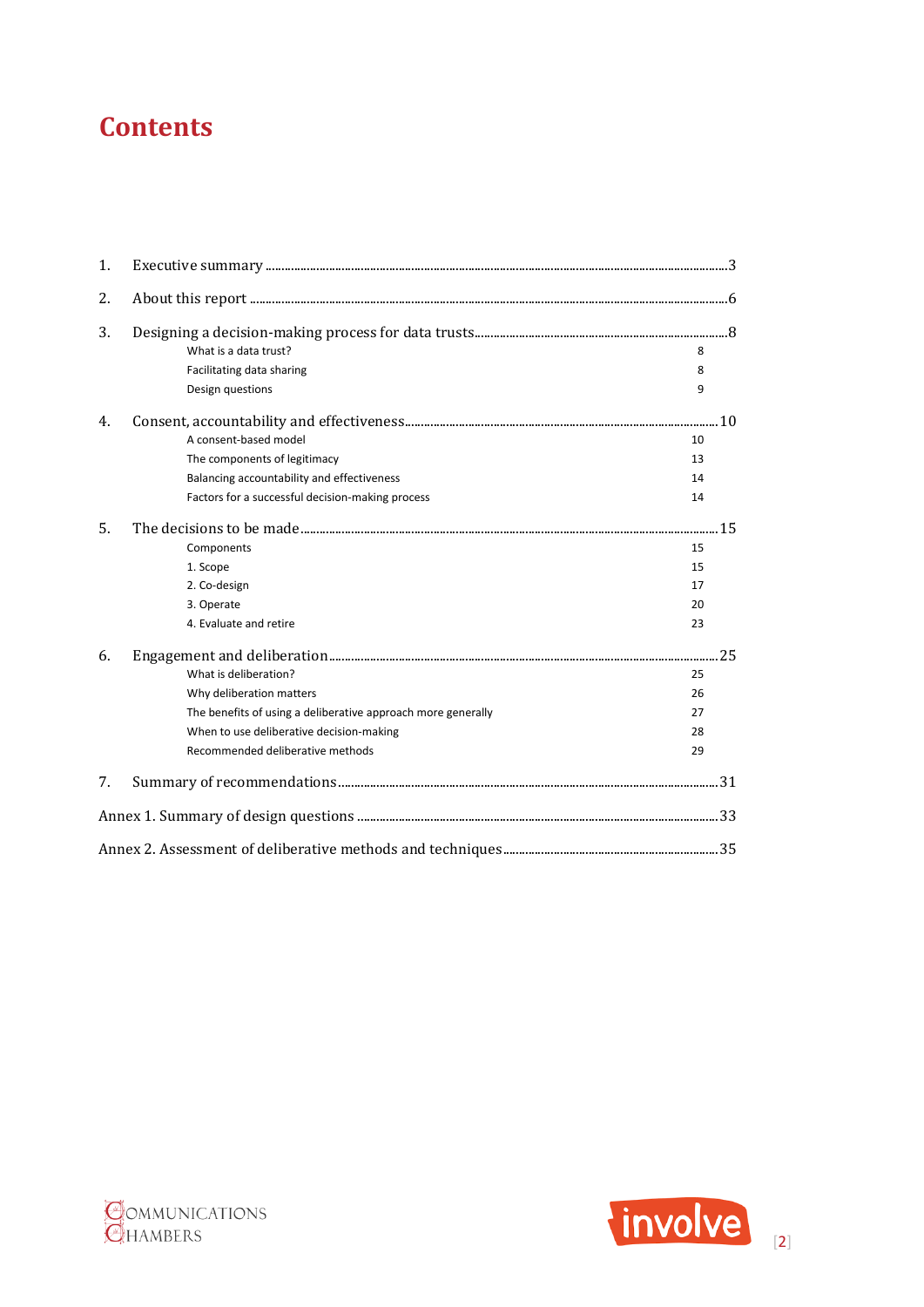## <span id="page-5-0"></span>**1. Executive summary**

### **Why a data trust's decision-making process matters**

Data trusts are a tool for delivering the potentially great benefits of data sharing, while protecting rights and balancing interests in data use. They provide one form of trustworthy data stewardship: through formalised decision-making processes, a trust makes independent, binding determinations about how data may and may not be used.

A trust's role can be powerful, especially when data are highly valued and potential uses are controversial. It may need to trade off competing interests, coordinate diverse parties, act as honest broker, protect rights and enforce obligations, set technical standards and ensure compliance with relevant law and regulation.

#### A trust's decision-making process is:

"*the set of policies, procedures and practices by which a data trust promotes the beneficial use of data and manages risks, balancing stakeholders' interests in accordance with the purposes and values of the trust*."

Data trusts may be most valuable when there are many data providers, many potential use cases, and different views about how data should be used. In that scenario, how the trust makes decisions is crucial to its legitimacy and consent. The goal of this report is to provide guidance on how trusts might go about designing their decision-making processes – what factors to take into account and some of the options that may be available.

## **Design questions**

Our analysis is based on three pilot trusts initiated by the ODI, working with partners.<sup>1</sup> In considering decision-making processes for these pilots, we addressed five questions:

- What decisions does the trust need to make?
- What objectives and values should govern those decisions?
- Who are the stakeholders in the trust and what are their incentives?
- What policies, processes and activities will the trust use to make and enforce its decisions?
- What accountability mechanisms will the trust use to demonstrate trustworthiness, protect stakeholders' interests and manage risks?

Our analysis suggests that there are limits to how standardised and repeatable trusts' decision-making processes can be. The answers to these questions will be bespoke to each trust. But our analysis of the ODI's pilots has identified some general considerations.

### **A common set of decisions**

The decisions most trusts are likely to need to make can be grouped into the four stages of their lifecycle:<sup>2</sup>

- **Scope**: definition of the trust's purpose and values
- **Co-design**: definition of the trust's proposition – what data will be shared, from whom, for what uses, and on what terms; how benefits will be distributed and risks managed

1



<sup>&</sup>lt;sup>1</sup> For more information on the pilots, see th[e Food Waste,](http://theodi.org/article/data-trusts-food-waste/) [Illegal Wildlife](http://theodi.org/article/data-trusts-wildlife/) and [GLA/Greenwich](http://theodi.org/article/data-trusts-gla/) pilot reports <sup>2</sup> For more information on a trust's lifecycle, see the ODI's [report](http://theodi.org/article/odi-data-trusts-report/) on these pilots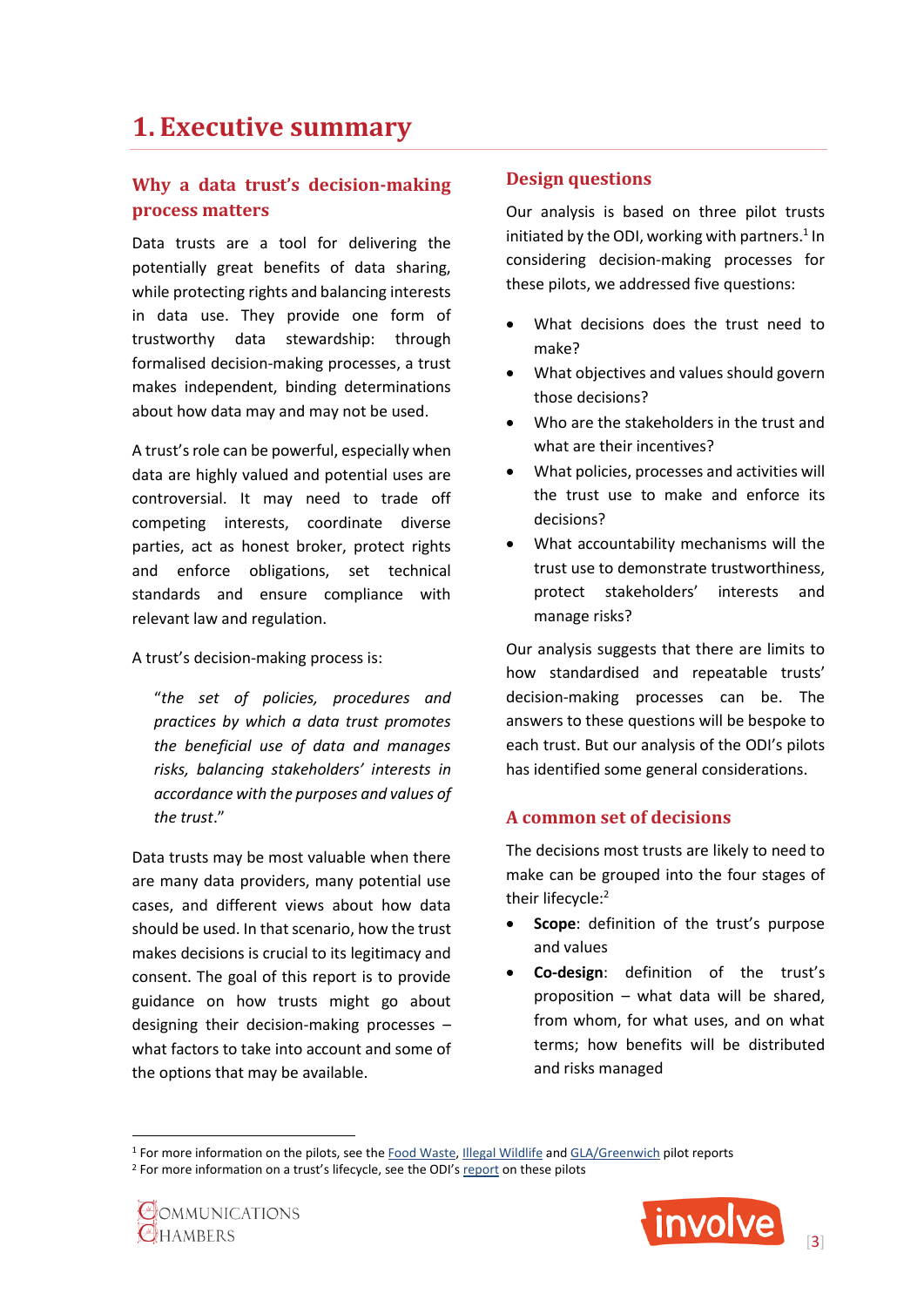- **Operate**: decisions about the trust's governance structure, approach to stakeholder engagement, technical policy, enforcement and compliance processes, and resources
- **Evaluate**: decisions about how performance will be assessed and disclosed, how changes to rules and practices will be considered, when and how the trust will close down

The decision-making process relating to each stage should be captured in a set of governing documents and policies that establish stakeholders' rights and obligations, and ensure transparency in the trust's activities.

#### **The need for a solid foundation**

Decision-making processes need a solid foundation: an agreed purpose, common understanding of a problem to be addressed, agreement that a trust is the right vehicle to solve it, and a commitment to shared ethical values. The purpose of any data trust needs to be resolved, with careful, deliberative input from stakeholders, together with an assessment of the resourcing required to set up and run it, to ensure benefits outweigh costs.

Ambiguity at this stage can jeopardise stakeholders' support for the trust and consent to its authority. There is a risk, that to some extent all the pilots faced, of putting technical development ahead of rigorous definition of purpose and need.

The public have high expectations of a data trust. They need to see a clear purpose and benefit from data sharing, particularly since confusion, distrust and uncertainty on this topic is widespread and pervasive.

## **The trade-off between rights and discretion**

A trust's decision-making process must be both *accountable* and *effective*. These can be in tension. Accountability requires inclusivity, responsiveness and transparency, while effectiveness depends on speed, efficiency and scalability of decision-making.

When a trust is formed, stakeholders may seek to protect their interests through establishing enforceable rights and guarantees; for example, many of the data providers interviewed for these pilots wanted to be able to control precisely the uses to which their data could be put.

However, uses of data cannot always be predicted, and it may not be feasible or desirable to establish consensus or even majority support for every use case. In deciding how data are made available, a trust needs discretion to adjudicate between different stakeholders' interests and especially to protect the interests of smaller or less powerful stakeholders.

The balance between stakeholders' rights and the trust's discretion needs to be resolved carefully, with dialogue. In general, the larger the number of stakeholders, and the less aligned their incentives, the more important the discretion and accountability of the trust becomes.

### **The value of a deliberative approach**

Deliberation – a participant-led approach to problem solving and decision-making – can play a crucial role in ensuring accountability.

Deliberative tools and techniques provide means of understanding different stakeholders' perspectives, demonstrating honesty, competence and reliability, and



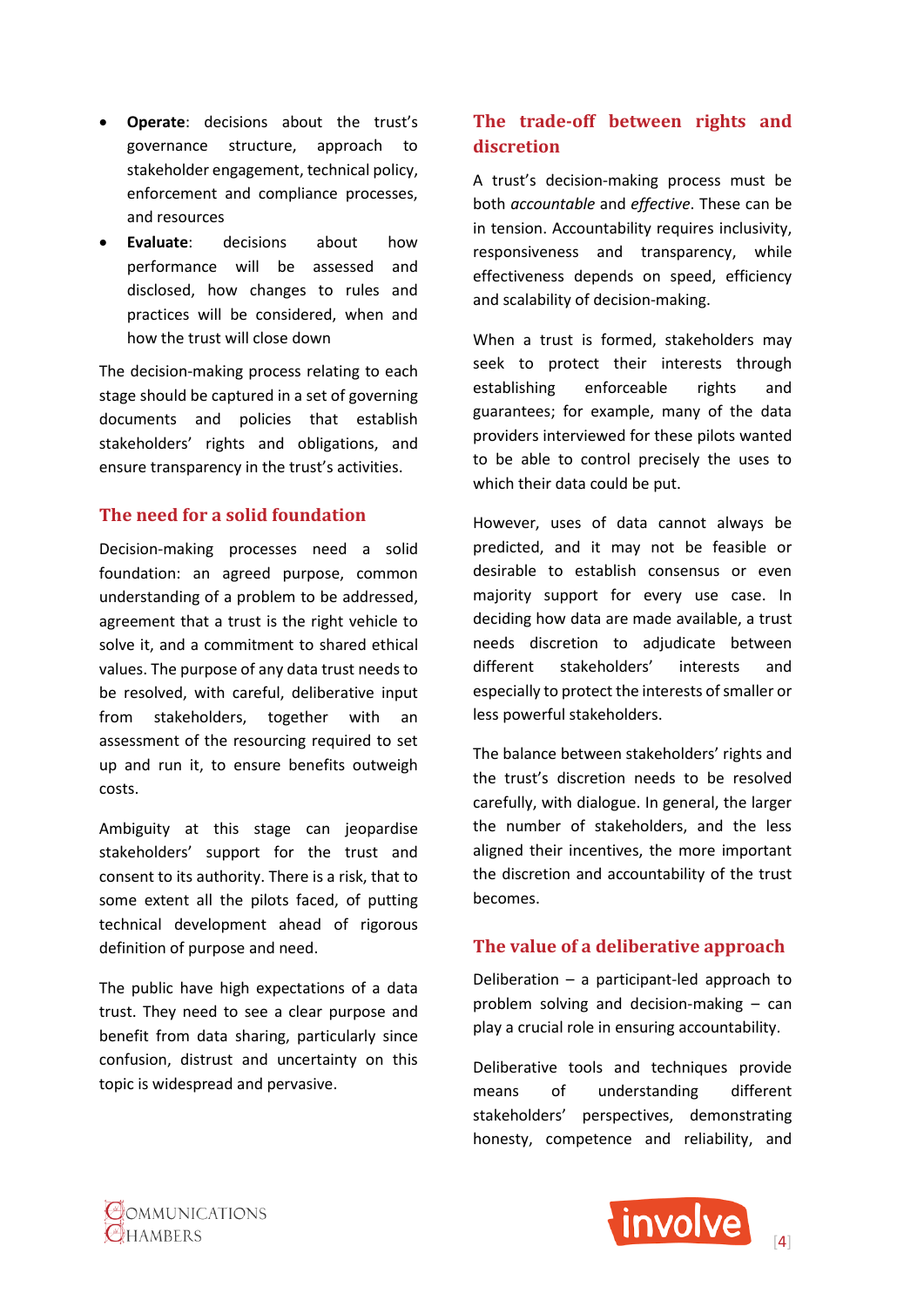ensuring that all relevant interests are identified and taken into account.

Three requirements must be met, in order for a process to be truly deliberative:

- Discussion between participants
- Involvement of a range of people
- A clear task or purpose

Deliberation is best used for decisions that:

- Require ownership of the outcomes by stakeholders
- Need to demonstrate or benefit from taking account of a wider range of views, values, insights and experiences

• Are contentious or involve trade-offs which benefit from greater understanding of what is driving those issues

#### **Time and resources**

A data trust is not a 'quick fix' to complex governance issues. Developing the right decision-making process requires resources, commitment and time.

With respect to the three pilots, we recommend further detailed work with stakeholders to refine their purposes, develop a set of governing values, and progress detailed co-design work.



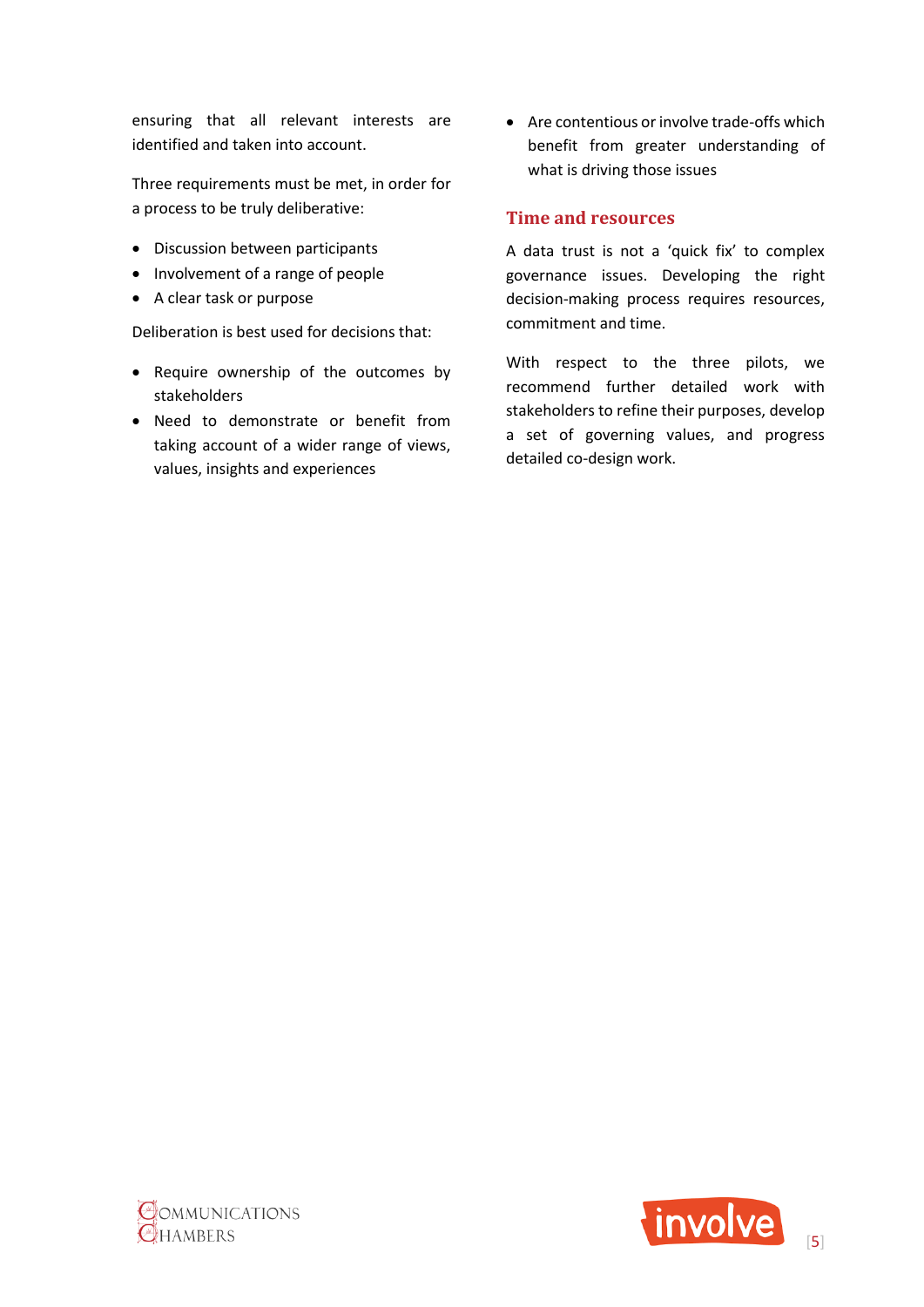# <span id="page-8-0"></span>**2. About this report**

## **Purpose**

This report provides recommendations on the design of decision-making processes for data trusts, based on lessons learned from three pilots conducted by the Open Data Institute.

The purpose is to provide advice to organisations setting up, or considering setting up, a data trust; and to inform the wider policy debate on data trusts as a form of data access and governance. Some points may be relevant to governance of data sharing arrangements more generally.

Each trust is likely to need its own decisionmaking process, designed to meet the needs of its particular stakeholders in its particular context. The trust's purpose and values provide the basis for decisions about which interests to prioritise and which rights take precedence. Therefore, the design of a data trust's decision-making process is highly dependent on its purpose and values.

Further work and stakeholder input would be needed to finalise the purpose and values of all three of the pilot trusts considered in this project. Our report therefore does not specify a detailed decision-making process for the pilots. Instead it focuses on how a decisionmaking process should be designed – options to consider and factors to take into account.

We have sought to identify a wide range of possible decisions and decision-making techniques for data trusts. Not all of them will be relevant to all trusts, and many trusts may be able to operate in a more slimmed-down way.

## **The three pilots**

*Greater London Authority (GLA)/Royal Borough of Greenwich* This [pilot](http://theodi.org/article/data-trusts-gla/) explored two use cases:

• Mobility use case (parking) – This use case

- was to trial technology that increases available data on parking in the Borough in relation to coach parking and spaces that are reserved for electric vehicles and electric vehicle car clubs, with the aim being making less-polluting transport options more attractive
- Energy use case This use case was to improve the energy efficiency of a councilowned social housing block through installing sensors to monitor and control the activity of a retrofitted communal heating system.

#### *Illegal wildlife trade*

This report focuses on one of two use cases considered by the illegal wildlife [pilot.](http://theodi.org/article/data-trusts-wildlife/)<sup>3</sup> Wildlife image and shipping invoice data can be used to train recognition algorithms with the potential to help border control officers identify illegal animals and animal products using services on their smartphones. Images sourced from researchers, NGOs and others involved in conservation activities around the world are a potential source of training data for these algorithms.

This pilot considered whether a data trust could provide a legal and technical infrastructure for the identification, collection, assurance and storage of data, and the sharing of data with relevant organisations.

<sup>&</sup>lt;sup>3</sup> Regarding the second case, the pilot identified that the immediate opportunity lies in free hosting of open data by cloud hosting providers, and it is unclear at this stage whether a trust would offer additional value, so we have not considered it in detail in this report



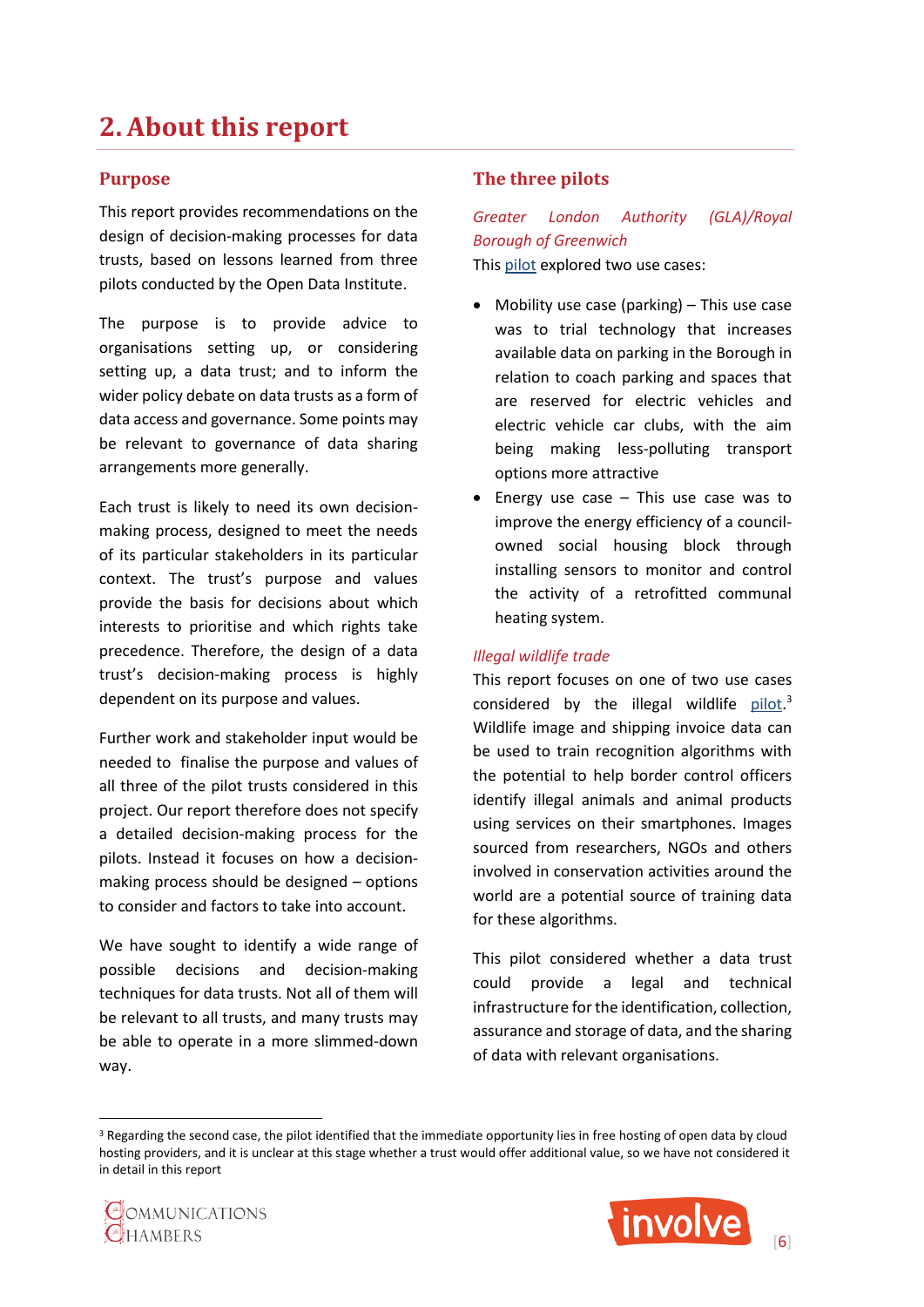#### *Food waste*

Food manufacturers and retailers play an important role in addressing food waste. Consistent measurement of food waste requires negotiation and coordination between numerous stakeholders with different processes and definitions.

A number of food waste data sharing initiatives already exist in the UK. This [pilot](http://theodi.org/article/data-trusts-food-waste/) explored whether a data trust could support global food waste reduction efforts by improving the ability of stakeholders to track and measure food waste within supply chains.

The pilot concluded that there may be value in a data trust but whether the benefits would outweigh the costs and risks was unclear, based on the currently available evidence. We have sought to identify lessons for any potential trust operating in this area.

#### **Method**

In preparing this report, we:

- Reviewed selected relevant literature
- Analysed the transcripts of the stakeholder interviews carried out for each pilot
- Developed decision maps, as a general framework (see section [5\)](#page-17-0), and supported service mapping for the GLA pilot
- Assessed potential decision-making tools, with a focus on deliberative techniques
- Tested recommendations with the Open Data Institute (ODI) and its pilot partners.

### **Structure of the report**

The next section provides an introduction to data trusts and our approach to designing a decision-making process for them.

Section [4](#page-12-0) explores the factors driving the success of a trust's decision-making process, specifically *accountability* and *effectiveness*. We suggest criteria for evaluating a decisionmaking process.

Sectio[n 5](#page-17-0) describes four sets of decisions most trusts need to make, linked to the data trust lifecycle described in the ODI's [report](http://theodi.org/article/odi-data-trusts-report/) on the pilots.

Section [6](#page-27-0) provides an overview of the deliberative techniques trusts may use to support decision-making, and assesses the benefits of a deliberative approach.

The report concludes with a summary of recommendations.

### **Note on terminology**

When we refer to a data trust in this report, we refer either to the legal entity that comprises the trust (if one exists) or otherwise to the organisations or individuals who take decisions in the trust's name.

The concept of a 'decision-making process' is closely related to governance. However, 'data governance' has wider meanings, for example "everything designed to inform the extent of confidence in data management, data use and the technologies derived from it."<sup>4</sup> On the other hand, 'governance' is also used more narrowly, to refer to an organisation's board and other formal decision-making institutions.

<span id="page-9-0"></span>We therefore use 'decision-making process', rather than governance, specifically to mean "the set of policies, procedures and practices by which a data trust promotes the beneficial use of data and manages risks, balancing stakeholders' interests in accordance with the purposes and values of the trust."

**.** 



<sup>4</sup> British Academy and the Royal Society, *[Data management and use: Governance in](https://royalsociety.org/-/media/policy/projects/data-governance/data-management-governance.pdf) the 21st century*, June 2017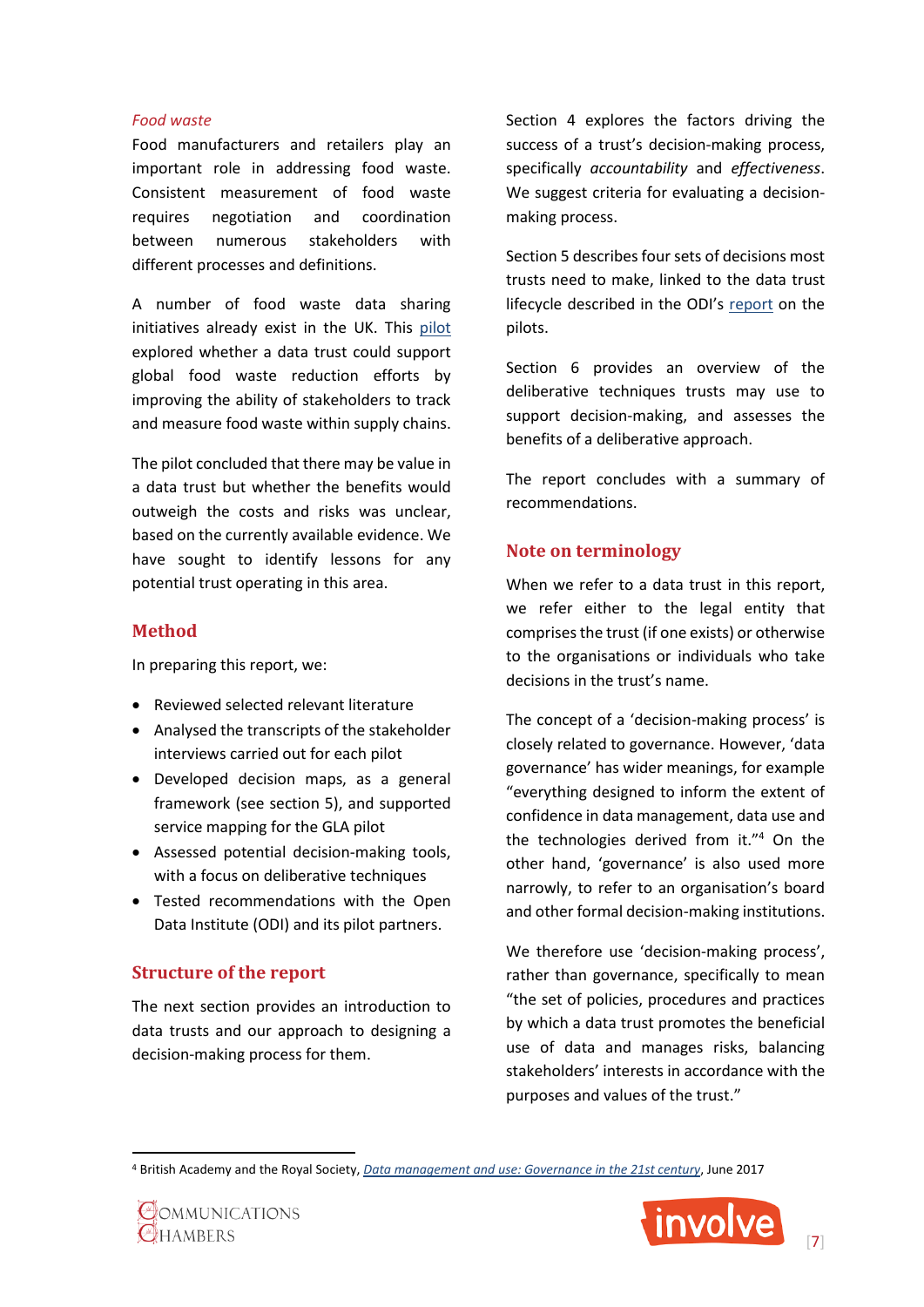## <span id="page-10-0"></span>**3. Designing a decision-making process for data trusts**

### <span id="page-10-1"></span>**What is a data trust?**

The use and stewardship of data raise some of the most vexed issues in the development and deployment of digital technologies. There are risks, to privacy and security, safety and fairness. But an equal concern is that beneficial innovation may be held back by a failure to address both real and perceived risks, and thereby promote safe, secure and trustworthy access to data for social and economic benefit.

The ODI has defined a data trust as 'a legal structure that provides independent thirdparty stewardship of data.'<sup>5</sup> Data trustees take on binding responsibilities to ensure that data is shared and used for the benefit of identified beneficiaries and other stakeholders.

Data trusts may be thought of as intermediaries between data subjects, data providers and potential data users. They support coordination between these diverse participants, including by setting and enforcing terms on which data may be made available for new uses. In doing so, the trust establishes clear expectations on all parties and gives participants confidence that their interests will be protected.

There are many possible approaches to data governance. For example, Nesta has identified 14 models, just pertaining to personal data.<sup>6</sup>

Data trusts are a particular form of governance in which data providers cede at least some control of data to the trust, which then makes binding decisions about its use

taking all relevant stakeholder interests into account.

#### <span id="page-10-2"></span>**Facilitating data sharing**

To succeed, a data trust must enable and encourage data providers to share data, promote its availability to potential users, and monitor and mitigate the risk of harmful use.

These pilots highlighted potential barriers to data sharing including:<sup>7</sup>

- Lack of evidence of the business case for sharing data
- Misaligned incentives between data providers/subjects and data users
- Time and resources needed to make data available, and/or use it
- Confusion and uncertainty about data ownership, rights and control
- Data standardisation and quality
- Reputational risk and mistrust

A data trust may not be able to overcome these barriers. But it can provide infrastructure – policies, processes and practices – that helps: for example, by bringing parties together, defining a shared purpose, providing a framework and standard protocols for collaboration, establishing and protecting stakeholders' rights, providing redress mechanisms, defining and enforcing standards and offering resources and expertise (technical, legal and so on).

> <span id="page-10-3"></span>"*[A trust] might be a useful mechanism, like a container or a structure for voluntary agreements within different sectors. Whether it would materially*

<sup>&</sup>lt;sup>7</sup> See also the ODI's full [report](http://theodi.org/article/odi-data-trusts-report/) on this pilot project



 $\overline{\phantom{a}}$ 



<sup>5</sup> ODI, *[Defining a 'data trust'](https://theodi.org/article/defining-a-data-trust/)*, 19 October 2018

<sup>6</sup> Mulgan, G. and Straub, V., *[The new ecosystem of trust: How data trusts, collaboratives and coops can help govern data](https://www.nesta.org.uk/blog/new-ecosystem-trust/)  [for the maximum public benefit](https://www.nesta.org.uk/blog/new-ecosystem-trust/)*, Nesta, 21 February 2019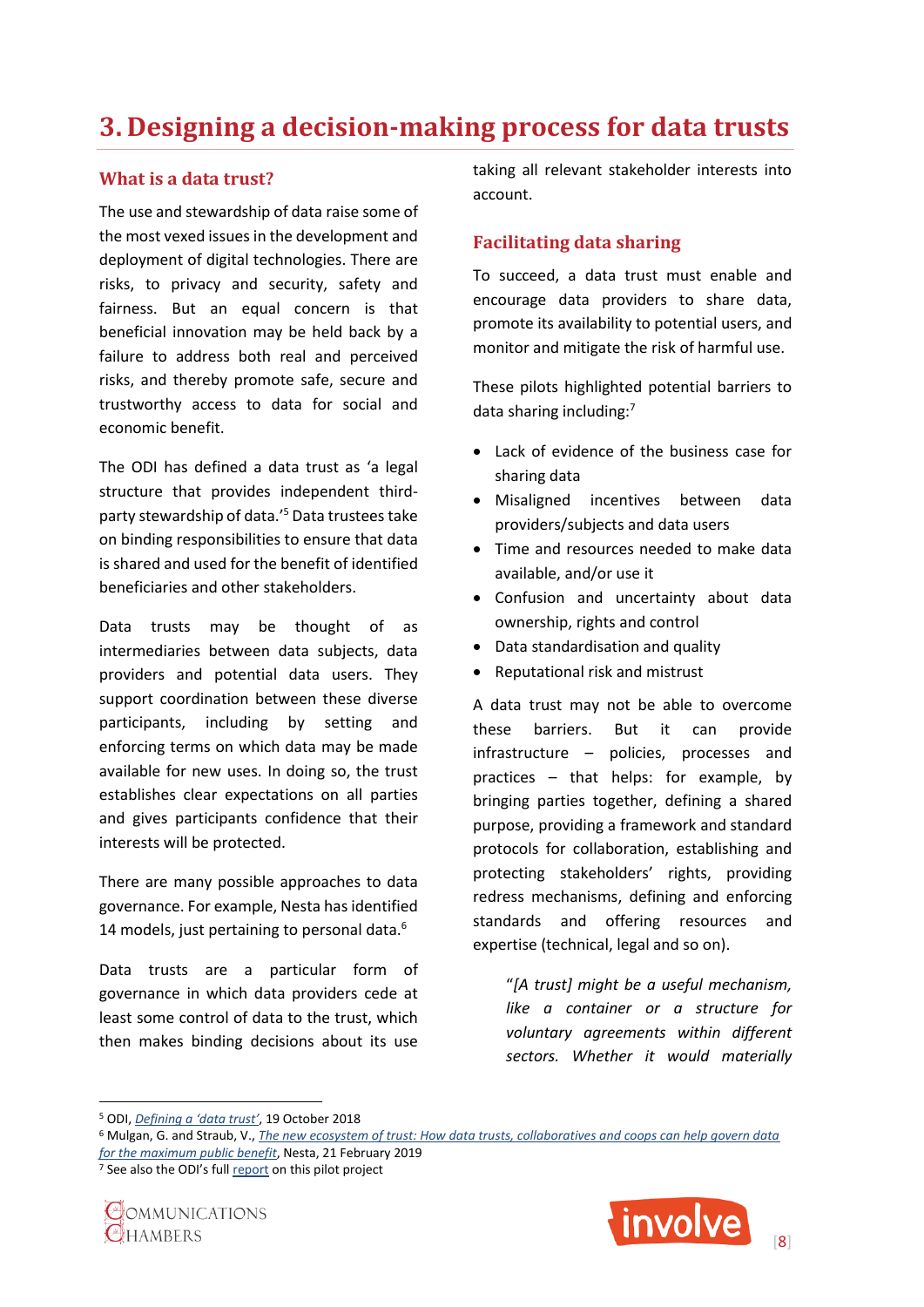*change the outcomes I don't know but it could facilitate the process of setting things up*" Stakeholder, Food Waste pilot

### <span id="page-11-0"></span>**Design questions**

The British Academy and Royal Society's report<sup>8</sup> on data governance identifies four principles of data governance:

- Protect individual and collective rights and interests
- Ensure that trade-offs affected by data management and data use are made transparently, accountably and inclusively
- Seek out good practices and learn from success and failure
- Enhance existing democratic governance

Designing a decision-making process that meets these principles involves answering five sets of questions:

- What **decisions** does the trust need to make? For example, on what terms will data access be enabled – to whom, for what purposes? What data will be made available, and from whom? What forms of data combination will be permitted? What security arrangements will they put in place and how will those differ for different kinds of data?
- What **objectives** should govern these decisions? In particular, what benefits should the trust prioritise? Whose rights must be protected, and what are those rights?
- Who are the **stakeholders** in the trust, what are their motivations, and which of their interests may be promoted or jeopardised by the trust's decisions? This includes data subjects, including

individuals who may not themselves have been the source of data, such as friends, family and other community members; and may include third parties who do not directly engage with the trust but may still be affected by its decisions

- What **policies, processes and activities** will the trust need to achieve its purpose and adhere to its values? How will they ensure all relevant stakeholders' perspectives are represented and considered? Who will be involved in making trade-offs, and how?
- What **accountability mechanisms** will the trust use to demonstrate trustworthiness, protect stakeholders' interests and manage risks? What will it disclose, publicly and to particular stakeholders? How will the trust ensure data use complies with wider legal, administrative and democratic obligations? How will the trust resolve disputes and address complaints, and what redress will be available? What role might there be for independent validation and/or arbitration in the decision-making process?

The answers to these questions are likely to be specific to each trust, and dependent on context: the sensitivity of the data involved, its potential uses and value, the nature and number of the trust's stakeholders, and so on. As with th[e legal analysis](http://theodi.org/article/data-trusts-legal-report/) conducted for these pilots, it is not possible to recommend any single form of decision-making process or even a set of templates from which would-be trusts could choose.

However, there does appear to be a standard set of decisions that a trust is likely to need to make. This is considered further in section [5.](#page-17-0) Before that, the next section discusses factors for a successful decision-making process.

<sup>8</sup> British Academy & Royal Society, *supra* note [4](#page-9-0)



**.** 

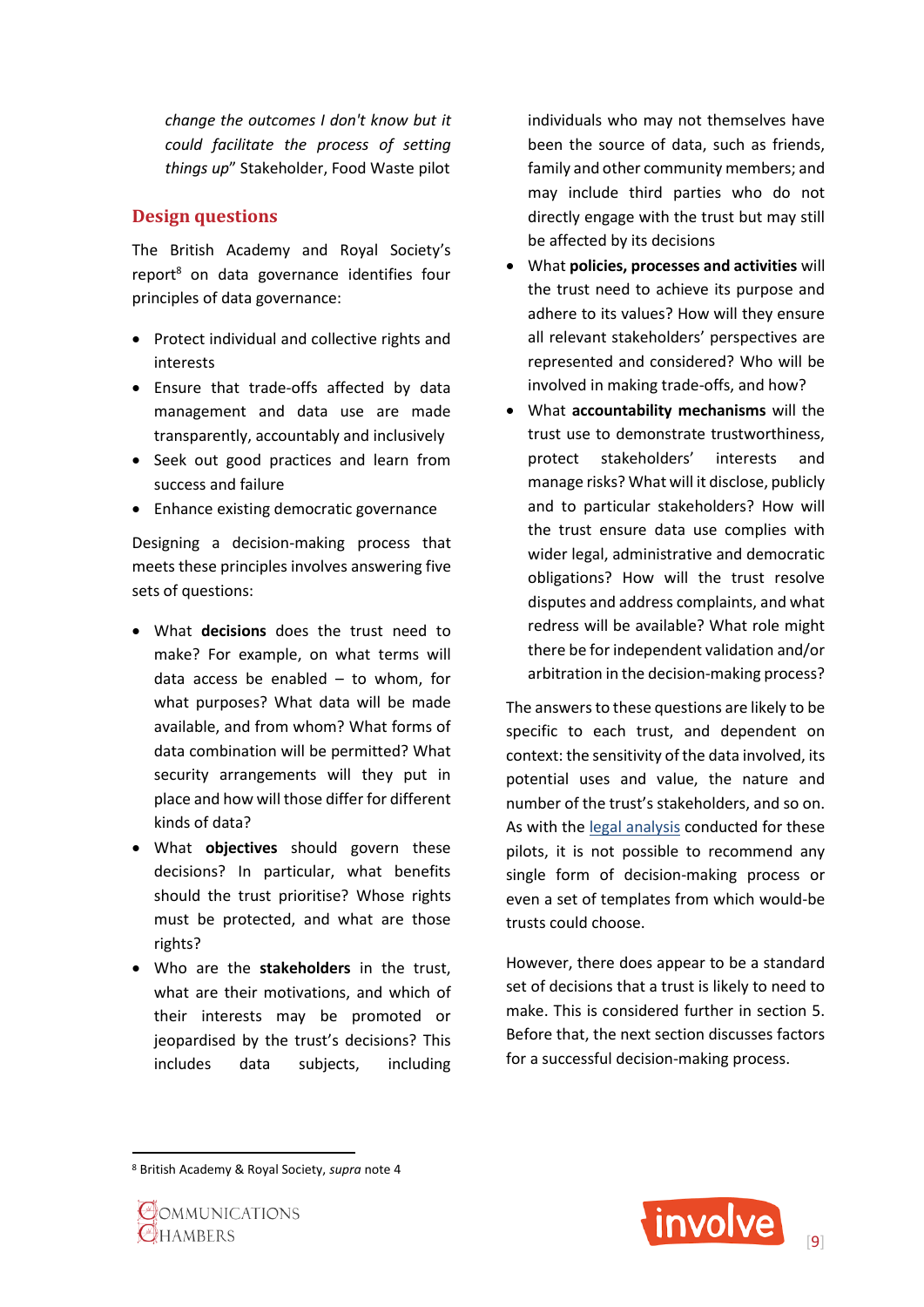## <span id="page-12-0"></span>**4. Consent, accountability and effectiveness**

### <span id="page-12-1"></span>**A consent-based model**

Data trusts' intermediary role is crucial and often challenging. By definition, different stakeholders in a trust are likely to have different incentives – otherwise there would be no need for a trust, a data-sharing agreement would suffice. Data communities are often fragmented, with stakeholders who may know little about each other's needs, and have varying levels of data expertise. As GovLab put it, with respect to use of private data for policy-making:

"*The process of establishing data collaboratives and leveraging privately held data…is onerous, generally one-off, not informed by best practices or any shared knowledge base, and prone to dissolution when the champions involved move on to other functions" 9*

In the absence of a legal or regulatory framework that compels participation, data trusts depend on consent; not (just) the consent of data subjects required by data protection law, but a broader 'consent of the governed' that provides the basis for a trust's decision-making authority. Existing food waste data sharing arrangements operated by WRAP, for example, rely on the voluntary participation of manufacturers and retailers, which in turn is based on their confidence that WRAP will hold it securely and ensure that commercially sensitive information is not made available.

of the trust, and see it as an appropriate use of the data under the trust's stewardship

• Stakeholders must also see the trust as **legitimate**, that is having the competence and moral authority to decide how data may be used.

Meeting these conditions obliges trusts to identify and align with the interests of the stakeholders affected by its activities. This can be achieved in two ways: $10$  majority/ consensus decision-making, in which parties individually or in sufficient number have the power to allow or veto specific actions; or accountability mechanisms, in which the trust decides, but consults, considers and informs before doing so.

#### *Majority/consensus decision-making*

<span id="page-12-2"></span>Some of the data providers interviewed for these pilots anticipated a consensus (or at least majority-voting) process, in which providers would in effect have veto rights, for example over who could access a trust, for which purposes, on what terms.

There are certainly circumstances in which majority decision-making $11$  is viable. Where there are relatively few parties to a data sharing arrangement, and their interests and values are relatively homogenous, wide or universal agreement may be desirable and achievable. Or, particularly sensitive decisions may require majority or consensus support.

For example, the Articles of Association of the TeX contract club, described in the Food Waste pilot [report,](http://theodi.org/article/data-trusts-food-waste/) require that proposed

Consent has two preconditions:

• Stakeholders – particularly data providers and data users – must support the **purpose** 

<sup>11</sup> 'Majority' includes consensual decision-making in this section





<sup>9</sup> GovLab, *[Data stewards: data leadership to address 21st century challenges](https://medium.com/@TheGovLab/data-stewards-data-leadership-to-address-21st-century-challenges-a5e555cd4235)*, 12 June 2018

<sup>&</sup>lt;sup>10</sup> Assuming that there are no shared commercial goals to align incentives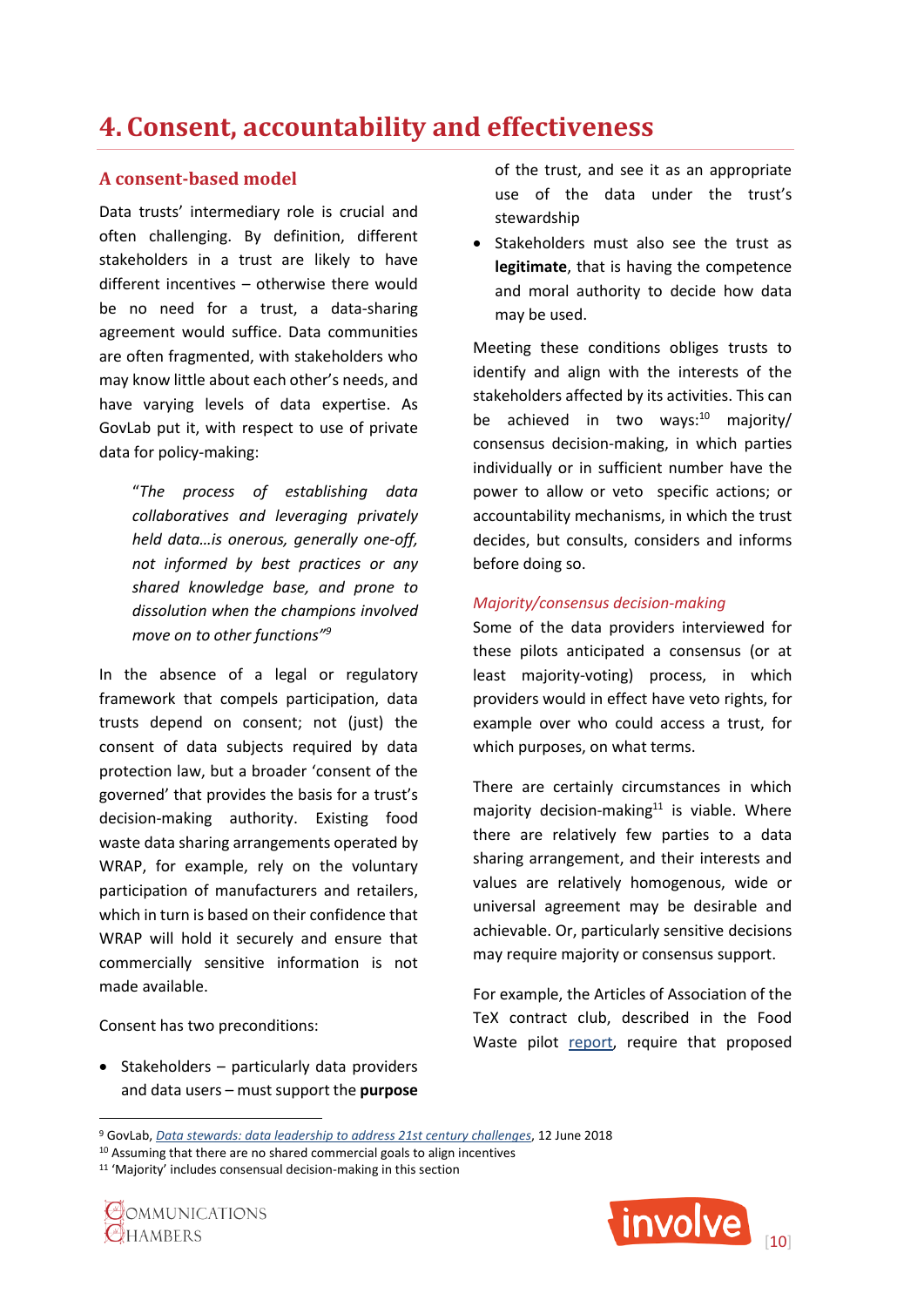changes are approved by a majority of voting members in each affected stakeholder group.

But in complex situations with diverse stakeholders, majority decision-making has flaws. Participants with the greatest power, strongest incentive or best information are likely to dominate. In this situation, some socially harmful uses may be allowed while socially valuable uses may be blocked.

Majority decision-making within trusts may also conflict with other democratic or legal requirements. Take the GLA pilot as an example: a majority decision-making process may result in outcomes that clash with the priorities of the local authority or undermine residents' rights. Although mitigations could be built into the trust's rules to prevent this, this merely reframes the governance challenge: who decides when other factors should prevail over a majority within the trust?

Finally, as trusts scale, and new purposes, uses, users and data sources emerge, the need to achieve majority approval can lead to complexity and ossification. Governance of data trusts needs to be dynamic, to adapt to changing conditions, exploit new opportunities or address newly identified risks.

New and emerging technologies may have potential to achieve consensus and build trust. This may reduce the inefficiency of majority decision-making, but it is unclear that it addresses the other problems described here (see [Figure](#page-13-0) 1). New technological possibilities reframe the governance challenge, but don't remove it: who decides the rules of the decision-making process, and how those rules are embedded in technical solutions, remain crucial questions.

#### Figure 1 Can data trusts use 'distributed trust'?<sup>12</sup>

<span id="page-13-0"></span>Emerging technologies may provide new ways of building trust in data, ensuring trustworthiness of providers and users, enforcing terms of data use and disincentivising rule-breaking, without the need for a central authority. For example, smart contracts, which allow data sharing and use contracts to be completed and verified via a distributed ledger, could be used both to incentivise participants to pursue the trust's goal of safe data use and provide transparency and enforcement functions.<sup>13</sup> Auditing techniques can help demonstrate that only uses consistent with the trust's purposes and rules have been allowed.<sup>14</sup>

However, platforms based on distributed trust still need governance, for example to establish the criteria for which technical solutions optimise, and to establish sanctions for breaches. Indeed, the design of blockchain governance is turning out to be as complex and multidimensional as for any other institution. For example, voting does not become inherently less problematic as a decisionmaking mechanism on blockchains,  $15$  and may even be worse in some respects.  $16$ 

Finally, as th[e General Legal Report](http://theodi.org/article/data-trusts-legal-report/) on these pilots points out, technological solutions are still subject to data protection and other law, and governance structures will be required to ensure compliance and establish liability.

<sup>16</sup> Daian, P., Kell, T., Miers, I. and Juels, A., *[On-Chain Vote Buying and the Rise of Dark DAOs](http://hackingdistributed.com/2018/07/02/on-chain-vote-buying/)*, Hacking, Distributed, 2 July 2018



**.** 



<sup>&</sup>lt;sup>12</sup> Botsman, R., Who Can You Trust?: How Technology Brought Us Together and Why It Might Drive Us Apart, Cambridge, MA: Perseus Books, 2017

<sup>13</sup> Dixon, C., *[Crypto Tokens: A Breakthrough in Open Network Design](https://medium.com/@cdixon/crypto-tokens-a-breakthrough-in-open-network-design-e600975be2ef)*, 1 June 2017

<sup>14</sup> Bennett, E., *[Legal trust + technical trust = data trusts](https://registers.blog/2019/01/04/data-trusts.html)*, 4 January 2019

<sup>15</sup> Buterin, V., *[Governance, Part 2: Plutocracy Is Still Bad](https://vitalik.ca/general/2018/03/28/plutocracy.html)*, 28 March 2018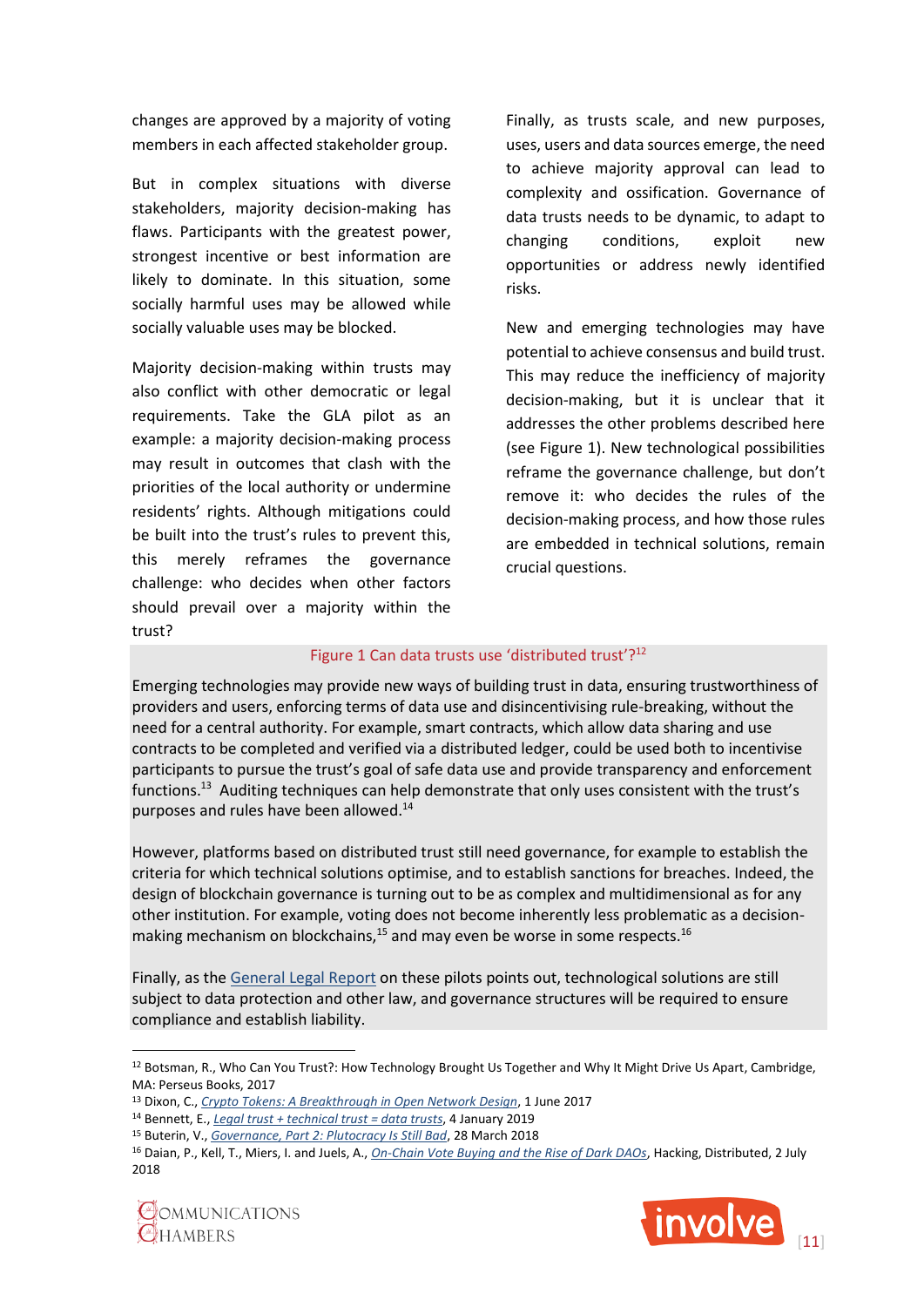#### *Accountability mechanisms*

For these reasons, we think, trusts are likely to need other kinds of accountability mechanisms, that ensure trusts are responsive to different stakeholders' interests while retaining their discretion to make trade-offs between them. That means data providers will need to cede a degree of control. This may be seen as implicit in the name 'data trust', since the legal concept of 'entrustment' involves at least partial delegation of responsibility for decision-making in the trustor's interests.

However, in a legal trust the trustee typically has discretion only within a set of parameters defined by the trustor. This model does not read across to data trusts, which have to balance a number of competing interests, in which providers' wishes may not be decisive.<sup>17</sup> This is a harder task, with more discretion balanced by more complex systems of accountability.

"*How you go about setting the red lines is really hard...you're trying to increase sharing, by taking away a lot of the onerous component of dealing with [sharing] requests and how you say yes or no to people. But in doing so, you're trying to develop quite general criteria that can fit different situations. Whenever there's some grey, you need someone who knows enough about the data and enough about the purpose to make the call"* Stakeholder, Illegal Wildlife pilot

This is not a new challenge. For example, trust ports, independent statutory bodies which self-administer over 100 ports in the UK, operate with a similar model. They are guided by the interests of the diverse stakeholders in

the port's use and sustainability. Much depends on the integrity, conscientiousness and competence of the port's independent boards:

> "*There are bound to be conflicts of interest from time to time between — and in some cases within — the various stakeholder groups. It is the duty of the [port's] boards, at all times, to strike a balance that respects the interests of all stakeholders, not just one group, in the light of the objectives of the port, including commercial considerations, and what constitutes the 'common good' for all stakeholders (current and future) and the port itself... Trust ports should always deal with stakeholders in an accountable manner although the board has ultimate responsibility for any decisions taken*" 18

<span id="page-14-0"></span>'Bottom-up' trusts, proposed by Delacroix and Lawrence, are likely to face similar issues.<sup>19</sup> These are trusts to which data subjects transfer or cede control of data, for specified purposes, which are "bound by a fiduciary obligation of undivided loyalty." But in practice even subjects who have voluntarily provided data are likely to have interests that diverge from each other's in practice; there will be disputes about whether particular uses are aligned with the trust's purpose; and there may be external costs or benefits that the trust should respond to. Fiduciary obligations do not necessarily make the decision-making process simpler (as well as creating legal ambiguity, see [General Legal Report\)](http://theodi.org/article/data-trusts-legal-report/).

Data trusts dealing with citizen-generated, personal or sensitive data face the additional challenge of complying with data protection

<sup>19</sup> Delacroix, S., and Lawrence, N.D., *Disturbing the 'one size fits all' appro[ach to data governance: bottom-up data trusts](https://papers.ssrn.com/sol3/papers.cfm?abstract_id=3265315)*, October 2018



 $\overline{\phantom{a}}$ 



<sup>&</sup>lt;sup>17</sup> This is similar to the finding in th[e legal analysis](http://theodi.org/article/data-trusts-legal-report/) that legal trusts are unlikely to be appropriate structures for data trusts <sup>18</sup> Transport Scotland, *[Modern Trust Ports for Scotland: guidance for good governance](https://www.transport.gov.scot/media/29818/j249946.pdf)*, 2012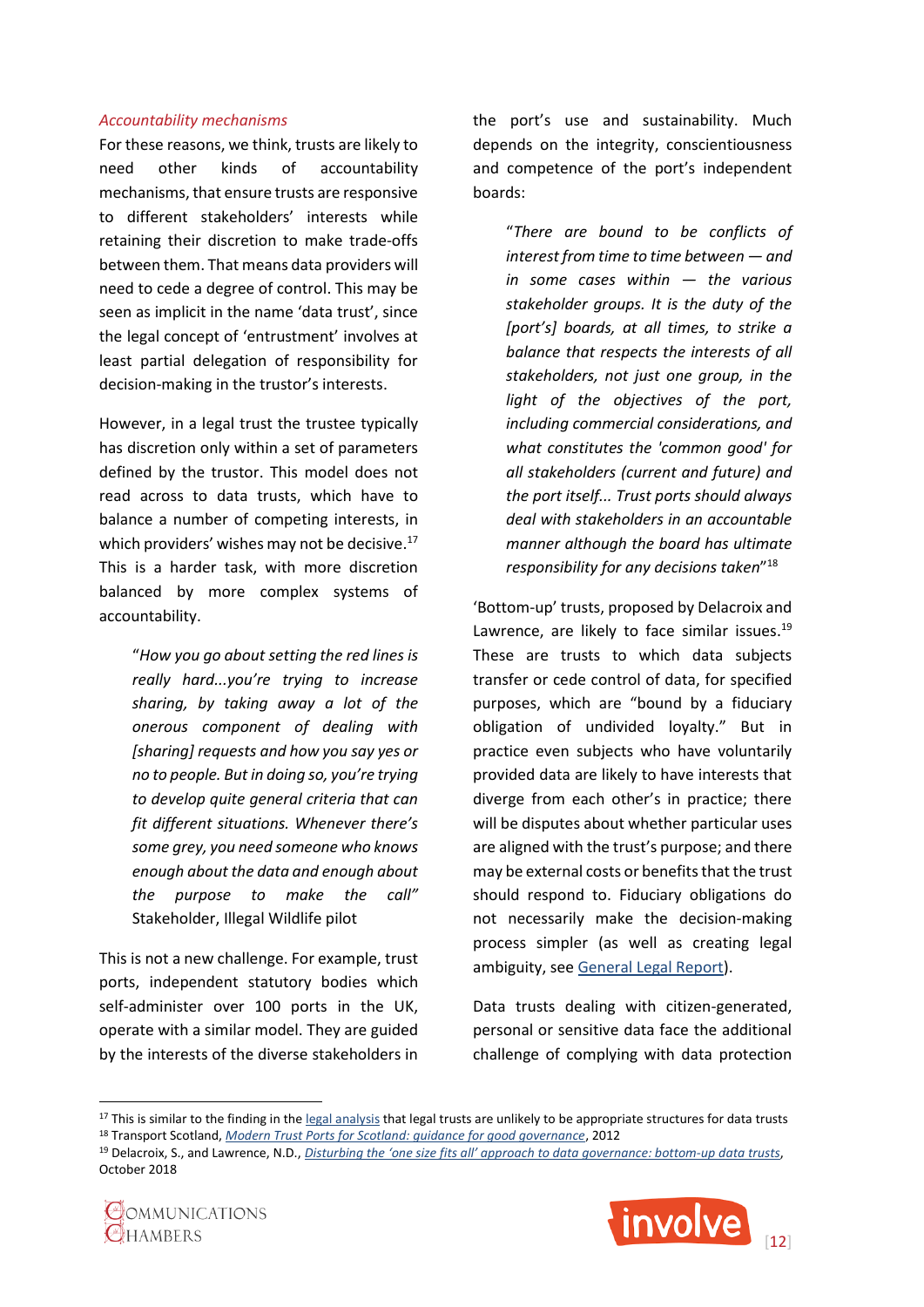law and regulation as well as meeting citizens' expectations regarding public benefit and the need to demonstrate trustworthiness.

### <span id="page-15-0"></span>**The components of legitimacy**

<span id="page-15-1"></span>The right to make the call – the trust's 'social licence to operate<sup>'20</sup> – must be earned, not assumed. When legitimacy breaks down, and consent is lost, the potential benefits of data sharing may be at risk. Nesta highlights<sup>21</sup> the case of inBloom, a \$100m US education data sharing initiative which despite laudable aims failed to achieve sufficient buy-in from stakeholders, and closed after barely a year. The consequent backlash resulted in greater regulation of student data privacy. $^{22}$ 

How data trusts make decisions is crucial to legitimacy. They will be expected to adhere to principles of good governance, including transparency, responsibility, accountability, participation and responsiveness. 23

"*Provide me with peace of mind by being trustworthy and sharing it with the right people*" Citizen workshop participant

As noted above, trusts are likely to face power imbalances, with some stakeholders having stronger incentives, better information or more resources than others. A particularly important role for trusts is to recognise and adjust to these imbalances. Their rules and practices should ensure smaller and less powerful organisations have a voice and are taken into account.

Deliberative methods (described in section [6\)](#page-27-0) come to their fore in openly and actively exploring these issues. The outcomes of deliberation enable decision makers to take a more informed decision which takes account of differing views.

The distinctive features of data trusts make them well suited to deliberative decisionmaking: <sup>24</sup> diverse participants, reliance on consent, and potential unforeseen benefits and harms of data use, including for stakeholders who are not direct parties to the trust. The delicate balancing of rights involved in trusts' decision-making requires a nuanced understanding of stakeholders' interests, and mechanisms to ensure that those interests are respected by the trust in practice.

Data trusts must, as O'Hara puts it, "help align trust and trustworthiness, so that we trust all and only trustworthy actors."<sup>25</sup> But they must also demonstrate trustworthiness themselves, which requires stakeholders to be able to assess their honesty, competence and reliability. Deliberative processes give stakeholders a chance to make this assessment at first hand, in part overcoming the challenges of remoteness and insufficient evidence that often undermine judgements of trustworthiness; <sup>26</sup> the more representative of the participant base, the more representative the outcomes of deliberative processes.

Engagement is not just about communication; providing information on the benefits of data sharing is necessary but not sufficient to demonstrate accountability.

<sup>26</sup> O'Neill, O., *[Can more accountability increase trust?](https://www.thebritishacademy.ac.uk/audio/onora-oneill-can-more-accountability-increase-trust)*, Lecture at the British Academy, 28 June 2016



**.** 



<sup>20</sup> O'Hara, K., *[Data trusts: ethics, architecture and governance for trustworthy data stewardship](https://cdn.southampton.ac.uk/assets/imported/transforms/content-block/UsefulDownloads_Download/0326D18DCC9E4BD08816BB5F994FCA76/White%20Papers%20No1.pdf)*, February 2019 <sup>21</sup> Mulgan and Straub, *supra* not[e 6](#page-10-3)

<sup>22</sup> Bulger, M., McCormick, P., and Pitcan, M., *[The legacy of inBloom](https://datasociety.net/pubs/ecl/InBloom_feb_2017.pdf)*, Data & Society, 2 February 2017

<sup>23</sup> UN Commission of Human Rights, *[Resolution on the role of good governance in the promotion of human rights](http://ap.ohchr.org/documents/E/CHR/resolutions/E-CN_4-RES-2000-64.doc)*, 6 April 2000

<sup>24</sup> Patel, R., *Public de[liberation could help address AI's legitimacy problem in 2019](https://www.adalovelaceinstitute.org/public-deliberation-could-help-address-ais-legitimacy-problem-in-2019/)*, Ada Lovelace Institute, 8 February 2019 <sup>25</sup> O'Hara, *supra* not[e 20](#page-15-1)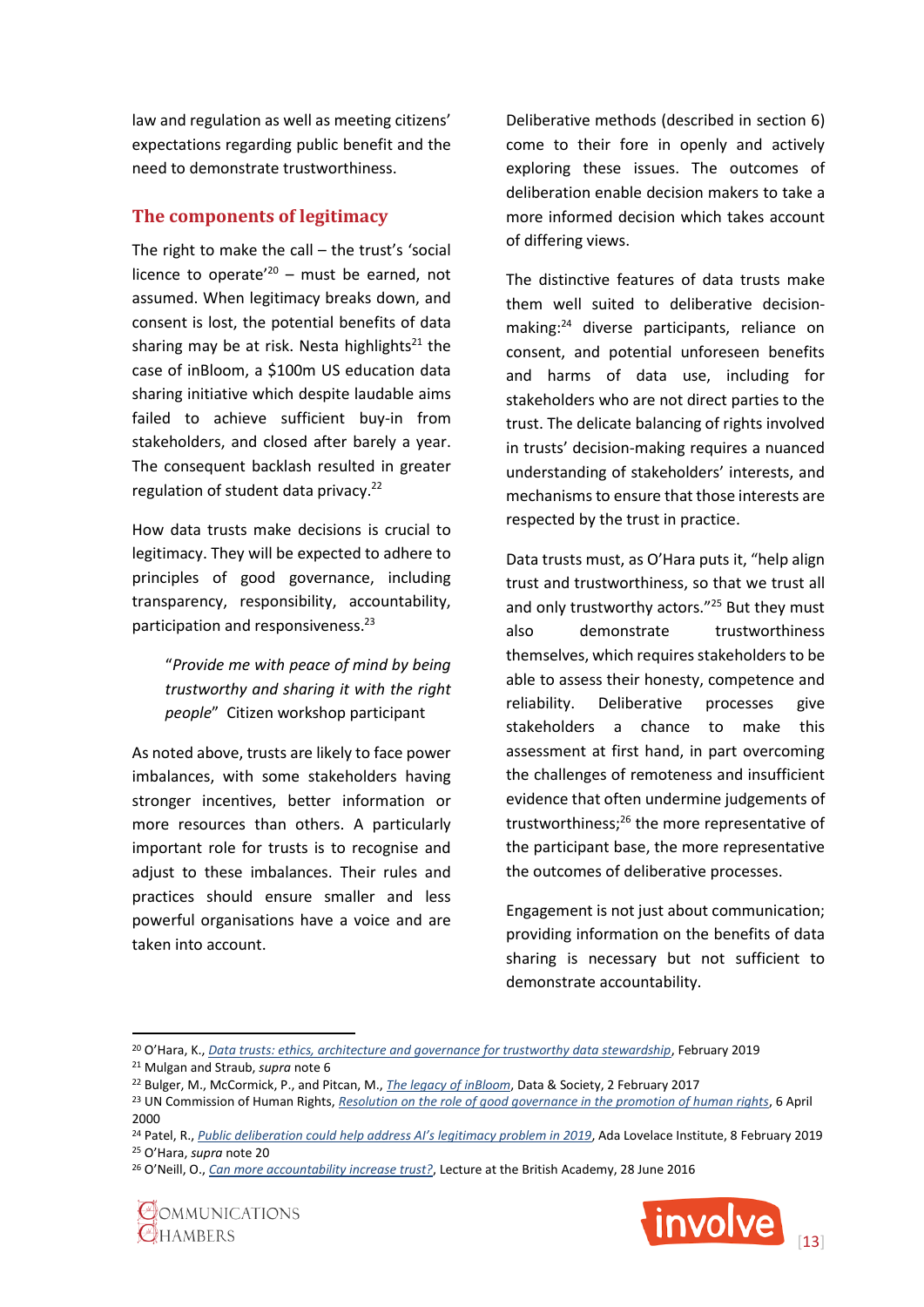## <span id="page-16-0"></span>**Balancing accountability and effectiveness**

The *outcomes* of decision-making also matter to legitimacy and the licence to operate. A data trust may be transparent and accountable, and engage widely and sincerely, but if it is not competent to do its job – for example, if data under its stewardship is not held safely and securely – it will still fail.

Accountability mechanisms can have unintended consequences that make it harder for organisations to act quickly and effectively. They can bog organisations down in policy and procedure; they may be susceptible to being gamed; they impose transaction costs on participants; they may not scale, or be capable of evolving as the trust grows. There is also a risk of 'democracy theatre', if an organisation attempts to use engagement to win support, or the appearance of support, for a decision it has already made.

A trust's legitimacy therefore relies on striking a balance between *accountability* and *effectiveness*. Too many rules and stakeholders with vetoes, and nothing gets done. On the other hand, too much autonomy risks distrust and neglect of stakeholders' interests. Effective engagement and deliberation preserve a trust's autonomy while ensuring it is embedded in its wider social context and responsive to all its stakeholders' demands. We discuss this further in sectio[n 6.](#page-27-0)

## <span id="page-16-1"></span>**Factors for a successful decisionmaking process**

We have suggested in this section that: trusts rely on consent; consent requires not only that stakeholders support the trust's purposes, but also see it as legitimate; legitimacy in turn depends on accountability and effectiveness, and on the balance between them.

Components of accountability include:

- Inclusivity does the decision-making process allow all stakeholders' interests to be represented?
- Responsiveness does the decisionmaking process compel the trust to take stakeholders' interests into account?
- Transparency  $-$  is it visible to stakeholders how their interests have been addressed and balanced with other objectives?

Components of effectiveness include:

- Speed can the trust make timely decisions, including allowing quick responses to risks?
- Efficiency is the cost of running the trust proportionate to the benefits?
- Scalability is the decision-making process sustainable as the volume of data and number of uses grow?

We suggest these components provide the starting point of a framework for evaluating a trust's decision-making process.



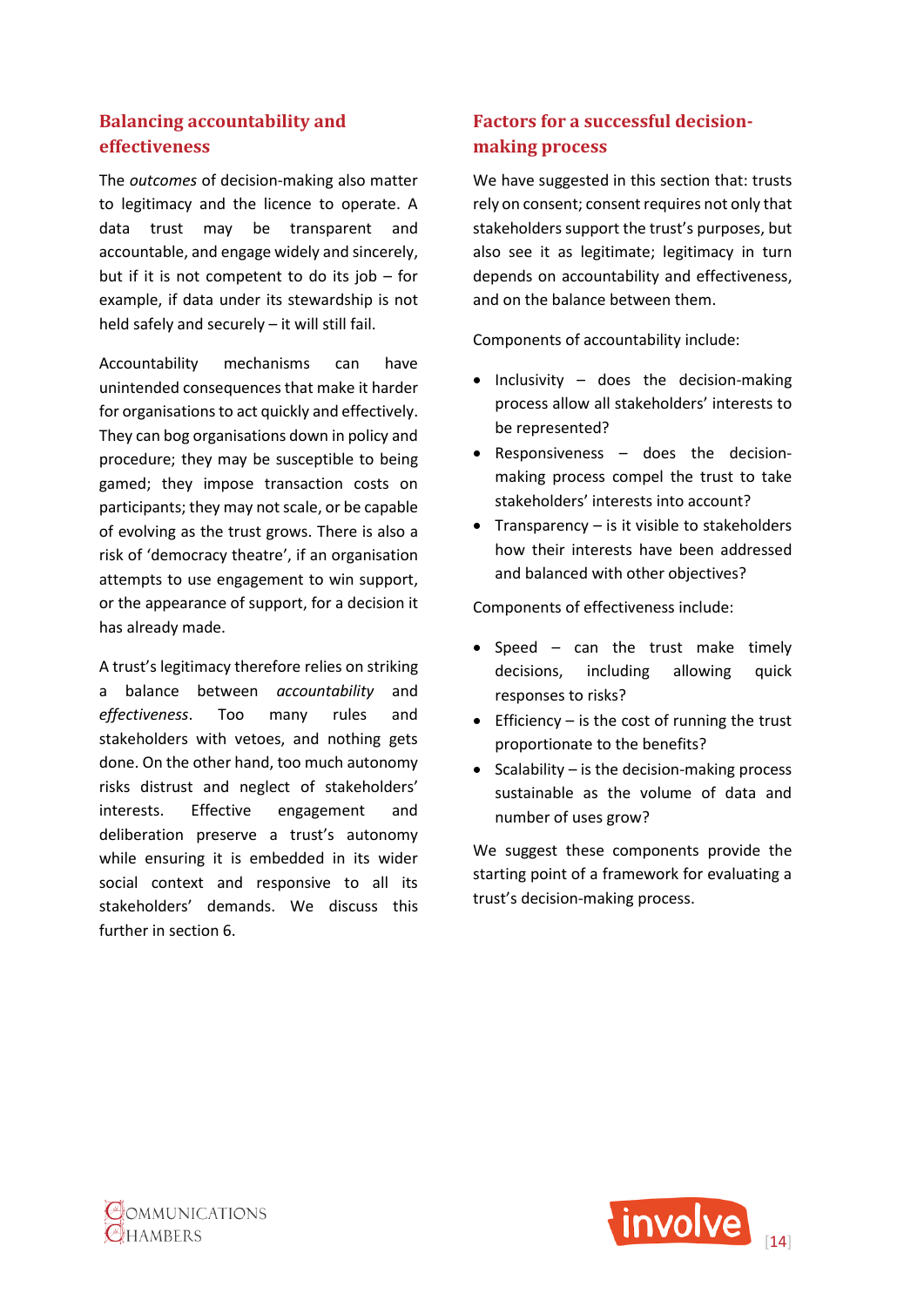# <span id="page-17-0"></span>**5. The decisions to be made**

## <span id="page-17-1"></span>**Components**

Although every trust will be to some extent bespoke, we think it is possible to identify a standard set of decisions most trusts will need to make, and some general observations about how they should be made.

Decisions can be grouped according to their place in a trust's lifecycle:<sup>27</sup> scoping, co-design, operation and evaluation.

[Figure 2](#page-17-3) provides a schematic overview of the key decisions that must be made regarding each stage, and the documents in which the answers may be captured. In principle, each phase requires answers to the questions in the prior phases – although in practice the design work is likely to be iterative.

Not all trusts will need to make all these decisions. A formative trust should look at the decisions shown i[n Figure 2](#page-17-3) (and listed in more detail in [Annex](#page-35-0) 1. nnex 1), decide which are relevant, how important they are, and based on this prioritise particular aspects of the design process.

## <span id="page-17-2"></span>**1. Scope**

A data trust is founded on a clear statement of purpose and values. These should be captured in a governing document, constitution or articles of association. They rely on a common understanding between the trust's instigators of a problem that can be addressed by data sharing, and a shared view that a data trust is the right vehicle.

<span id="page-17-3"></span>

<sup>27</sup> This analysis was prepared as an early input to the ODI's wider project, and differs slightly from the framework in the ODI's final [report](http://theodi.org/article/odi-data-trusts-report/)



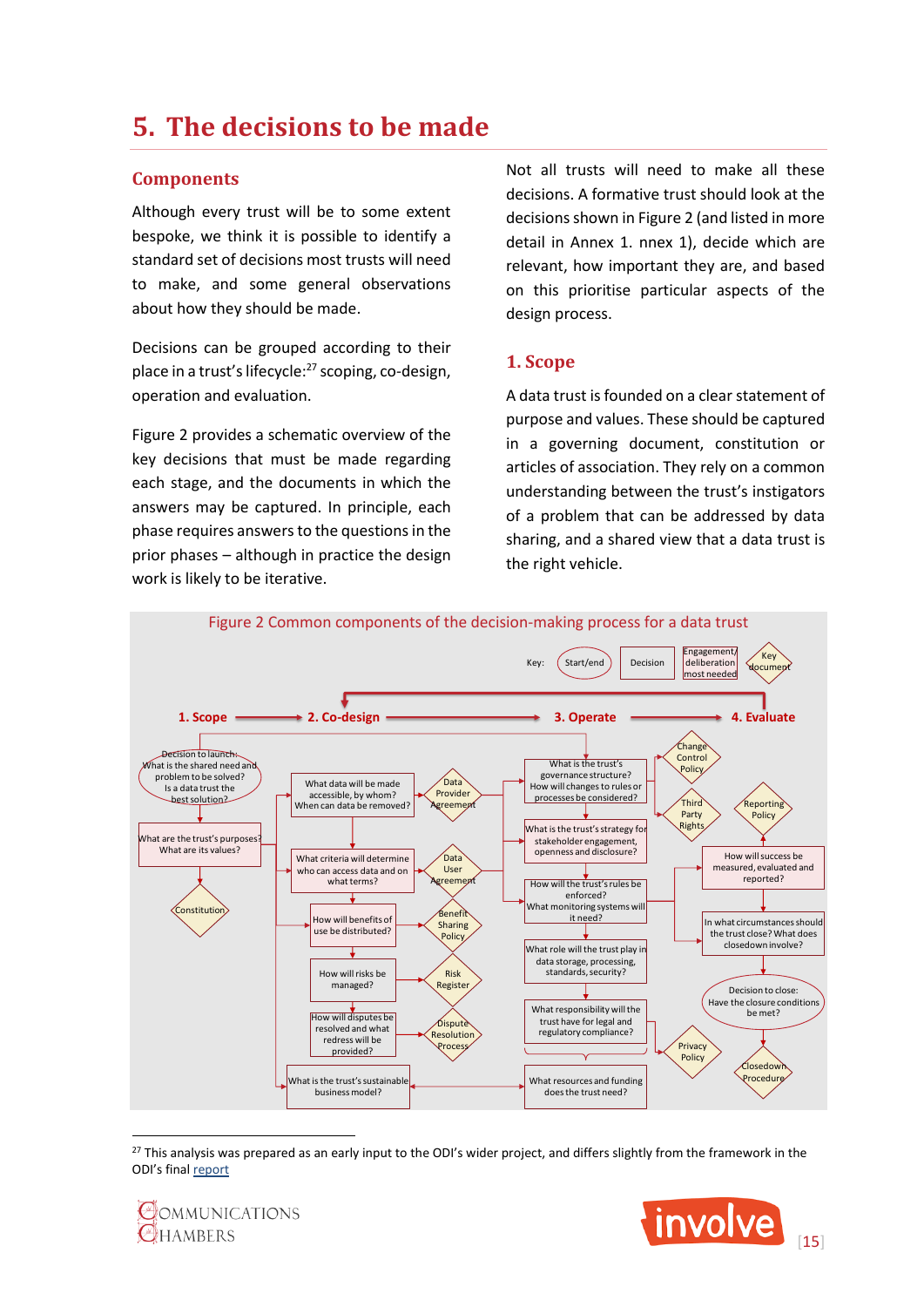The purpose statement - the trust's 'North Star' - needs to consider and as far as possible reconcile the different interests of all the trust's stakeholders. So decisions about scope should be made in a way that exposes, rather than submerges, differences which may result in conflict further down the road.

Alongside the purpose statement, we suggest a trust should define a set of values that underpin its policies and guide decisions. While values will to some extent be bespoke to each trust, they are likely to include:

- integrity (acting to fulfil the purposes of the trust and in the interests of all stakeholders; not unduly influenced by any party or by trustees' own interests)
- objectivity (decisions based on merit and evidence)
- openness (accessible by all stakeholders, open about decisions and their reasons for decisions, with relevant information disclosed in a timely way)
- equity (a fair balance of risk and reward between stakeholders)
- respect for rights (ensuring individuals' and organisations' rights are protected, including by guarding against misuse of data)

<span id="page-18-0"></span>Many ethical frameworks have been developed to help guide the development of data-driven technologies. <sup>28</sup> It is beyond the scope of this report to consider their applicability to data trusts in detail. The key point is that without effective and accountable decision-making processes, ethics risk being empty slogans. Values are an essential part of a trust's underpinning foundation, but it is the superstructure of practices, policies and processes which give them practical force. Equally, values can be undermined if stakeholders believe they are not truly embedded in how the trust works.

For example, details of the Royal Free NHS Trust's relationship with DeepMind sparked controversy despite the protections in the data sharing agreement<sup>29</sup> and DeepMind's much vaunted 'ethics and society principles'. 30 An independent audit of the revised agreement (following the Information Commissioner's Office's finding of noncompliance with data protection law) was not immediately sufficient to quell stakeholders' concerns. 31

Systematic analysis of stakeholders' perspectives, importance and support will be essential to the trust's development of its purpose and values. Stakeholder mapping helps identify priorities.<sup>32</sup> Mapping needs to consider stakeholders who are affected by the use of data, not just parties to the trust.

Further stakeholder input would be needed to finalise the purpose of all three of the pilot trusts considered in this project – revealing the potential complexity and time required to make Scope decisions.

However, the context in the three pilots was very different: the illegal wildlife trade pilot found general enthusiasm for the concept of a data trust but less consensus about its specific purpose. Potential data providers are heterogeneous and potentially numerous, so a working group of core partners could be



<sup>28</sup> Floridi, L. et al, *AI4People—[An Ethical Framework for a Good AI Society: Opportunities, Risks, Principles, and](https://doi.org/10.1007/s11023-018-9482-5)  [Recommendations](https://doi.org/10.1007/s11023-018-9482-5)*, Minds and Machines, December 2018

<sup>29</sup> New Scientist, *[Revealed: Google AI has access to huge haul of NHS patient data](https://www.newscientist.com/article/2086454-revealed-google-ai-has-access-to-huge-haul-of-nhs-patient-data/)*, 29 April 2016

<sup>30</sup> DeepMind, *[Ethics & Society Principles](https://deepmind.com/applied/deepmind-ethics-society/principles/)*

<sup>31</sup> Techcrunch, *A[udit of NHS Trust's app project with DeepMind raises more questions than it answers](https://techcrunch.com/2018/06/13/audit-of-nhs-trusts-app-project-with-deepmind-raises-more-questions-than-it-answers)*, 13 June 2018 <sup>32</sup> ODI, *[Stakeholder Analysis](https://www.odi.org/sites/odi.org.uk/files/odi-assets/publications-opinion-files/6459.pdf)*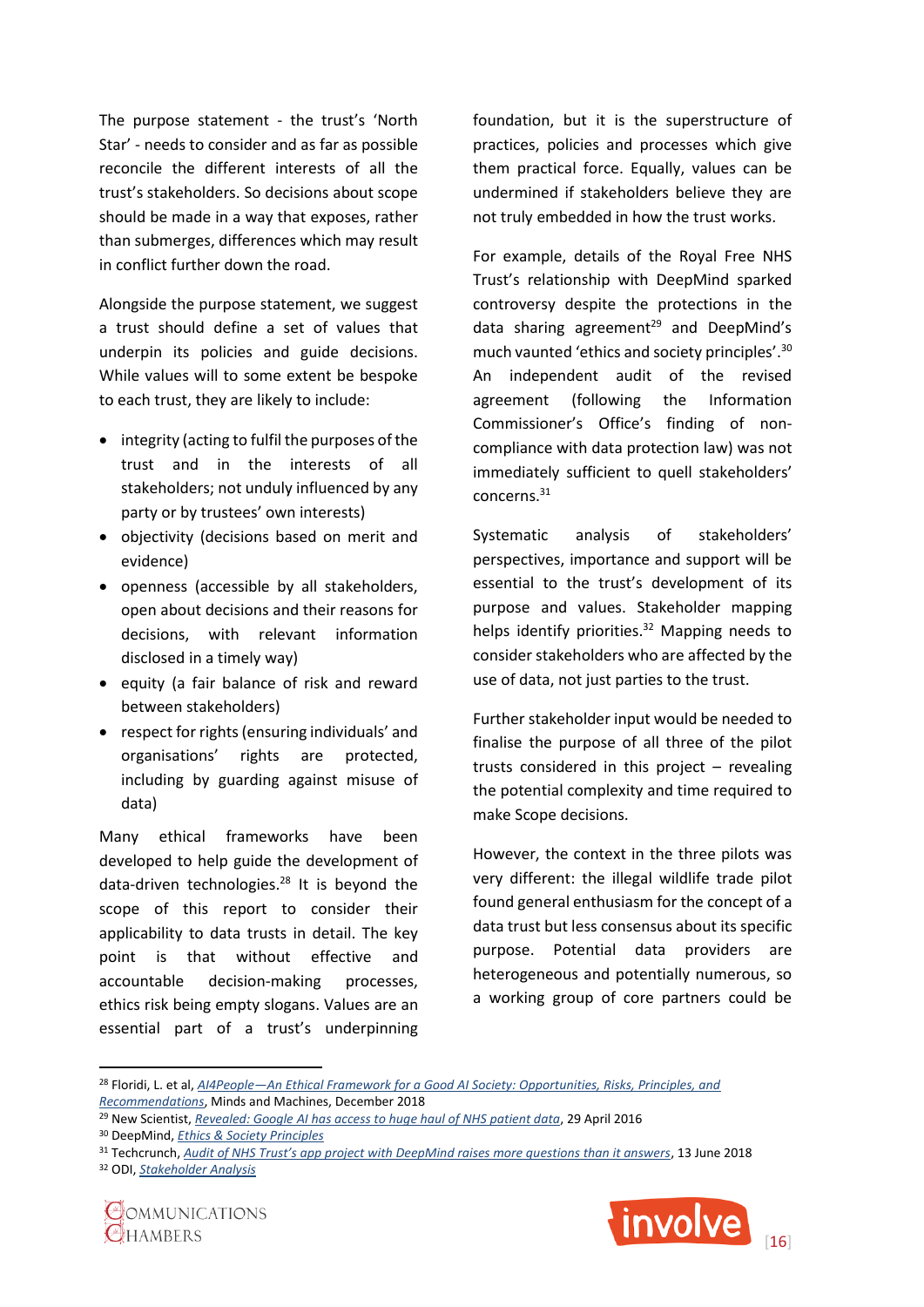established to engage more widely to define a unifying purpose.

In the food waste case it was unclear whether incentives were sufficiently aligned for further data sharing, beyond the initiatives already in place by WRAP and others; an opportunity to share sales data was identified, although stakeholders recognised this data was highly commercially sensitive.

In the GLA pilot, we would suggest that the senior decision-makers define an overarching purpose, and test it with stakeholders, including the public. Deliberation will be important to build consensus, expose and work through differences in an open way – the use of an independent third party facilitator may help to level power imbalances and enable open dialogue.

## <span id="page-19-0"></span>**2. Co-design**

The co-design stage determines what the trust will do – its offer to data users and re-users, and its terms of use. Key outputs of this phase include agreements detailing the rights and obligations of data providers and data users; a policy on the distribution of benefits; a risk register, describing the trust's strategy for identifying and mitigating risk; and a method for resolving disputes once the trust is operational.

As the name suggests, this stage also requires close engagement and collaborative work with stakeholders. A discovery phase is likely to be needed, to investigate:

- the type and quality of the available data (data holders do not always know what they've got or who owns it; and, as the illegal wildlife pilot found, mis-labelling and a lack of consistent definitions can lead to significant complexity and inaccuracy)
- users' incentives.

#### *Incentivising data provision and use*

A trust is unlikely to be able to transform stakeholders' incentives, but it may be able to align them, for example by:

- Providing benefits to providers in return for data (such as access to more data, or benchmarking of their data relative to peer group organisations, as with current food waste data sharing initiatives)
- Establishing means of sharing commercial value created by data use
- Imposing legally enforceable sanctions for breaches of the rules
- Defining different levels of data access for different types of user (open access, opento-approved user classes, access-withpermission, invite-only)
- Implementing or requiring providers to implement privacy-enhancing technologies to prevent unnecessary or unwanted processing of personal data, without loss of functionality, including by anonymising data (although interviewees pointed out that it may be impossible to fully anonymise some data, and as noted in the GLA case, the value of data may lie precisely in the ability to link different datasets to the same individual or source)
- Aggregating data (although some pointed out that may limit the uses to which data can be put)

A data use policy, developed deliberatively with input from stakeholders, should specify the criteria by which data use and access decisions will be made. Engagement should include the public in the case of personal data or data that could have significant public impacts. The scale of deliberative effort depends on the value of data and the magnitude of any risks.

For example, the GLA pilot addressed the potential value of citizen generated data, such



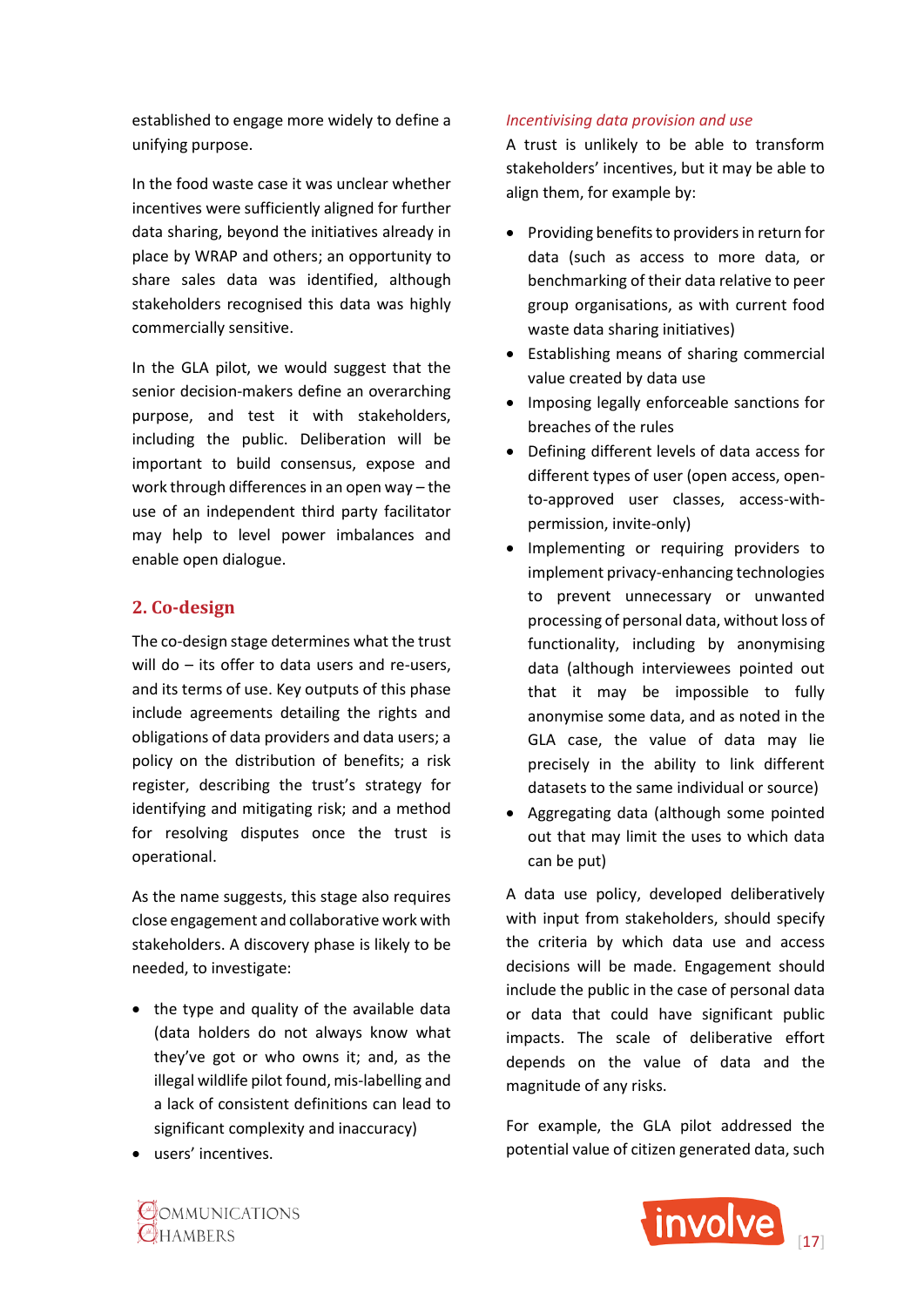as movement data. The greatest value may lie in personalized movement data, but this may not be deemed acceptable for wider use. Indeed in the workshop held with public participants whilst some benefit was seen in sharing mobility data there were concerns about tracking and surveillance. Deidentified movement data may be more acceptable but likely of less value both for public and commercial use.

There may be different proposition options. The value of different options needs to be assessed, both financial and non-financial, over time. The size and distribution of quantitative benefits may need to be modelled under different scenarios.

The data provider agreement needs to give sufficient reassurance to providers that they will commit to making data available, on an ongoing basis, without them having to approve every use (see, for example, providers' fears about unintended uses in both the illegal wildlife and food waste pilots). Providers will look for robust risk management processes and means for them to escalate concerns.

The data provider agreement should also specify terms on which data providers can withdraw their data from the trust. Providers may prefer a simple exit-with-notice right, but where this has significant knock-on effects on users or other providers, the trust needs to consider a more balanced approach. Ideas suggested in the interviews include:

- A process to determine whether the provider has valid reason to withdraw, as defined in the provider agreement
- Agreement of a majority of other providers or affected users
- Establishing an independent arbitration process
- Preventing providers who have left from rejoining within a certain time period.

#### *Balancing benefit and risk*

Fear, misplaced concerns or over-reaction to risks can lead to underuse of data technologies.<sup>33</sup> Trusts need techniques to make a balanced assessment of the benefit and risk of data use, and to establish processes and technical solutions that capture benefit while mitigating risk.

For example, researchers developed a decision tree for assessing the risks and benefits of publishing biodiversity data. <sup>34</sup> The decision tree provides a risk management protocol that takes data holders through a structured process and prescribes actions for different types of risk.

A risk register could be established to identify and assess risk, and capture mitigation actions, with regular review by the trust's board.

When risks cannot easily be foreseen, the trust should focus on establishing effective monitoring systems. Technical solutions may be available; one interviewee suggested that a condition of data access is that the trust creates an automated log that shows how data is being used, which can be monitored by trustees or the wider data community, subject to privacy considerations.

#### *Distribution of value*

Concern about commercial use of data loomed large in the interviews for these pilots; either a general view that the data in question should be reserved for not-for-profit use, or a concern that value would be captured by

<sup>33</sup> Floridi et al, *supra* not[e 28](#page-18-0)

<sup>34</sup> Tulloch, A.I.T. et al, *[A decision tree for assessing the risks and benefits of publishing biodiversity data](https://www.nature.com/articles/s41559-018-0608-1)*, Nature, July 2018



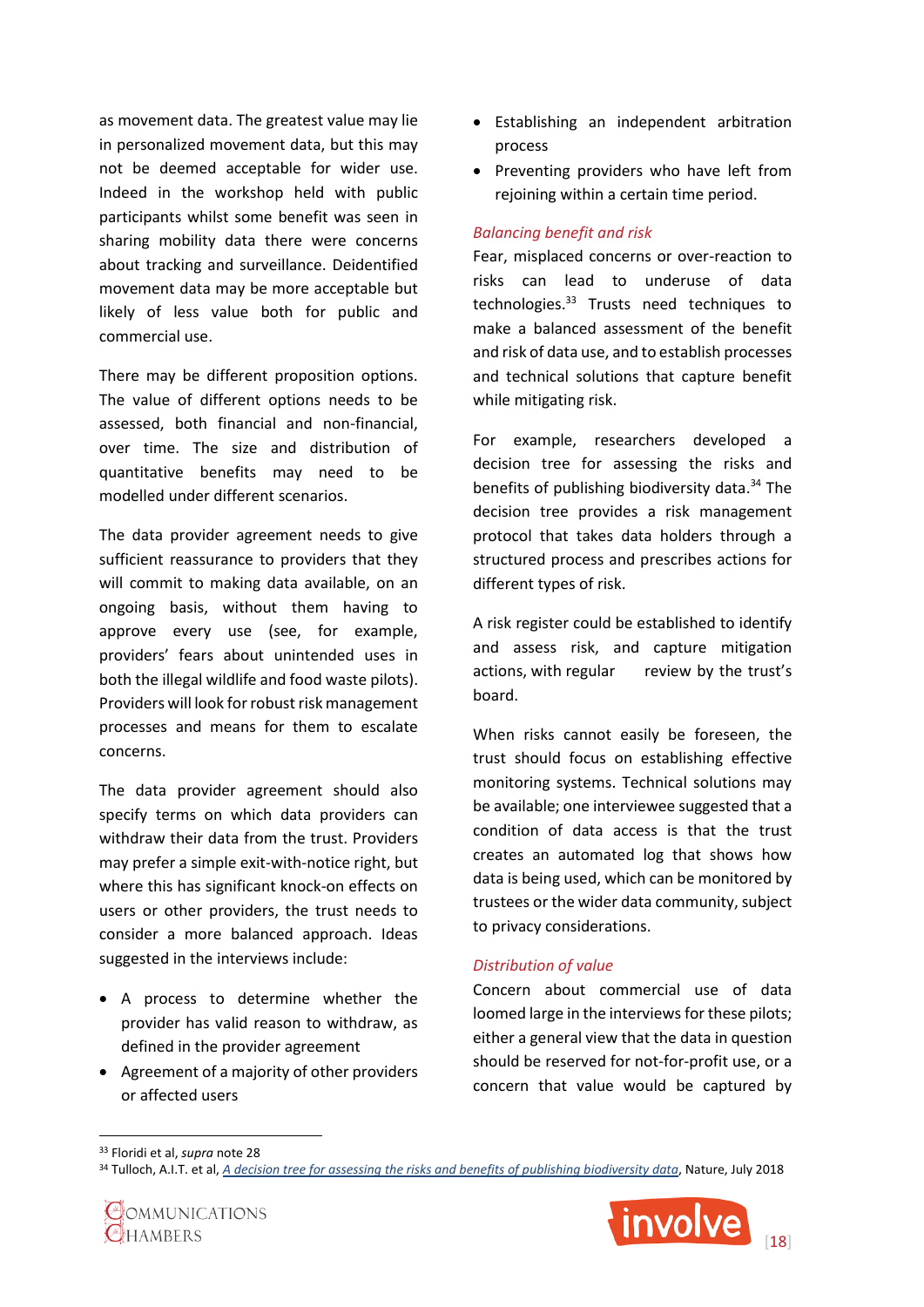commercial organisations and not flow back to data holders.

This is echoed by fears expressed by some that opening access to public datasets could result in value being transferred from the public sector to the private sector. For example, a number of witnesses to the House of Lords Select Committee on AI were critical of publicprivate data deals which, they believed, allowed data to flow from the public sector to the private sector without securing proper value for the taxpayer.<sup>35</sup>

Careful deliberative work will be needed to understand and respond to stakeholder views on this issue. Previous work with citizens has shown that the public do not necessarily reject commercial involvement out of hand as long as there is a clear wider interest demonstrated.<sup>36</sup>

Discussions with citizens for the GLA pilot found a resistance to data being shared for commercial use beyond the purpose of the data trust.

*"Don't sell it to anyone...not the highest bidder...but for improving things"* Citizen workshop participant

These concerns need to be balanced by a recognition that market signals are often the best way of identifying valuable uses of data. It would be odd and self-defeating in many cases for trusts to rule out commercial uses entirely and as a matter of principle.

Instead, we suggest that trusts should have a policy on distribution of value. This should be informed by market testing and economic impact assessment, which should seek to identify potential commercial applications and provide an order-of-magnitude assessment of value. This work will need to take into account the value of data in combination with other datasets, as well as stand-alone; and recognise that some benefits will emerge unpredictably over time, requiring the policy to adapt to new sources of value.

There is no normative 'right answer' to the distribution of value. Most often, the right answer is what can be negotiated. However, the trust has a particular role in (i) defending the interests of parties who cannot negotiate effectively, because they are too dispersed (e.g. the public) or lack sufficient information about the other parties' incentives; and (ii) ensuring that social and non-financial benefits are taken into account.

The trust also needs to decide how it will be funded: from fees charged to data users, by its creators, from philanthropic or public funds, or from commercial value created by opening up data. These options need to be tested with stakeholders.<sup>37</sup>

#### *Independent mediation*

The parties forming the trust may have a direct interest in the outcomes of the codesign stage, and/or may not yet have secured the trust of all stakeholders. For this reason, many formative partnerships use an independent third party as 'honest broker', to manage the negotiation process, prepare key agreement documents, and work towards an equitable and sustainable outcome. For example, Southampton University drafted the legal data sharing agreement between corporations and start-ups that underpins the Data Pitch innovation programme.

<sup>&</sup>lt;sup>37</sup> Whether the trust can be a for-profit entity is a separate question, see section 2 of the [General Legal Report](http://theodi.org/article/data-trusts-legal-report/)



1



<sup>35</sup> House of Lords Select Committee on Artificial Intelligence, *[AI in the UK: ready, willing and able?](https://publications.parliament.uk/pa/ld201719/ldselect/ldai/100/100.pdf)*, §77, April 2018

<sup>36</sup> Research Councils UK/Involve, *[Public dialogue review: Lessons from public dialogues conducted by the RCUK](https://www.involve.org.uk/sites/default/files/field/attachemnt/120727RCUKReview.pdf)*, July 2012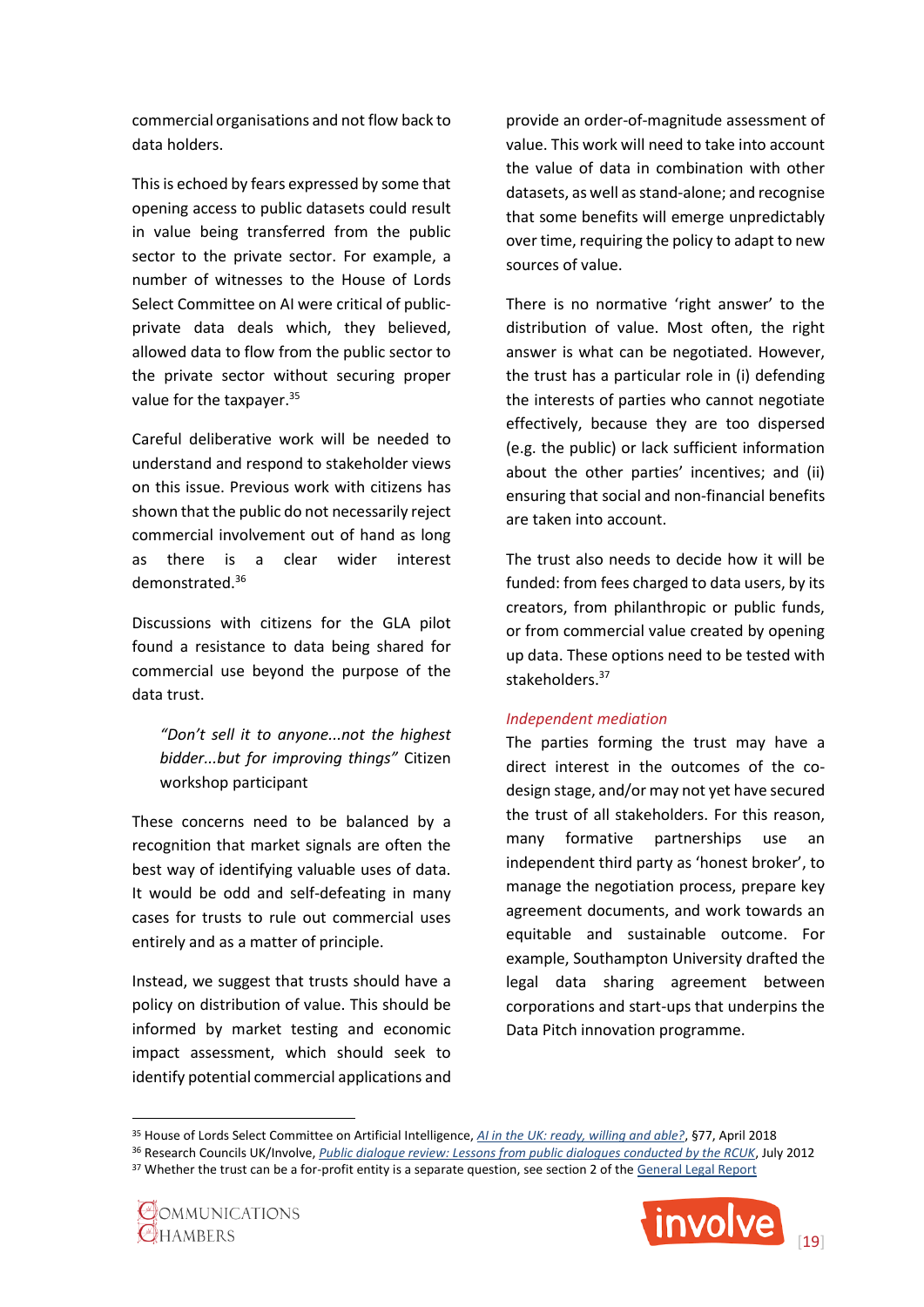Similarly, in developing the TeX contract club, the Tax Incentivised Savings Association (TISA) employed law firm Pinsent Masons to manage stakeholder engagement, co-design policies and processes that aligned different interests, ensure no one group was able to dominate the decision-making process, and shepherd negotiations of the club's rules to a conclusion.<sup>38</sup>

#### <span id="page-22-0"></span>**3. Operate**

[Figure 2](#page-17-3) identifies the types of operational decisions that need to be made, namely: governance and stakeholder engagement; technical policy; enforcement and compliance. We discuss each in turn.

#### *Governance and stakeholder engagement*

As discussed in section [4,](#page-12-0) governance arrangements must strike a balance between discretion (for the trust) and certainty (for stakeholders); and between effectiveness and accountability.

Some data sharing frameworks provide very little discretion to the data steward, such as the Administrative Data Research Network, which enables access to research data only under closely specified conditions and processes. These approaches may be less relevant to data trusts that are dealing with less predictable and more diverse use cases and sources of data.

In the illegal wildlife case, for example, a data trust is likely to have significant discretion, given the fragmentation and diversity of the data provider community. So governance mechanisms are needed to allow providers to see and influence the trust's decisions, without introducing cumbersome approval processes.

Key questions to be addressed in governance design are:

- Who should be represented?
- In what forums and processes?
- With what rights?
- What level of openness and transparency?

Interviewees for the pilots were clear that their consent depended on them being confident that the trust's decision-makers understood their community's concerns:

> *"A governance structure that is mostly made of people who actually understand the needs of their community is probably better…my vision has always been for an organisation that's purpose-driven by its own community"* Stakeholder, Illegal Wildlife pilot

As discussed in the [General Legal Report](http://theodi.org/article/data-trusts-legal-report/) on these pilots, independent governance – in the sense of dispersed power – is crucial, particularly where:

- stakeholders have varying degrees of capacity to participate, risking power imbalances and under-representation
- the risk of conflict is high.

Some interviewees suggested Advisory Groups, with a formal mandate and responsibilities, to allow the board to consult different stakeholder communities, as an alternative to bringing them into the decisionmaking body itself. These could be organised by stakeholder, geography or use type.<sup>39</sup> For example, in the food waste context, WRAP has working groups for different industry sectors.

Advisory Groups work well where stakeholder communities are relatively small or homogenous. Where they are not – for example, if stakeholders include the general

<sup>38</sup> See Food Waste pilo[t report](http://theodi.org/article/data-trusts-food-waste/)



<sup>&</sup>lt;sup>39</sup> See Section 6 of th[e General Legal Report](http://theodi.org/article/data-trusts-legal-report/) for further discussion of advisory groups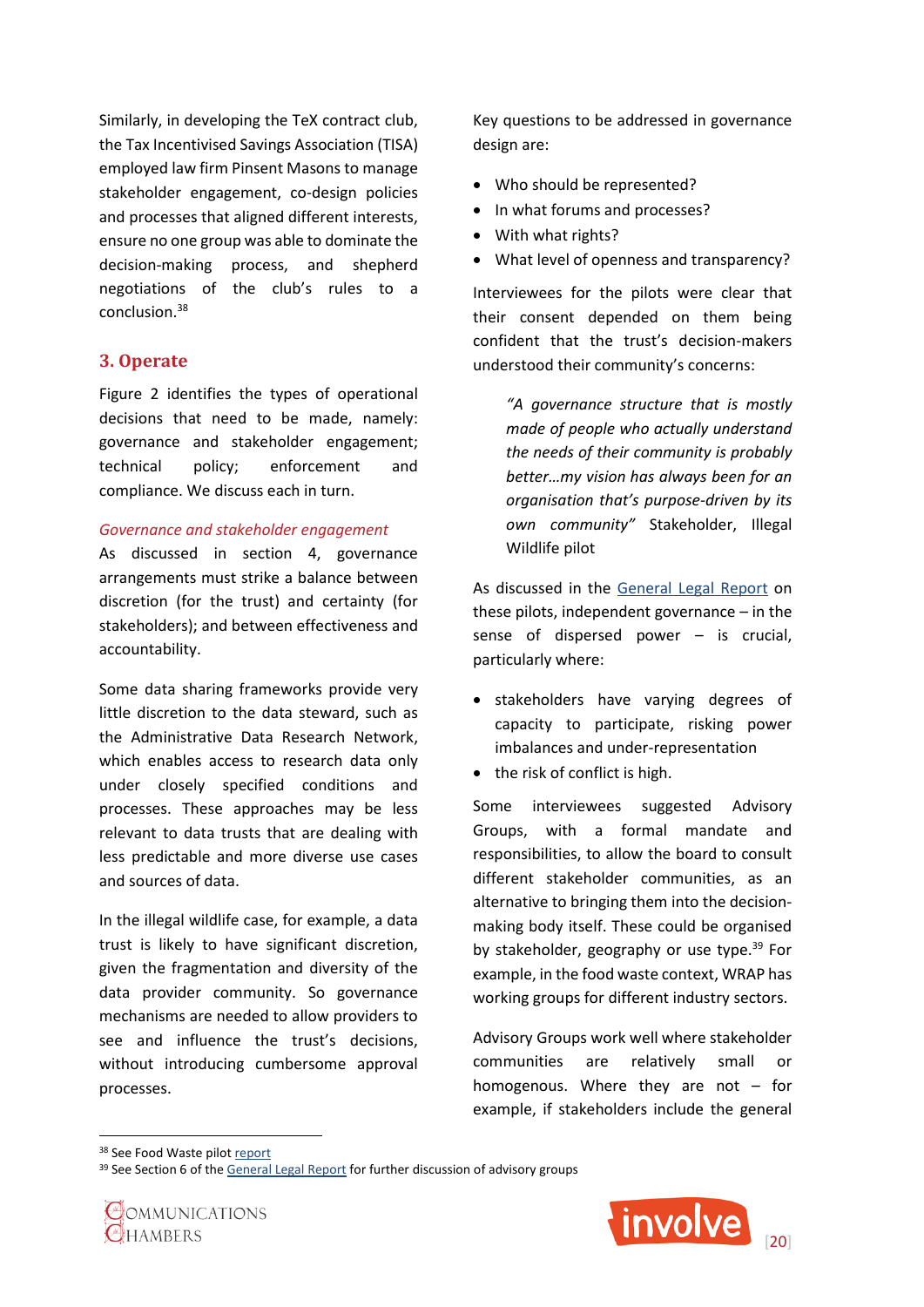public – broader consultation and deliberation is likely to be required, as discussed in section [6.](#page-27-0)

The board may be empowered to delegate some tasks to a committee or oversight group with independent members. These might take on tasks that are particularly sensitive, such as resolving disputes or adjudicating on data uses; or that require specialist technical or legal knowledge; or in which independence is particularly important, such as evaluating impact.

Trusts must also decide what level of transparency and disclosure is appropriate. Transparency does not itself build trust – indeed it may undermine it, if it can be exploited by bad actors.<sup>40</sup> On the other hand, transparency helps demonstrate integrity and honesty, communicate goals and show benefits.

Trusts need to consider transparency of what, for what purpose, and how they will proactively communicate to stakeholders, and under-represented groups in particular. Areas in which to consider disclosure include:

- What classes of data are held
- How decisions about data access are made, and who is making them
- How data has been used
- How risks are being managed (although not in sufficient detail to allow exploitation)
- What the outcomes of the data trust's activities have been
- How any value created by data use has been shared, and what policies have governed commercial use of the data
- How to complain, and how complaints have been handled.

#### *Technical policy*

Data providers and users interviewed for these pilots almost universally anticipated a technical role for the trust. Both the food waste and illegal wildlife stakeholders emphasised the potential for inconsistencies and/or low quality data to undermine the trust's value. More generally, as noted in this project's [General Technical Report,](http://theodi.org/article/data-trusts-tech/) technology choices both constrain what data can be used for and may provide governance solutions (for example, enabling the risk of data misuse to be managed and mitigated).

Decisions include:

- How and where should data be stored?
- What gatekeeping, authentication and authorisation systems should be deployed to enforce the trust's data access and use rules?
- What technical standards, formats, security and interoperability requirements should apply to data and metadata (if any)?
- How are the quality, accuracy and security of data assured?
- To what extent and how should data be categorised, anonymised, aggregated, and combined with other data?
- How does the trust check for error, bias and discrimination in data?

There was no consensus about the answer to these questions, nor how they should be answered. Several interviewees urged against designing "overwrought" solutions that require the trust to predetermine data uses and required quality standards. Some warned that the trust may lack credibility in making technical decisions.

> *"We would let the user decide what the data tells them. We give them the data and they can define what metrics they*

**.** 



<sup>40</sup> O'Neill, O., A Question of Trust: The BBC Reith Lectures 2002, Cambridge: CUP, 2002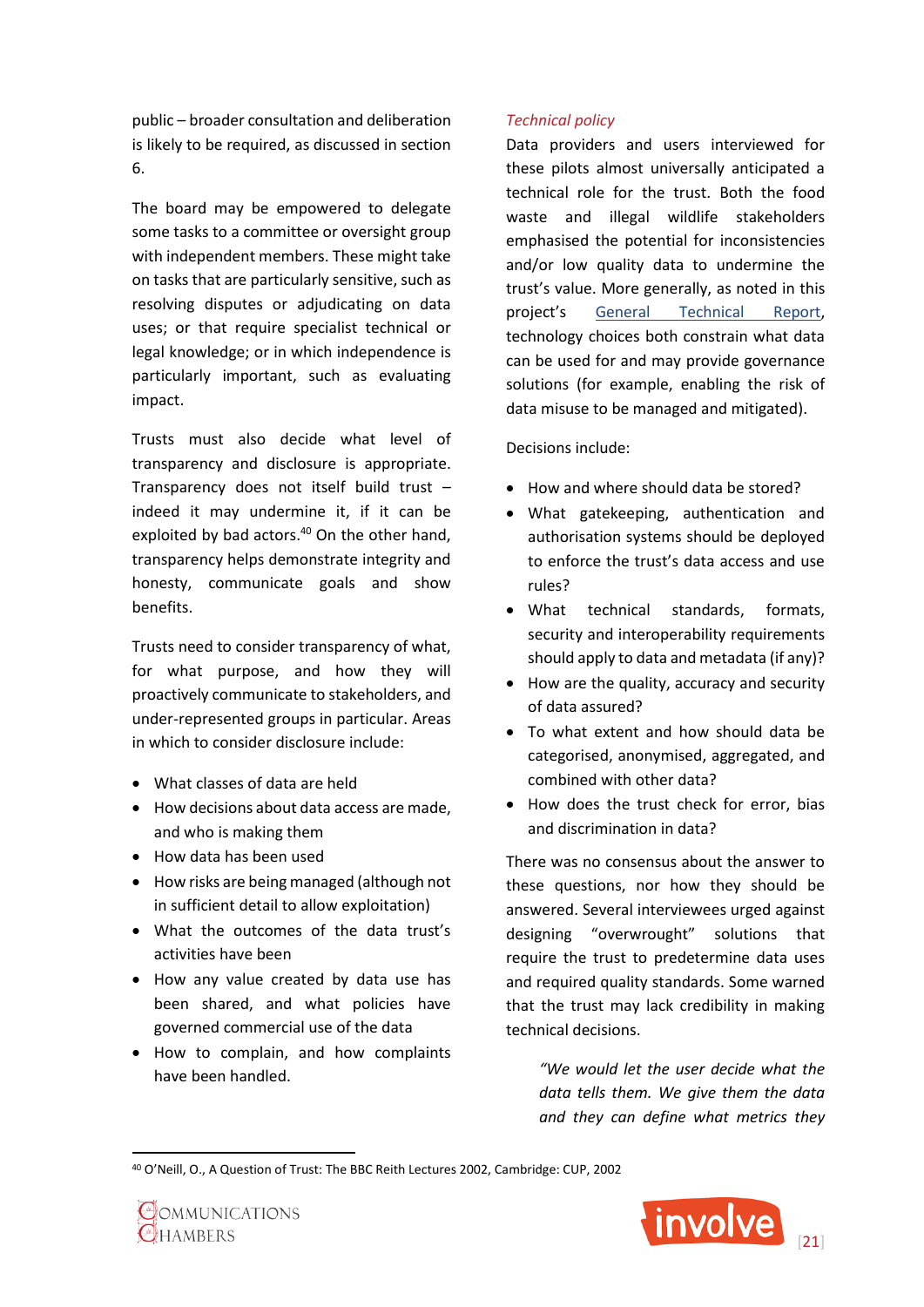*want to use"* Stakeholder, Illegal Wildlife pilot

Others expected the trust to play a bigger technical role, especially where:

- the data is complex or technically specialist
- the range of uses is large or unknown
- the quality of data is uncertain
- the number of providers is large
- an honest broker is needed to resolve disputes between stakeholders about technical issues

Many were concerned about loss of control of data and the potential for shared data to 'escape' or be copied. Security was seen as essential to trust, and a challenge.

"*We are really strict on data security, over time [stakeholders] have come to trust us on that because we've been doing this a long time...data security was seen as much more of an issue [in a neighbouring sector] because we hadn't built the reputation there"* Stakeholder, Food Waste pilot

An alternative approach would be for a trust to provide a data oversight function, rather than storage and processing. Its role might be to verify the data held by providers, for example by carrying out data audits, or requiring them to self-certify, or some mixture of both.

In either case, a technical audit is likely to be needed to understand the quality of the available data, consider the case for harmonisation, assess potential for use tracking, consider appropriate authentication and security measures, and so on.

But, not too early. There is a risk of putting the technical cart before the governance horse. For example, the focus in both the GLA pilot and the interviews for the illegal wildlife pilot was often on considerations of data gathering, quality, storage and security, rather than the purpose of data sharing. This risks developing technical solutions to a problem that is not sufficiently clearly specified, or where stakeholders' interests are not fully understood.

The extent of the trust's direct responsibility for data will have implications for its legal structure (see [General Legal Report\)](http://theodi.org/article/data-trusts-legal-report/). As a rule of thumb, the greater a data trust's level of responsibility (and potential liability), the more likely it will be that an entity with its own legal personality (in the UK, likely some form of corporate entity) will be the appropriate structure.

#### *Enforcement and compliance*

Once the trust's rules are established, the trust must decide what role it plays in enforcing them. This role may be reactive (reliant on notifications of alleged infringement by participants or third parties) or proactive (monitoring for it).

Where a particular trust sits on this spectrum depends on:

- where liability sits (in general, the greater the liability trusts or data providers are exposed to, the more proactive they are likely to need to be in monitoring compliance). A key question is how many links in the data use chain can go wrong, and the ability of one participant to have implications for others' liability; for example if a user undermines subjects' privacy rights, what liability if any is borne by the data provider or the trust itself? The [General Legal Report](http://theodi.org/article/data-trusts-legal-report/) considers these questions in more detail
- the technical feasibility of monitoring. Can tools be used to track data use without infringing users' legal rights or creating excessive disincentives for use?



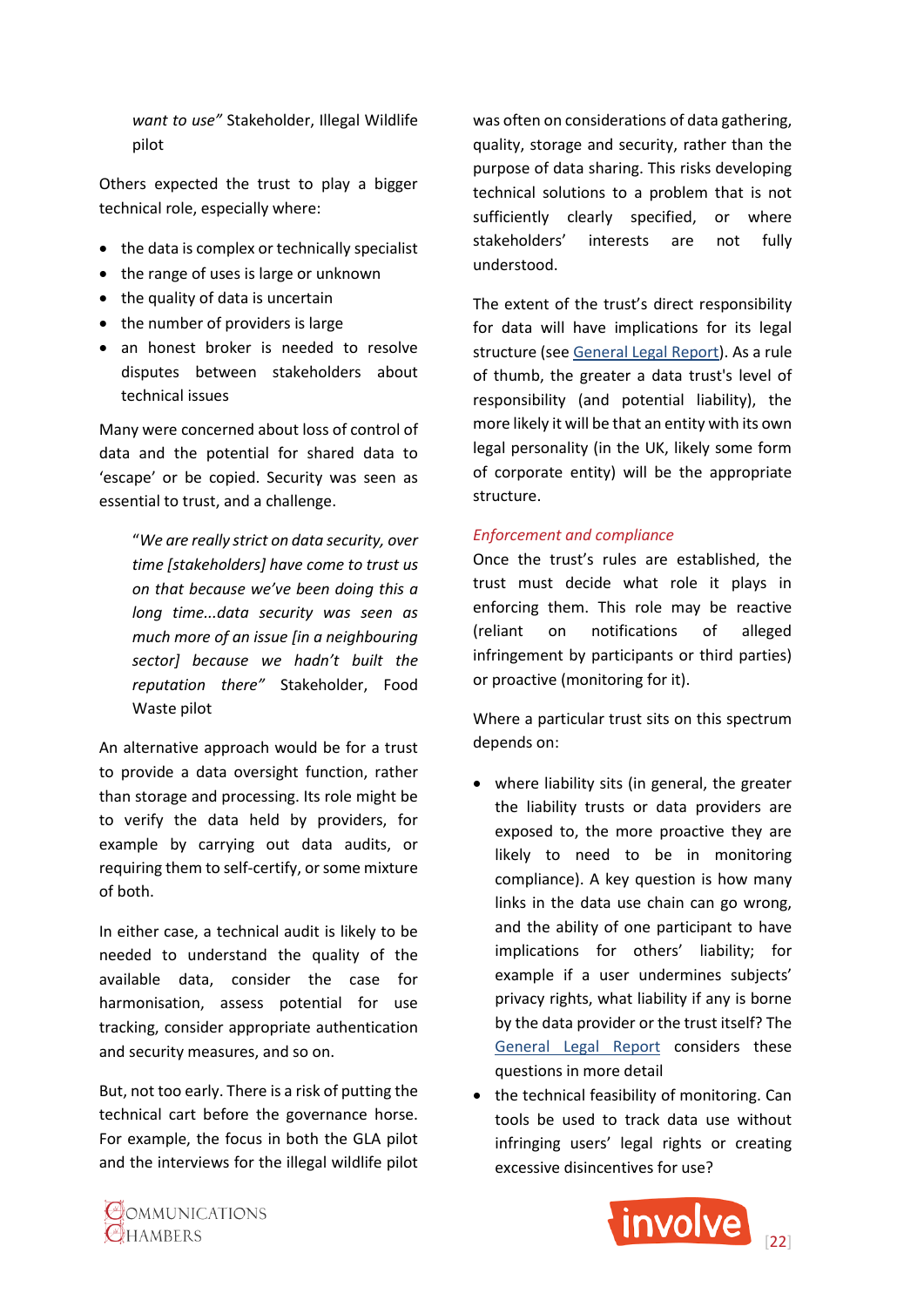- the magnitude of the potential harms from misuse
- the capacity of different stakeholders to identify and flag misuse
- which jurisdiction the trust operates in.

#### *Resources and funding*

Assessing resource requirements is highly context-specific. For the three pilots considered for this project, interviewees variously recommended the following functions and skills:

- 'Data steward' a mixture of technical, management and stakeholder skills. (It was not clear whether this was genuinely distinctive from a general management function, although we note that GovLab is undertaking a project to define data stewardship as a corporate function with specific associated responsibilities)<sup>41</sup>
- 'Account managers' (in one interviewee's experience, every ten partners require one account manager, although this will clearly vary from case to case)
- Technical expertise
- Sector expertise, for example to inform decisions about data uses (this could be inhouse or via advisory groups)
- Operations.

It appears that most interviewees considered that a trust would be a fairly traditional organisation, with premises, in-house staff and so on, albeit with a strong emphasis on operating as lightly and cost-effectively as possible.

The trust's costs could be significant, and need to be proportionate to the benefits. For example, in the illegal wildlife pilot, the trust might take quite a significant and potentially costly role in ensuring data quality.

Cost-benefit analysis and an assessment of funding options will therefore be needed in this phase.

## <span id="page-25-0"></span>**4. Evaluate and retire**

#### *Performance assessment and reporting*

As noted above, a trust is likely to need to regularly disclose its activities and outcomes with reference to its purposes and impacts akin to annual reporting by companies or charities.

Evaluation may require periodic assessment, not only of financial aspects of performance, but also more complex and subjective questions, such as whether the trust is adequately delivering its purposes, has effective processes for promoting beneficial use and mitigating harm, is appropriately assessing its non-financial impacts, is achieving an equitable balance between the needs of different stakeholders, and so on.

For example, trust ports are encouraged to report performance on financial measures, value added, labour productivity, profitability of land holdings, channel depth management and berth utilisation to provide a rounded picture of impact – while also recognising not all benefits can be quantified: "The improvement and modernisation of [a port's] assets, services and infrastructure for the benefit of its users cannot always be valued in this way." 42

Frameworks have been developed for assessing value against non-financial metrics and purposes.<sup>43</sup> For example the BBC and Ofcom each have an elaborate set of metrics

1

<sup>43</sup> Kelly, G., Mulgan, G. and Muers, S., *[Creating public value: An analytical framework for public service reform](https://webarchive.nationalarchives.gov.uk/20100407164622/http:/www.cabinetoffice.gov.uk/strategy/seminars/public_value.aspx)*, 2002





<sup>41</sup> GovLab, *supra* not[e 9](#page-12-2)

<sup>42</sup> Transport Scotland, *supra* not[e 18](#page-14-0)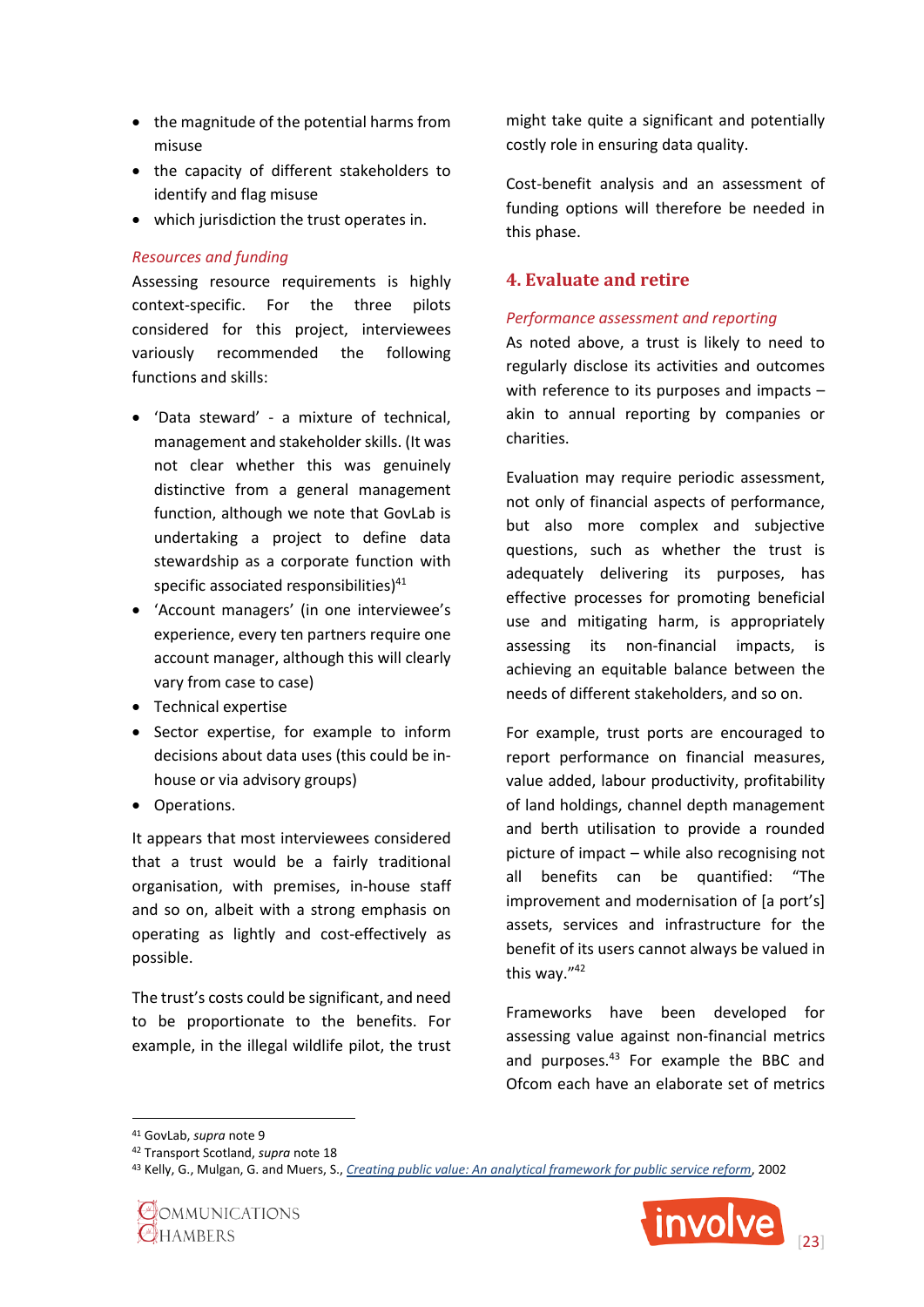to help them assess whether the BBC is fulfilling its statutory purposes.<sup>44</sup>

However, few data trusts are likely to have the resources and measurement capability to assess performance in such a rigorous way.

Evaluation should therefore be nuanced, and potentially complex, but also proportionate. Metrics need to be chosen carefully to avoid over-simplification and distorted incentives. For example, assessing a trust's effectiveness solely by measuring how many complaints are resolved quickly would be highly problematic.

Independent evaluation is preferable, and might include internal and external stakeholder interviews, public research (including deliberative approaches), and stress-tests of trust processes and policies.

#### *Change control*

Trusts need processes for changing their rules. The more unpredictable their context  $-$  new uses, unforeseen risks, heterogenous provider and user groups – the more important the change control process is.

The change control policy comprises:

- a mechanism for proposing a change either by a stakeholder or by the trust, at its own discretion, or in response to a stakeholder complaint
- circumstances in which proposals may be considered ('change triggers')
- a process for assessing whether the change triggers have been met
- a process to assess the merits of the proposal, including mechanisms for consulting stakeholders

• a process for the trust to make a decision, including any consultation on that decision, and/or any right or obligation on the trust to refer it to an independent committee or arbitrator.

The change control process may be one of the trust's most important and sensitive policies. For example, in the case of the TeX contract club mentioned above, elaborate rules and processes were put in place to govern changes to policies and activities. <sup>45</sup> The change control process is designed to ensure that changes can neither be forced through nor blocked by any single stakeholder.

#### *Closedown*

Closedown is a rather fundamental question of evaluation, which can be easy to overlook in the formation phase. A trust should include in its governing documents a statement of:

- the circumstances in which the trust will be wound up
- who will decide when those circumstances are met, and how
- what happens as a result, including to providers' data, the services using that data, and third parties who may be benefiting from (or harmed by) those uses
- how any assets (or obligations) held by the trust are to be distributed (or discharged)

The closedown policy will need to be the subject of discussion with stakeholders in the formation phase.

<sup>45</sup> TISA Exchange Ltd, *[Articles of Association](http://www.tisaexchange.co.uk/publications/9_TeXArticlesofAssociation.pdf)*, §5





<sup>44</sup> BBC, *[Annual Plan 2018/19](https://downloads.bbc.co.uk/aboutthebbc/insidethebbc/howwework/reports/pdf/bbc_annual_plan_2018.pdf)*; Ofcom, *[Holding the BBC to account for delivering for audiences: The BBC's performance](https://www.ofcom.org.uk/__data/assets/pdf_file/0023/107069/bbc-performance-statement.pdf)*, October 2017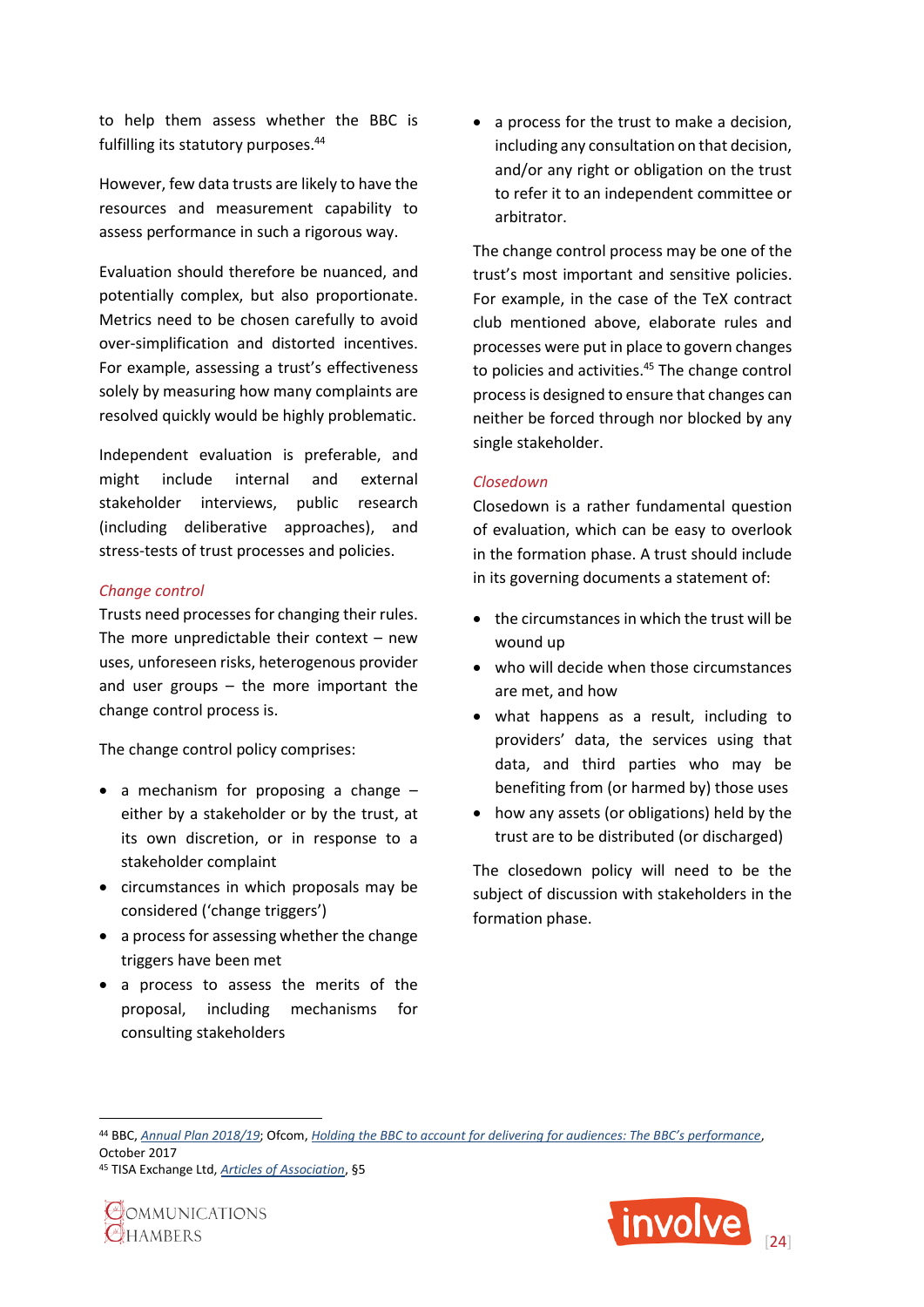# <span id="page-27-0"></span>**6. Engagement and deliberation**

### <span id="page-27-1"></span>**What is deliberation?**

Deliberation is a participant-led approach to problem solving and public decision-making. It allows participants to make decisions or recommendations based on consideration of relevant information, and the collaborative discussion of issues and options. Participants, depending on the situation, may include stakeholders, the public, either in their role as stakeholders (for example in a community issue) or as "mini publics" recruited to represent the views of the wider public (for example regarding city developments or national policy), or experts/specialists.

The key aspect is that the participants' own input forms the basis of the results and findings (this forms part of the legitimacy of deliberative decision-making).

Whilst a collaborative and deliberative approach to decision-making has benefits, clearly not all decisions can (or should) be made deliberatively. However, there are some key points in the life cycle of a data trust that warrant a deliberative approach to build insight, value and trustworthiness into the data trust's operation, practices and decisions.

There are **three requirements** which must be involved in order for a process to be truly deliberative:

- 1. Discussion between participants at interactive meetings or events
	- o These meetings, which may be supplemented by the use of online technologies, are designed to provide time and space for learning new information and discussing the significance of this knowledge (when considering existing attitudes, values and experience)
- o The results of these discussions are *considered*; the results themselves may or may not be different from the original views of some/all of the participants, but they will have been arrived at through collective discussion and consideration.
- 2. Working with a range of people and information sources
	- o The information within a deliberative project (some of which may have been specifically requested by participants) contributes to a clear context and the consideration of various factors within decision-making
	- o The participants themselves represent a diversity of perspectives and interests. Deliberative discussions can be managed to ensure that these perspectives and interests – even if they represent a minority  $-$  are included within a balanced discussion.
- 3. A clear task or purpose
	- o Related to influencing a specific decision, policy, service, project or programme.

The ODI's Invitation to Tender (ITT) specified that a "key motivation behind data trusts is their potential to increase trust in the way that data is shared and used. In some cases this will involve the trust of individuals whom the data might be about or otherwise have an interest in; in others it will involve the trust of organisations that hold data." The process of deliberation is conducive to producing results that are legitimate and trustworthy.

This is especially pertinent to a topic such as data (specifically its storage and its use), which



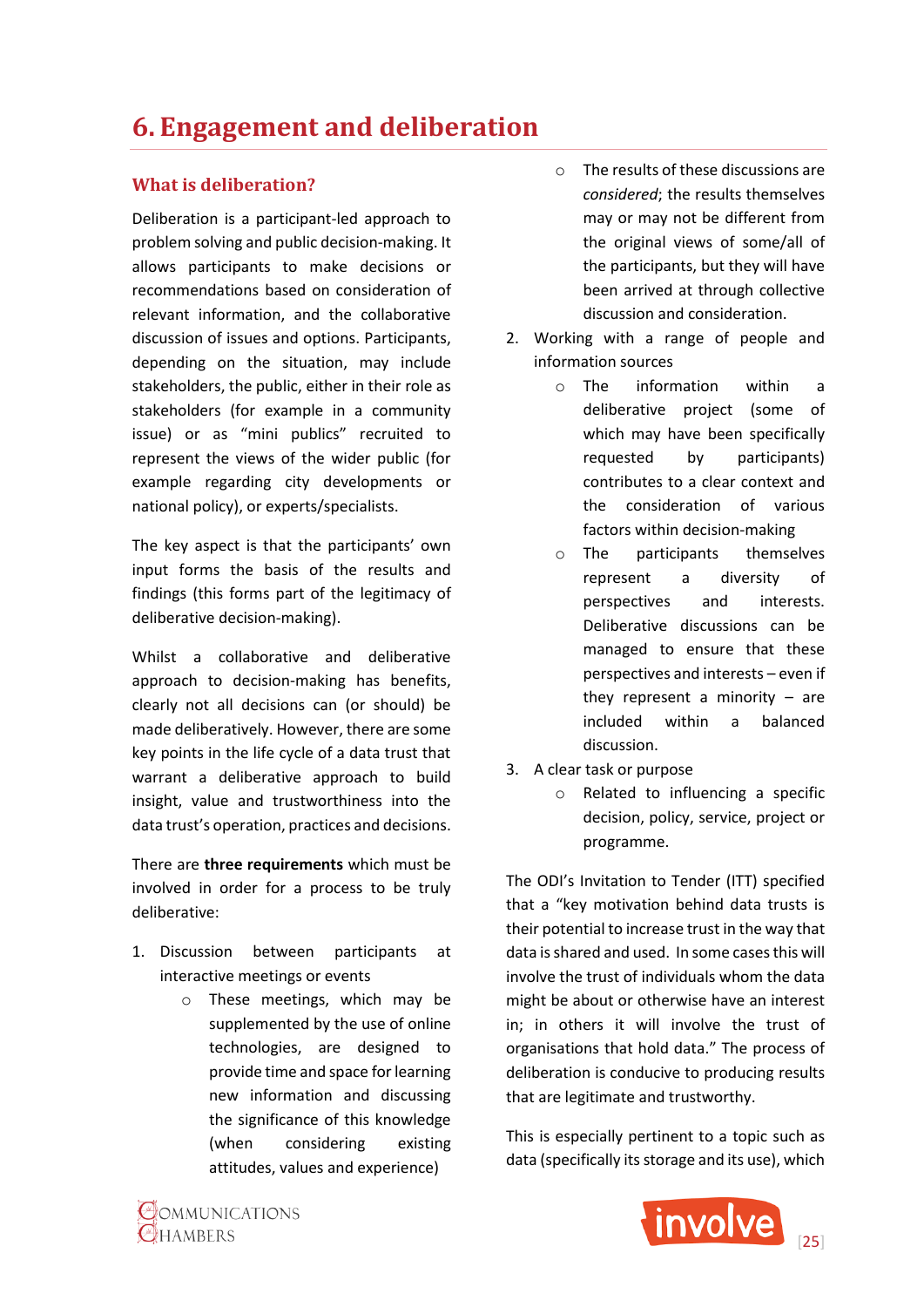– evident through discussions of Cambridge Analytica and Facebook, for example, as well as electoral interference – remains a source of uncertainty and public distrust. The uses and misuses of data are often widely-discussed only in the context of scandals and ongoing investigations.

#### <span id="page-28-0"></span>**Why deliberation matters**

The ODI's hypothesis was that a data trust must "[engage] and [make] decisions with different stakeholders so that the decisions it makes – such as who has access to the data, under what conditions and how the benefits of that use are distributed equitably – are made openly and deliberatively." In doing so, a data trust would increase the trustworthiness of the way that data is shared and used.

As also noted in the ITT, central to building trustworthiness is ensuring that different stakeholders are engaged with as part of an inclusive, open and deliberative decisionmaking process.

The lessons from the pilot work support this approach – for stakeholders and the public to have trust in a data trust, it has to reflect their issues, expectations and perspective on tradeoffs; build consensus; and be open, honest and accountable.

The *deliberative* element of this process is crucially important; it validates and strengthens the recommendations made, because they directly reflect the issues, hopes and concerns of the stakeholders (and the ways in which these priorities can be balanced).

*"Give some benefit back to data givers, fully inform the public about benefits,*  *purpose and uses…don't misuse data… allow data users to have some choices about big decisions"* Citizen workshop participant

Deliberative methods provide a wealth of data on public and stakeholder attitudes and values. They also provide opportunities to explore *why* these attitudes and values are held. One practical reason is that deliberative techniques often allow more time to be spent with the participants.<sup>46</sup> In addition, the use of deliberative methods can (depending on the location) help to encourage a sense of community discussion and representation.

For this reason, deliberative methods often benefit the participants themselves. The experience provides opportunities for collective discussion and reflection in depth; sharing views and developing these collaboratively, and presenting them to experts and decision-makers. These experts can help participants to learn about the key issues in question, to talk about them with (not past) each other, and to benefit from diverse points of view, discussions and ideas.

The process of undertaking deliberative methods is in itself of importance to trust and legitimacy (of the results, the process, and the data trust itself). This legitimacy is derived from the participants, and the fact that their input is the basis of subsequent decisionmaking.

> *"I hope they will understand the public's concerns in regards to privacy. But I hope they make sure [data] is used for good rather than bad"* Citizen workshop participant



<sup>46</sup> Stoker et al., *[Fast thinking: Implications for democratic politics](https://onlinelibrary.wiley.com/doi/full/10.1111/1475-6765.12113)*, European Journal of Political Research, Vol. 55, No. 1, September 2015. See also Kahneman, D., Thinking, Fast and Slow. New York: Farrar, Straus and Giroux, 2011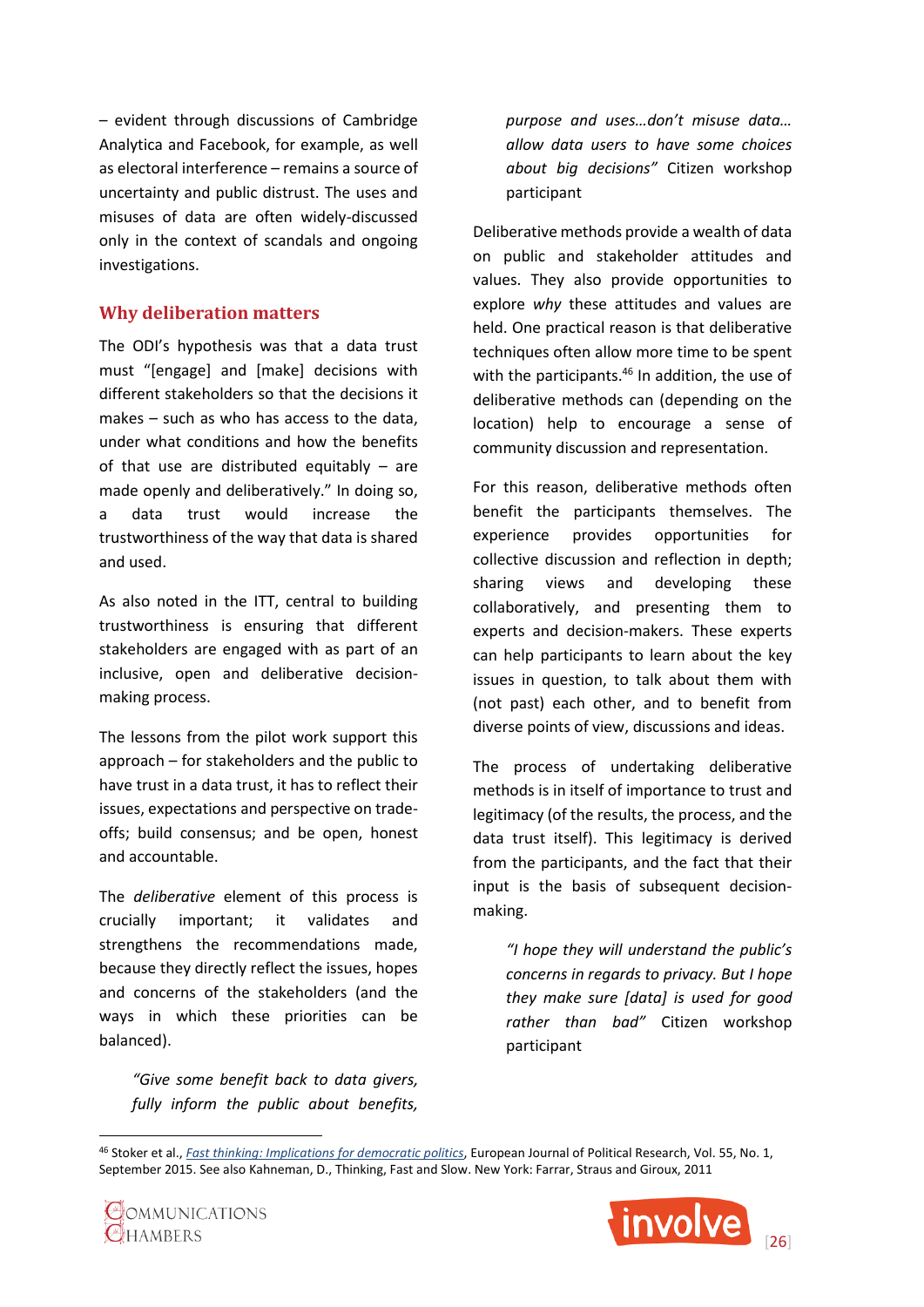## <span id="page-29-0"></span>**The benefits of using a deliberative approach more generally**

As noted in section [4,](#page-12-0) a data trust may derive its legitimacy – and, by extension, the trust of stakeholders and citizens – from its capacity to enable, encourage, and benefit from collective discussion, reasoning, and decision-making.

campaigning or lobbying) at any point in the policy cycle.

[Figure 3](#page-29-1) summarises some of the benefits of deliberative processes; benefits which are relevant to decision-makers, policy-makers, *and* participants themselves.

<span id="page-29-1"></span>

| <b>I INDICE OF DETICITIES OF METINETURITY CITY OF DECISION</b>                                                                                          |                                                                                                                                                          |
|---------------------------------------------------------------------------------------------------------------------------------------------------------|----------------------------------------------------------------------------------------------------------------------------------------------------------|
| For decision- and policy-makers                                                                                                                         | <b>For participants</b>                                                                                                                                  |
| Better policy and service delivery options, grounded in better knowledge of A chance to influence decisions on important issues that affect their lives |                                                                                                                                                          |
| public values and priorities                                                                                                                            |                                                                                                                                                          |
|                                                                                                                                                         | Greater transparency and accountability (and thus legitimacy) for decision- Insight into the subject, decision and policymaking, and about participation |
| making, based on greater knowledge about the acceptability (or not) of itself                                                                           |                                                                                                                                                          |
| specific policy options                                                                                                                                 |                                                                                                                                                          |
| Opportunities to listen to public discussions about contentious issues, and                                                                             | An enjoyable and worthwhile way of being an active citizen, and increased                                                                                |
| to gain detailed first-hand knowledge of public priorities                                                                                              | confidence and willingness to take part again                                                                                                            |
| Greater public understanding of issues considered and, potentially, shared                                                                              | The opportunity to meet and share views with other participants,                                                                                         |
| responsibility for successful policy and service delivery outcomes                                                                                      | stakeholders, technical specialists, policy makers, service providers and                                                                                |
|                                                                                                                                                         | decision makers                                                                                                                                          |
| Opportunities to build social cohesion by increasing understanding and                                                                                  | A platform for increased understanding and mutual respect                                                                                                |
| mutual respect between people with diverse views, values and opinions                                                                                   |                                                                                                                                                          |
| from different sectors of society                                                                                                                       |                                                                                                                                                          |
| Better relationships between govemment and citizens with the potential for Empowerment, education and motivation of the publicand service users         |                                                                                                                                                          |
| more effective longer-term partnership                                                                                                                  |                                                                                                                                                          |
|                                                                                                                                                         |                                                                                                                                                          |

Figure 3 Benefits of deliberative processes

As argued in a recent article by Nesta, "trust has to be continually earned, and is not generic: it is trust to do particular things and at particular times."<sup>47</sup> The importance of trust underlines the potential of data trusts as new, accountable institutions that can manage data security and maximise the value of data. "Existing public services", as described in the aforementioned Nesta article, "will not be able to generate trust through their existing machineries, but can benefit greatly from more data sharing."

Deliberative public engagement can be used across all levels of government: local, regional, national and international. It can be used across all types of services, delivered by public, private or voluntary sectors. Moreover, it can help to inform, consult, involve or empower, alongside other forms of participation (e.g. opinion polls, written consultations, community development,

However, the specific benefits of deliberation for stakeholders, the public (or 'a' public)  $$ and the promises that can therefore be made to them – depends on the dynamic between decision/policy-makers and participants. It is influenced by the level of commitment to involve participants in collective decisionmaking by those holding the power to make the decision.

This goes beyond simply informing, for instance, and necessitates an involvement and empowerment of those taking part.<sup>48</sup> This is visualised in the International Association for Public Participation Federation's Spectrum of Public Participation [\(Figure 4\)](#page-30-1).<sup>49</sup>

1



<sup>47</sup> Mulgan & Straub, *supra* not[e 6](#page-10-3)

<sup>48</sup> Arnstein, S.R., *[A Ladder of Citizen Participation](https://www.tandfonline.com/doi/abs/10.1080/01944366908977225)*, JAIP, Vol. 35, No. 4, July 1969 <sup>49</sup> IAP2, *[Spectrum of Public Participation](https://www.involve.org.uk/resources/knowledge-base/what/public-participation)*, reproduced with permission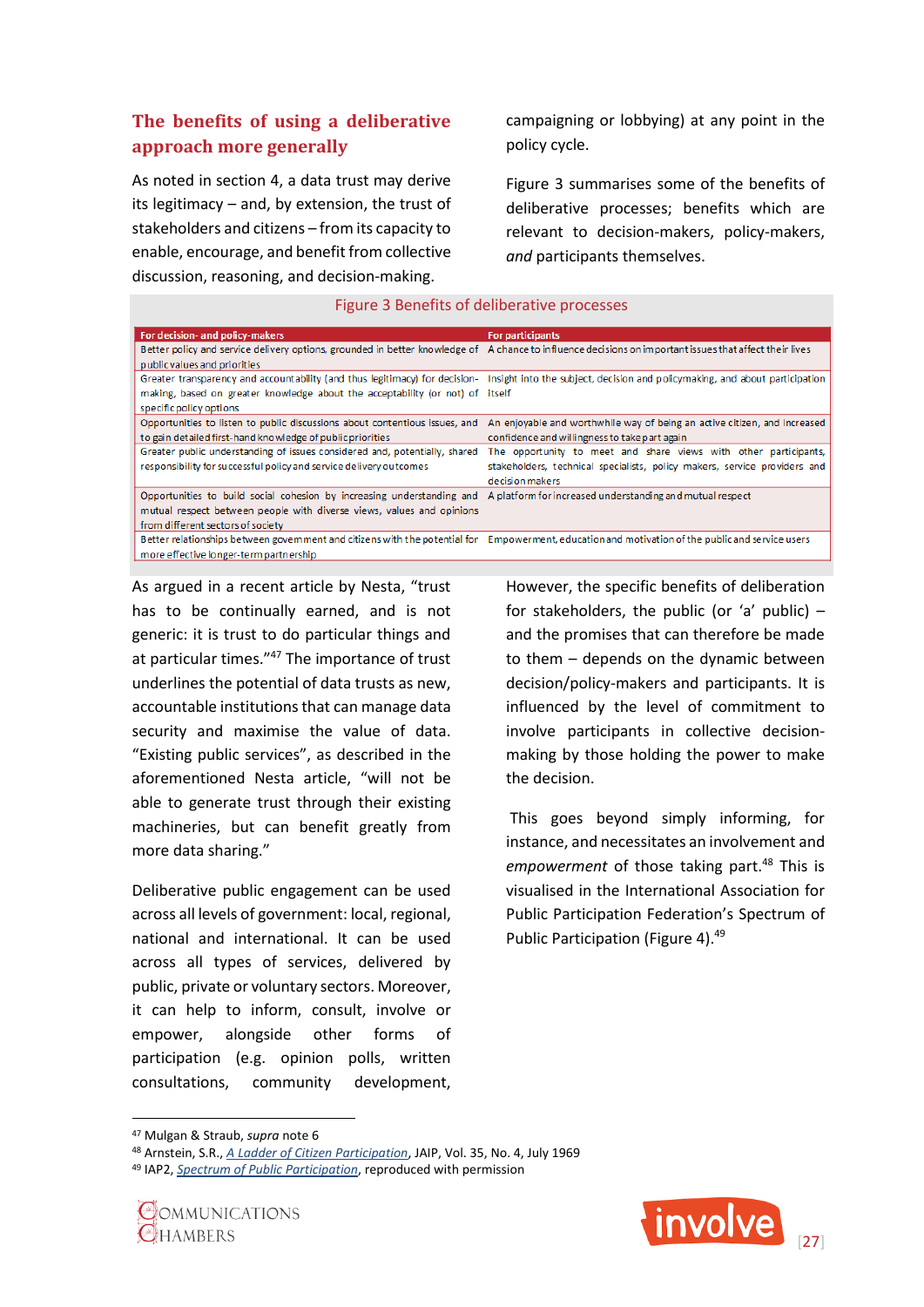#### Figure 4 IAP2's spectrum of public participation

<span id="page-30-1"></span>

|               | Increasing impact on the decision |                            |                              |                            |                            |
|---------------|-----------------------------------|----------------------------|------------------------------|----------------------------|----------------------------|
|               |                                   |                            |                              |                            |                            |
|               | Inform                            | <b>Consult</b>             | <b>Engage</b>                | Coproduce                  | <b>Empower</b>             |
|               | To provide the public with        | To obtain public feedback  | To work directly with the    | To partner with the public | To place final decision    |
| <b>leos</b>   | balanced and objective            | on analysis, alternatives  | public throughout the        | in each aspect of the      | making in the hands of the |
|               | information to assist them        | and/or decisions.          | process to ensure that       | decision including the     | public.                    |
| Participation | in understanding the              |                            | public concerns and          | development of             |                            |
|               | problem, alternatives,            |                            | aspirations are consistently | alternatives and the       |                            |
|               | opportunities and/or              |                            | understood and               | identification of the      |                            |
|               | solutions.                        |                            | considered.                  | preferred solution.        |                            |
|               | We will keep you informed.        | We will keep you informed, | We will work with you to     | We will look to you for    | We will implement what     |
|               |                                   | listen to and acknowledge  | ensure that your concerns    | advice and innovation in   | you decide.                |
| public        |                                   | concerns and aspirations,  | and aspirations are directly | formulating solutions and  |                            |
| ខ             |                                   | and provide feedback on    | reflected in the             | incorporate your advice    |                            |
|               |                                   | how public input           | alternatives developed and   | and recommendations into   |                            |
| Promise       |                                   | influenced the decision.   | provide feedback on how      | the decisions to the       |                            |
|               |                                   |                            | public input influenced the  | maximum extent possible.   |                            |
|               |                                   |                            | decision.                    |                            |                            |

## <span id="page-30-0"></span>**When to use deliberative decisionmaking**

Ultimately it is a judgement as to when and where a data trust uses deliberative approaches. We have indicated key points at which it would appear most useful, in this report and in the pilot-specific reports. Here we make some more general points about how to identify when deliberation is likely to be valuable.

Developing and instituting deliberative approaches, as with any other form of decision-making, has costs. These include:

- The time needed to plan and design a deliberative approach, including engaging the right stakeholders, slowing down decision-making
- Often increased direct costs compared to other more direct forms of decisionmaking<sup>50</sup>

However, it is also important to consider the other side of the argument: what the cost of *not* applying deliberative approaches would be. For example, the costs of engaging the

public are often overstated and exaggerated, and, for more complex or controversial decisions, are overshadowed by the costs of 'non-engagement.'

For example, research findings from the Environment Agency on "the experience of two cities in trying to implement controlled parking schemes… found that nonengagement came with significant costs in the form of delays and conflict. Without considering the true costs of not engaging it is no wonder that engagement can seem expensive."<sup>51</sup>

Extending this to a data trust, the risk of not working deliberatively with the public and stakeholders and not creating a mechanism that is trusted by the public and stakeholders means that they are less likely to give permission for their data to be used or accessed, negating the potential benefits of data access.

There are multiple ways for deliberative approaches to be used. Making the wrong choice can cost time and money in failed

<sup>51</sup> Anderson, E. et al, *[From fairy tale to reality: dispelling the myths around citizen engagement](https://www.involve.org.uk/sites/default/files/field/attachemnt/From-Fairy-Tale-to-Reality_3.pdf)*, undated





<sup>50</sup> Costs such as use of skilled practitioners to design/facilitate the process, but also in venues and any incentive payments for recruited participants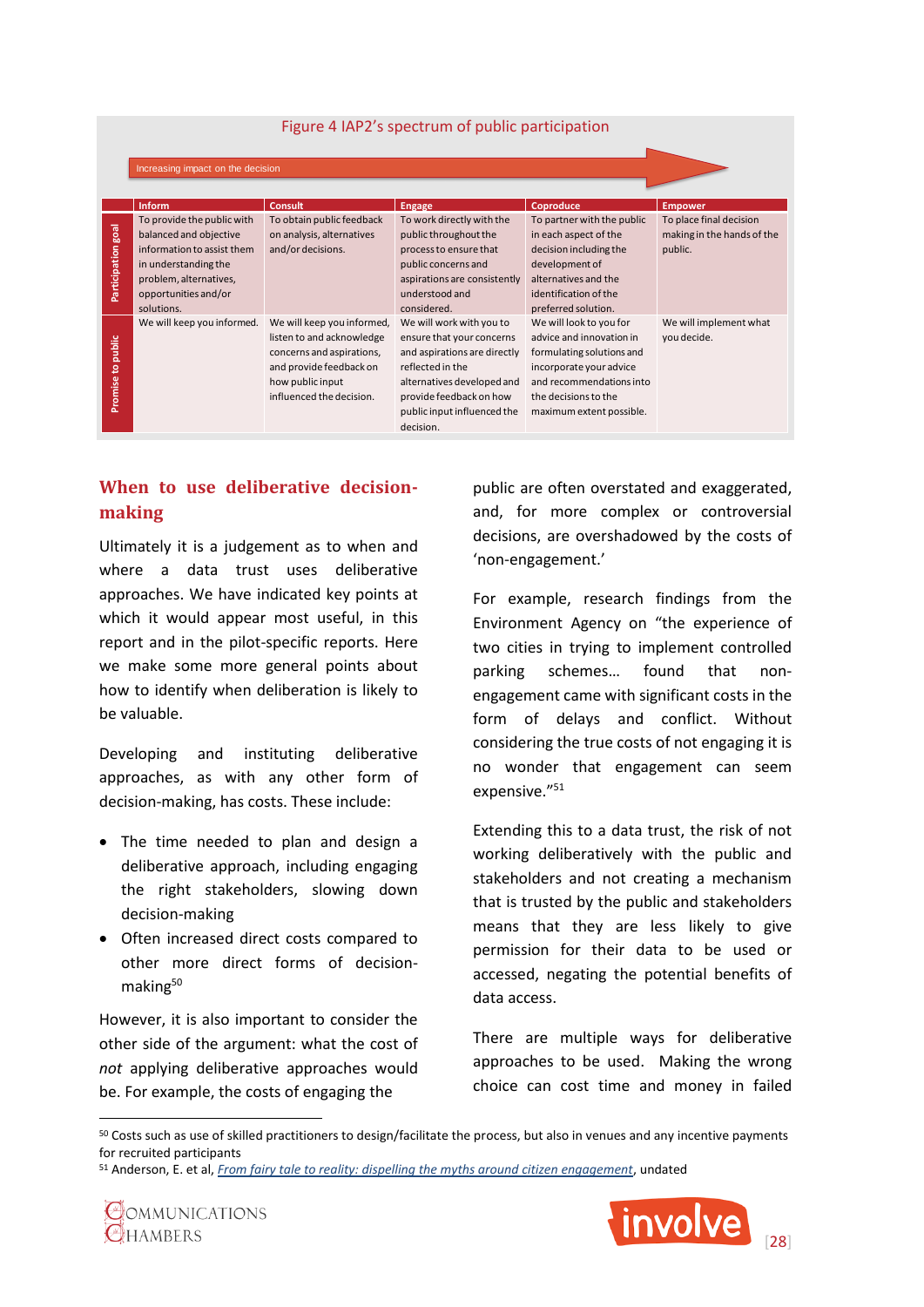implementation. Decisions which tend to benefit from a deliberative approach include those which:

- Require greater ownership of the outcomes by stakeholders
- Need to demonstrate or would benefit from taking account of wider views, values, insights and experiences
- Still have aspects that are open to formation, influence or change
- Are contentious, have underlying or real conflict and/ or involve trade-offs which benefit from a greater understanding of what is driving those issues and the underlying values
- Are at an impasse, and would benefit from wider perspectives to help break deadlock.

Decisions about which techniques will be informed by:

- The context, purpose and values of the data trust and the stakeholders involved.
- The available resources to apply to deliberative approaches.
- The willingness of decision-makers to listen to and take account of the views as a contribution to their decision making,
- The decision being open to influence and change; and
- The willingness of participants and the public to engage with the topic at hand.

Finally in choosing a particular method, part of the significance is the 'message' it sends. The method(s) used will be highly influential in the subsequent dynamic the data trust may then have with the immediate community (public/stakeholders).

As well as when to use a deliberative approach it is worth reiterating when it is damaging or ineffective. To use a deliberative approach effectively an organisation needs to:

- Be committed to using the results and clear how it will use the results, and have the authority to do so
- Be clear about what is "up for grabs"  $-$  if key decisions have already been made and there is nothing to influence, a deliberative approach will be damaging to trust.

A deliberative approach exposes and asks questions – its job is to drive better decisions with the insights gained. If it is used without integrity and impact then it is likely to be more damaging to the process of building trust.

## <span id="page-31-0"></span>**Recommended deliberative methods**

There are a large number of deliberative methods which would be relevant to the data trusts under consideration. The suitability of these methods depends to a great extent on the purpose of the project and its scope (i.e. the number of citizens/groups/interests that the data trust would represent, and therefore what level of cost and energy would be reasonable within a deliberative process to design it)[. Figure 5](#page-32-0) shows a number of possible deliberative methods.

The choice of deliberative method(s) is dependent on a number of factors, including the prospective number of participants, the time that could be committed to the project, the available budget and probable benefit compared to more traditional forms of engagement. It is also important to point out that a combination of methods is possible; for example, the use of face to face methods supplemented by online deliberation or a Citizens' Assembly and ongoing stakeholder or public Advisory forums.



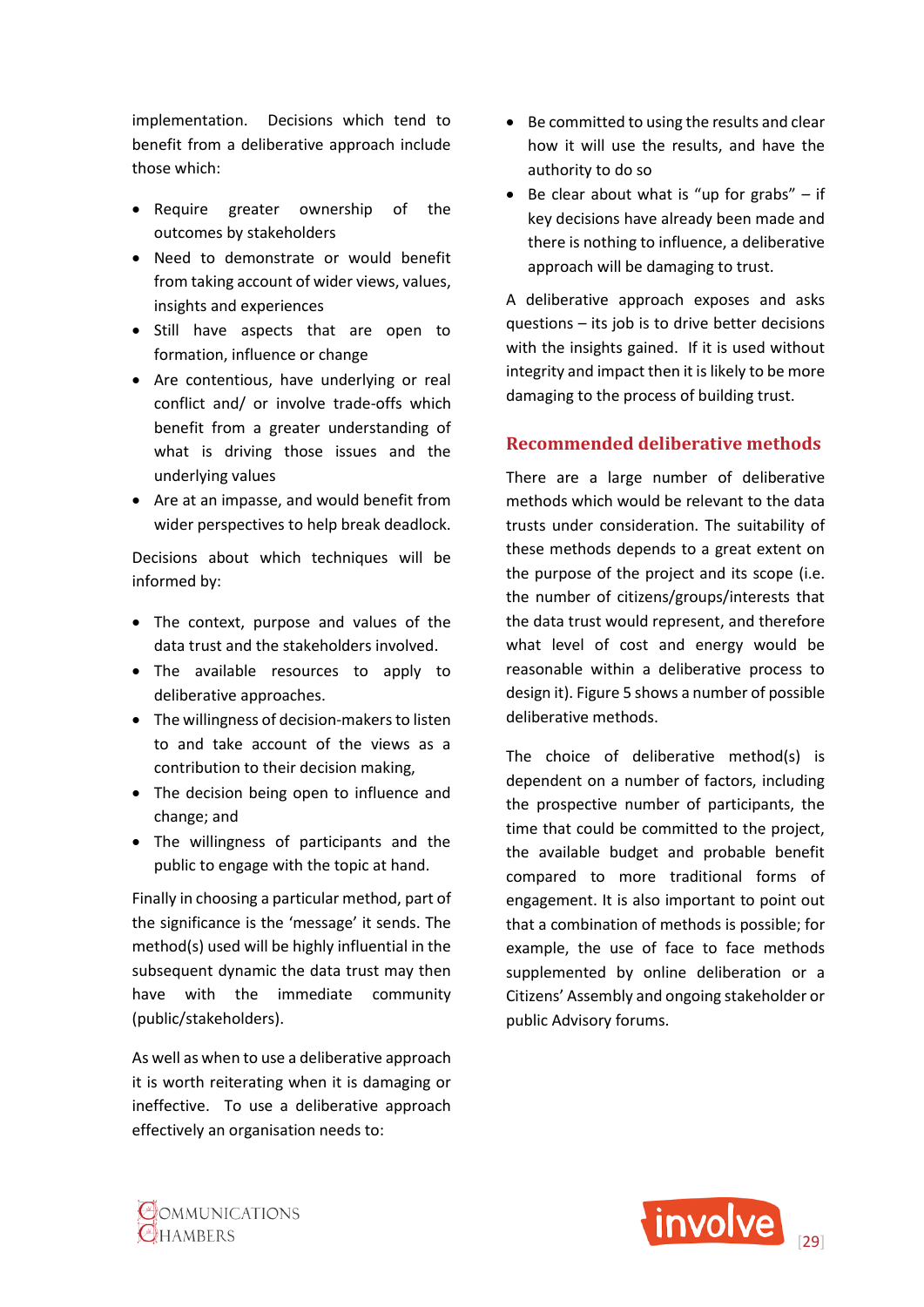<span id="page-32-0"></span>

Annex 2 discusses these methods, and others, in more detail; not only in terms of their time commitments and participant numbers, but also in terms of their cost, and the strengths and challenges that they represent.

Each of the pilot reports discusses what might be suitable for their cases, but some broad conclusions would be that deliberative work at the following points will be necessary:

- At the Scope stage to align purpose and values of the trust. For example, this should involve, as a minimum, facilitated workshops with the emergent data trust's stakeholders and some initial soundings with the wider public through, for example, deliberative focus groups
- In the Co-design stage, to develop criteria or principles which the data trust will use to ensure that the decisions it makes meets the needs and expectations of wider stakeholders and the public; and to develop policy on distribution of value. As an example this might involve further facilitated stakeholder dialogue workshops combined with a citizens' assembly or deliberative stakeholder consultations with a wider group of stakeholders
- In the Evaluate stage, as a way of ensuring that the data trust continues to meet the expectations of stakeholders and the public, and is responsive to what is likely to be a rapidly changing context for data collection, synthesis, sharing and use. Advisory forums or reference panels will be useful to enable this, potentially augmented by less frequent citizens' assemblies or juries.

<sup>52</sup> National Consumer Council/Involve, *[Deliberative public engagement: nine principles](https://www.involve.org.uk/sites/default/files/field/attachemnt/Deliberative-public-engagement-nine-principles.pdf)*, 2008



 $\overline{\phantom{a}}$ 

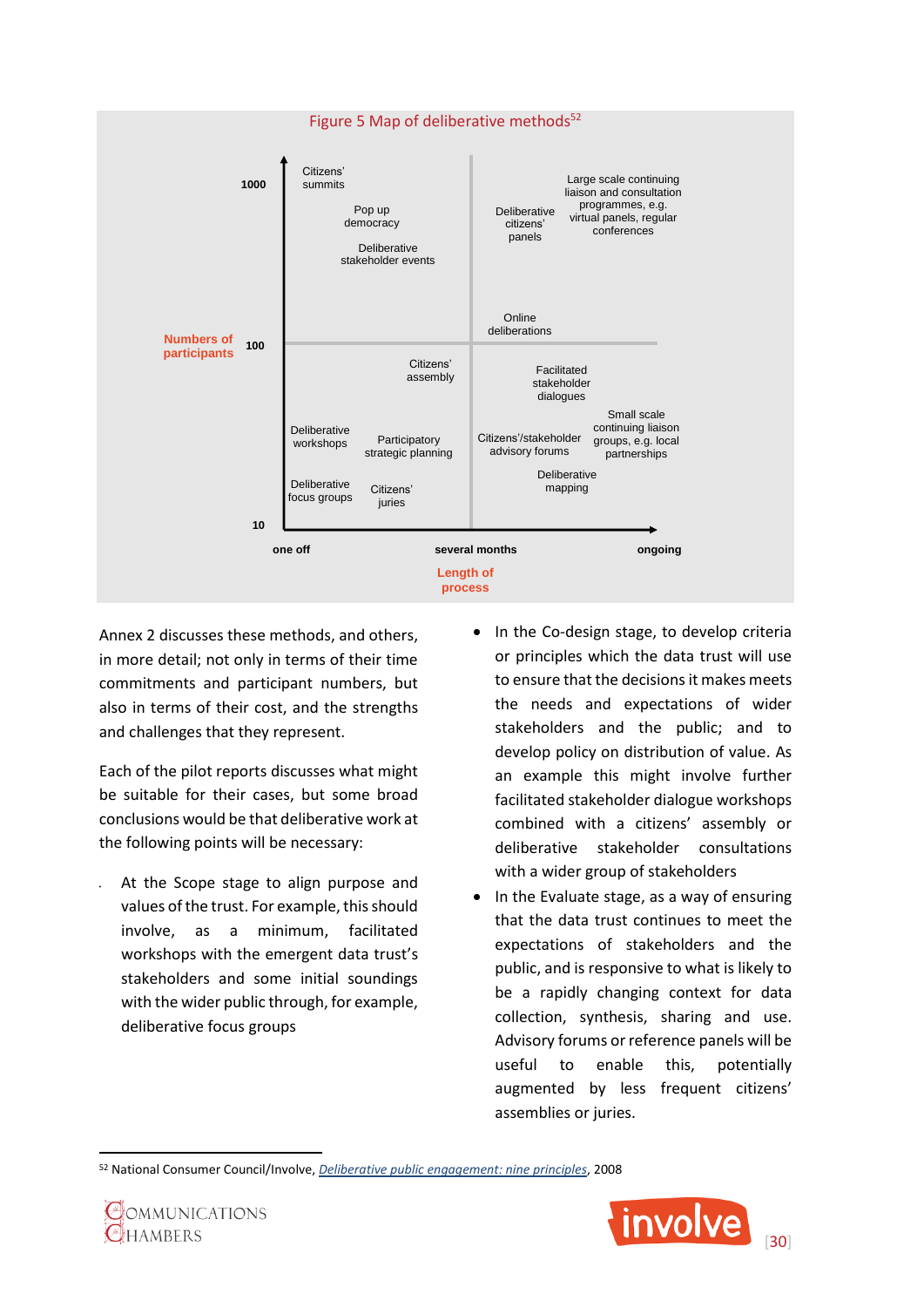# <span id="page-33-0"></span>**7. Summary of recommendations**

#### **A structured design process**

We have suggested a structured approach to designing a decision-making process for a data trust, aligned to the trust lifecycle:

- Scope: agreement of the trust's purpose and values
- Co-design: development of the trust's policies on data provision, data use, and distribution of benefits, plus an approach to risk management
- Operate: design of the trust's governance structure, technical policy and enforcement mechanisms; and assessment of its funding and resource needs
- Evaluate and retire: processes for performance assessment and review, transparency, and change control. Provision should also be made for the trust's closedown, including the circumstances that should trigger closedown and a process for establishing whether those circumstances exist.

While in practice the design work will be iterative, the decisions made in each phase will depend on those made in preceding phases.

The design process may benefit from involving an 'honest broker' who can coordinate negotiations and try to find mutually acceptable solutions.

### **A good decision-making process**

A good decision-making process must sustain stakeholders' consent, which will partly be driven by their support for the trust's purpose, and partly by its accountability and effectiveness.

The decision-making process should be designed to meet three criteria for accountability:

- Inclusivity (are all stakeholder interests represented)
- Responsiveness (are there mechanisms to ensure stakeholders' interests are taken into account?)
- Transparency (are the outcomes of the trust's decisions visible to stakeholders, and can they see how their interests have been balanced with other objectives?)

Criteria for effectiveness include:

- Speed (can the trust make timely decisions?)
- Efficiency (is the cost of operating the trust proportionate to the benefits?)
- Scalability (can the decision-making process cope, as the volume of data and number of uses grows?)

There may be trade-offs between these criteria; there is no single right answer about achieving the right balance. However, in general, we would advise against decisionmaking processes that involve too many veto points, which risk undermining effectiveness.

### **The value of deliberation**

Deliberative methods can be an important accountability tool, enabling greater shared understanding of stakeholders' issues, concerns, views and values, and in particular helping resolve trade-offs.

But deliberation should not be undertaken lightly – it requires commitment, time and resource, particularly for trusts operating in sensitive or complex areas. It requires genuine desire to hear the voices of wider stakeholders and reflect that in decision making.



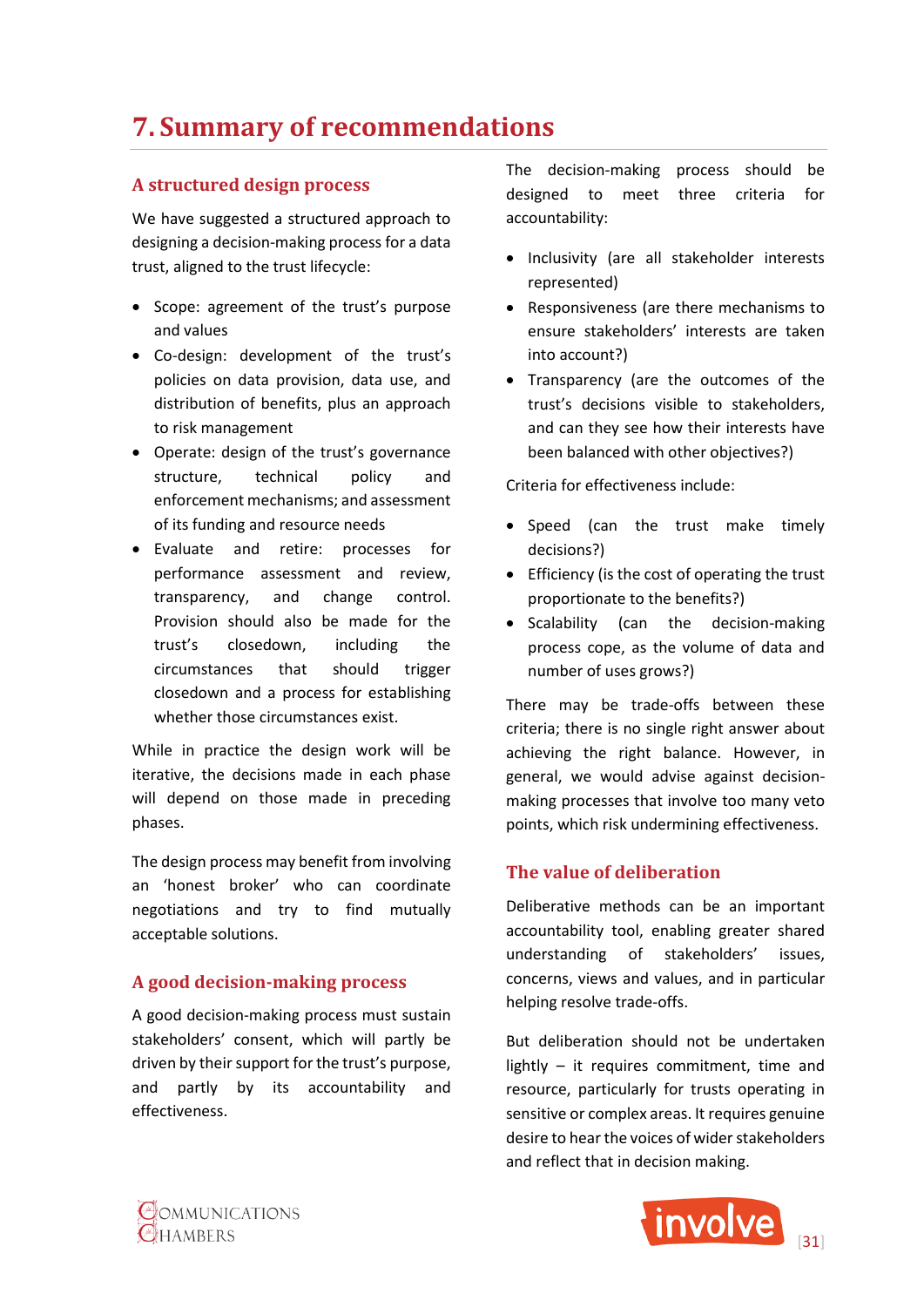It is particularly important to engage stakeholders in defining the purpose, values and criteria of the trust.

## **Governance and technology, hand in hand**

Data trusts don't solve governance complexity, although they can provide a planning structure. They are not an 'out of the box' solution. Indeed, they are likely to be most needed when there are many data providers, many potential uses (good and bad), and data are highly valued.

Data trusts are likely to play a technical role. This need not mean actually hosting and storing data; it may mean providing a technical oversight function, including data verification and auditing

Technical solutions may be available to promote trust and ensure transparency. These do not in themselves remove governance challenges, but they may support both accountability and effectiveness, including by lowering the costs of transparency and responsiveness.

#### **Next steps**

Across all three pilots, we recommend further work with stakeholders to refine the purpose of the pilot trust, draft statements of values, and progress detailed co-design work:

- GLA: definition of an overarching purpose by senior decision-makers, for deliberative testing and development with stakeholders, including the public, so that public benefit can be demonstrated
- Illegal wildlife: formation of a working group with government, law enforcement and conservation groups to define a clear problem statement, agree purpose, and map other stakeholders in a potential trust



• Food waste: exploration of the scope to extend existing data sharing arrangements into a trust format, based on an agreed common purpose, and seeking to expand the data gathered by the trust (for example to include sales data, data from adjacent sectors, or from international markets).

More generally, we recommend the ODI continues to work on data trusts from a practical perspective, refining the concept and clarifying its place amongst the growing set of data governance tools by describing what problems it may solve in particular contexts.

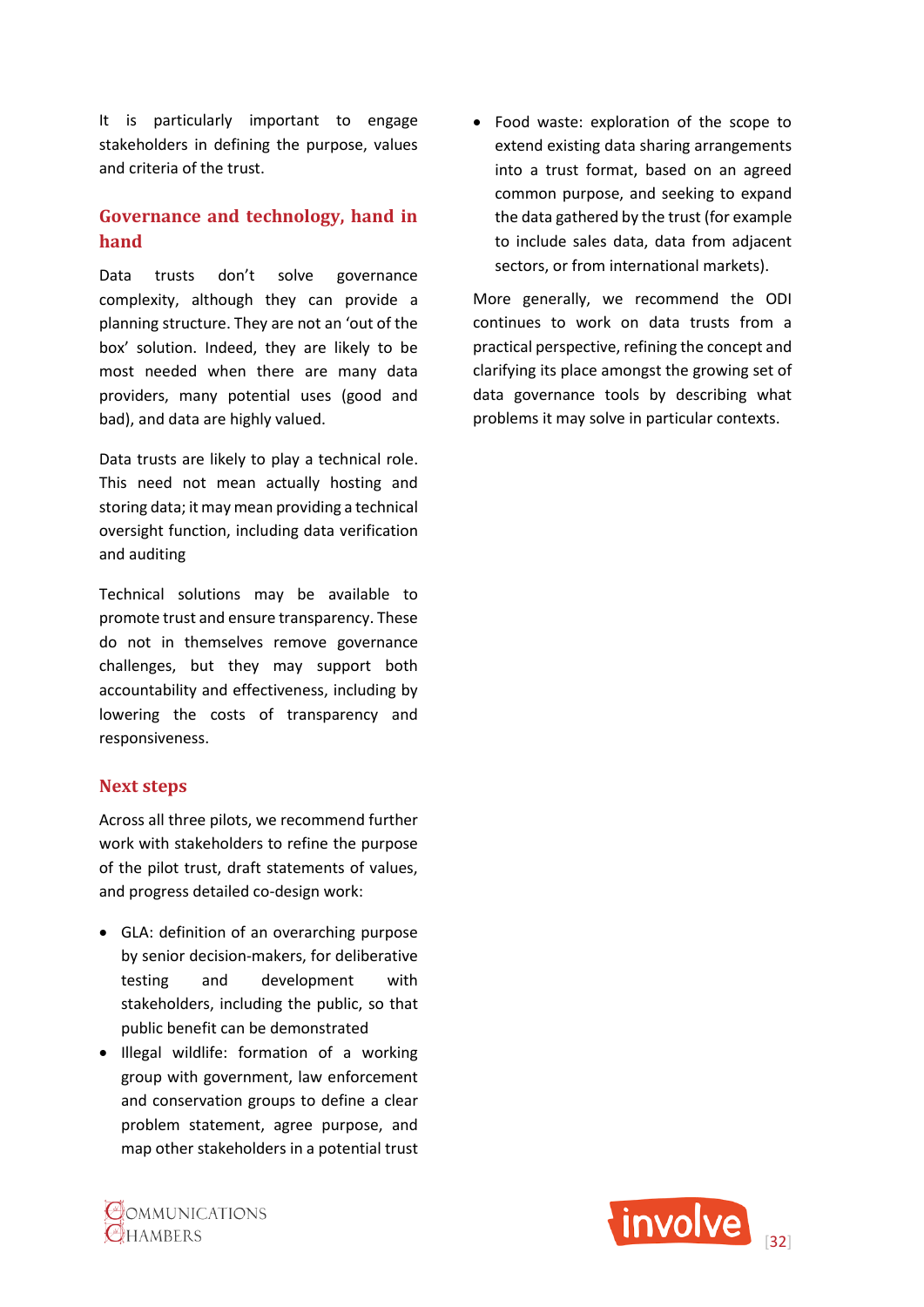# <span id="page-35-0"></span>**Annex 1. Summary of design questions**

The table below represents a comprehensive set of questions that a trust's decision-making process may need to address, regarding different stages in its lifecycle. Not all trusts will need to answer all these questions. The intention is that this table provides a checklist; a formative trust should consider which of these questions are relevant, and, for those that are, how it will answer them in its particular context, including how it will engage relevant stakeholders.

| <b>Scope</b>                             |                                                                                                                                                                                                                                                                                                                                                                                                                                                                                                                                                                                                                                                                                            |
|------------------------------------------|--------------------------------------------------------------------------------------------------------------------------------------------------------------------------------------------------------------------------------------------------------------------------------------------------------------------------------------------------------------------------------------------------------------------------------------------------------------------------------------------------------------------------------------------------------------------------------------------------------------------------------------------------------------------------------------------|
| <b>Purpose</b><br><b>Values</b>          | What are the trust's aims? What problems does it address? Why is a<br>trust needed?<br>What values and standards will it uphold?<br>How will changes to purpose and values be proposed and how will<br>they be considered?<br>In what circumstances will the trust be wound up, and who decides<br>if they are met?                                                                                                                                                                                                                                                                                                                                                                        |
| <b>Co-design</b>                         |                                                                                                                                                                                                                                                                                                                                                                                                                                                                                                                                                                                                                                                                                            |
| <b>Data Provision</b><br><b>Data Use</b> | What data will be made available? How will the availability of data<br>be communicated to potential users?<br>Who can provide data, and how will they be incentivised?<br>What criteria will determine who can access data and what uses are<br>permissible?<br>What are the rights and duties of the parties to the trust?<br>How will new providers, datasets, uses or users be judged in terms<br>of their compatibility with the trust's criteria?<br>How and when can data be removed or disposed of?<br>What are the enforcement mechanisms? How will the trust identify<br>what enforcement action is needed?<br>How will the trust promote data availability and use, and to whom? |
| <b>Operate</b>                           |                                                                                                                                                                                                                                                                                                                                                                                                                                                                                                                                                                                                                                                                                            |
| <b>Technical</b>                         | What role (if any) will the trust play in: gathering, storing,<br>processing, validating, securing data?<br>What role (if any) will the trust play in setting standards and<br>ensuring interoperability?<br>How will it ensure compliance with its technical rules?                                                                                                                                                                                                                                                                                                                                                                                                                       |
| Governance                               | What is the governance structure? How will directors be appointed?<br>What information will directors need?<br>Who are the trust's stakeholders and how will they be represented?<br>What committees and advisory groups will be appointed, and how?<br>How is the trust held to account? What external oversight will there<br>be?<br>How will the trust handle complaints, resolve disputes and provide<br>redress, including to third parties?<br>How will independence be protected and demonstrated?<br>How will 'edge cases' be considered?                                                                                                                                          |

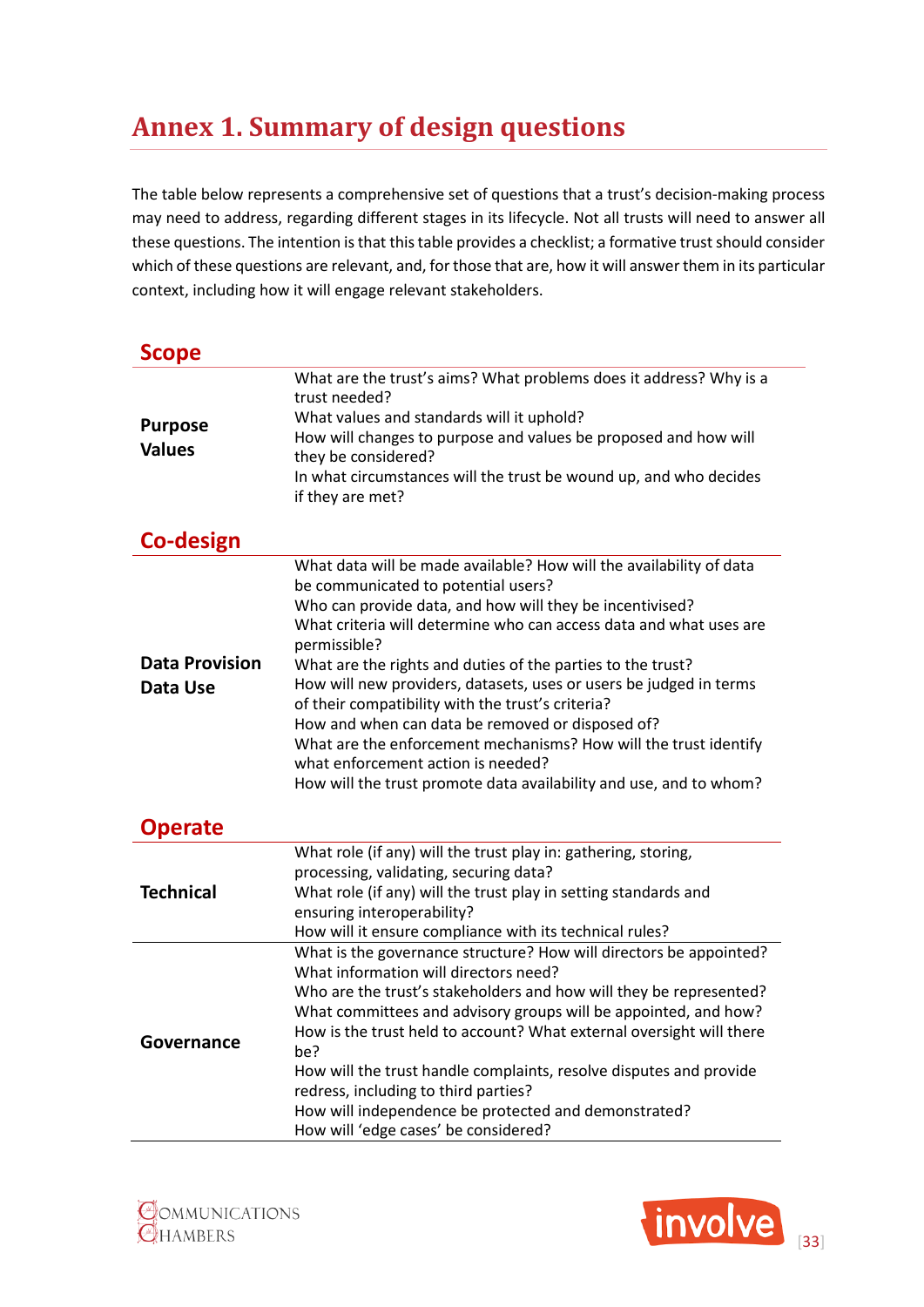|                       | Will the trust be responsible for legal and regulatory compliance,                    |
|-----------------------|---------------------------------------------------------------------------------------|
|                       | e.g. for establishing consent?                                                        |
| <b>Legal</b>          | How will liability arising from the trust's activities be allocated?                  |
|                       | What is the right legal/corporate/contractual model?                                  |
|                       | What resources and skills will the trust need?                                        |
|                       | How will the costs of the trust be covered, initially and as it scales?               |
|                       | Can it make a profit?                                                                 |
|                       | Is it an entity or a set of relationships? What staff will it need, if any?           |
| <b>Resources</b>      | Will the trust pay any external costs (of data providers, users or third<br>parties)? |
|                       | What will the trust do if its resources are inadequate to achieve its                 |
|                       | purpose, comply with its rules or regulatory/legal requirements, or                   |
|                       | mitigate risks?                                                                       |
|                       |                                                                                       |
| <b>Evaluate</b>       |                                                                                       |
|                       | What are the trust's measures of success?                                             |
|                       | How will they be assessed and disclosed?                                              |
| <b>Assessment</b>     | How will the need for any changes be identified and assessed, in                      |
| <b>Reporting</b>      | light of evaluation?                                                                  |
|                       | How will stakeholders' views be gathered during evaluation?                           |
| <b>Change control</b> | How will changes to the trust's rules, processes or practices be                      |
| Closedown             | proposed and assessed?                                                                |
|                       | How will breaches of the trust's rules be assessed?                                   |
|                       | What is the closedown procedure, and how can it be triggered?                         |



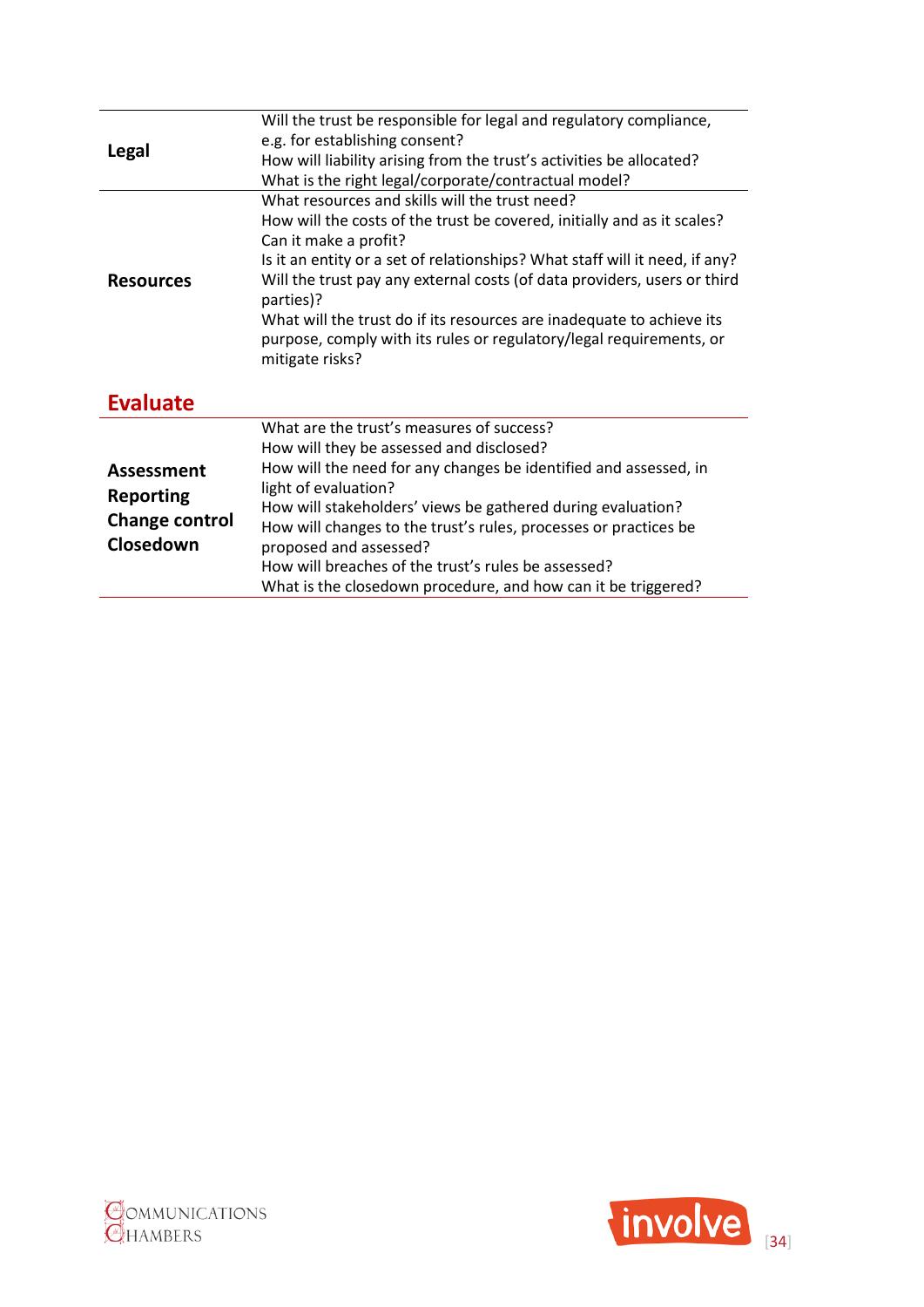## **Annex 2. Assessment of deliberative methods and techniques**

Further to the general 'map' of deliberative techniques provided in the previous section, the table below provides a description of several relevant deliberative methods. It also gives an outline of their key strengths, and potential challenges in their implementation.

<span id="page-37-0"></span>

| <b>Method &amp; description</b>                                                                            | <b>Strengths</b>                                                                                                    | <b>Challenges</b>                                                                                          |
|------------------------------------------------------------------------------------------------------------|---------------------------------------------------------------------------------------------------------------------|------------------------------------------------------------------------------------------------------------|
| <b>Citizens' /stakeholder advisory forums</b>                                                              | Participants asked to complete 'homework' between<br>meetings and come prepared to deliberate, making               | Meetings are usually quite short which can limit<br>deliberation                                           |
| Participants: 10-30 sitting as a committee to                                                              | the best use of their time                                                                                          |                                                                                                            |
| inform and advise decision making over an                                                                  |                                                                                                                     | Because they are often not involved it is a challenge to                                                   |
| extended period of time.                                                                                   | Provides early warning of potential problems and a<br>useful sounding board to test plans and ideas                 | ensure insights reach decision-makers                                                                      |
| <b>Cost: Low</b>                                                                                           |                                                                                                                     | Long-term commitment from participants makes                                                               |
| Events usually not expensive, but costs of<br>recruiting, supporting and rewarding                         | Regular meetings over extended periods give<br>participants a chance to get to know each other,                     | recruiting and retaining participants difficult                                                            |
| participants can be high.                                                                                  | aiding discussions                                                                                                  | Can appear exclusive to those who are not included                                                         |
| Time expense: Medium<br>Minimum 3 months to set-up and run group.<br>Scale of the project and the level of | Citizens/stakeholders introduce a fresh perspective to<br>discussions, encouraging innovation                       | Small number of people involved so statistically<br>significant data not generated                         |
| expertise required can affect the time<br>required.                                                        | Citizen/stakeholder involvement increases<br>accountability in governance due to the transparency<br>of the process | Participants can become less representative over time;<br>advisory groups may need to be renewed regularly |
|                                                                                                            |                                                                                                                     |                                                                                                            |
| <b>Deliberative focus groups</b>                                                                           | Works well with small groups in short amounts of time<br>(when the topic is clearly focused and a specific          | Limits on how much information can be presented and<br>absorbed in a limited time, can impact depth of     |
| Participants: 6-12 per group sharing views                                                                 | output has been identified)                                                                                         | deliberation                                                                                               |
| and attitudes on a subject, with a report                                                                  |                                                                                                                     |                                                                                                            |
| produced and distributed to participants.                                                                  | High level of participant interaction due to the small                                                              | Heavily dependent on a skilled facilitator                                                                 |
| Cost: Low-medium                                                                                           | size of the group                                                                                                   |                                                                                                            |
|                                                                                                            | Can lead to a greater understanding of how people                                                                   | Easily dominated by one or two strong opinions                                                             |
|                                                                                                            |                                                                                                                     |                                                                                                            |
|                                                                                                            | think about issues                                                                                                  | Some participants may feel inhibited to speak                                                              |



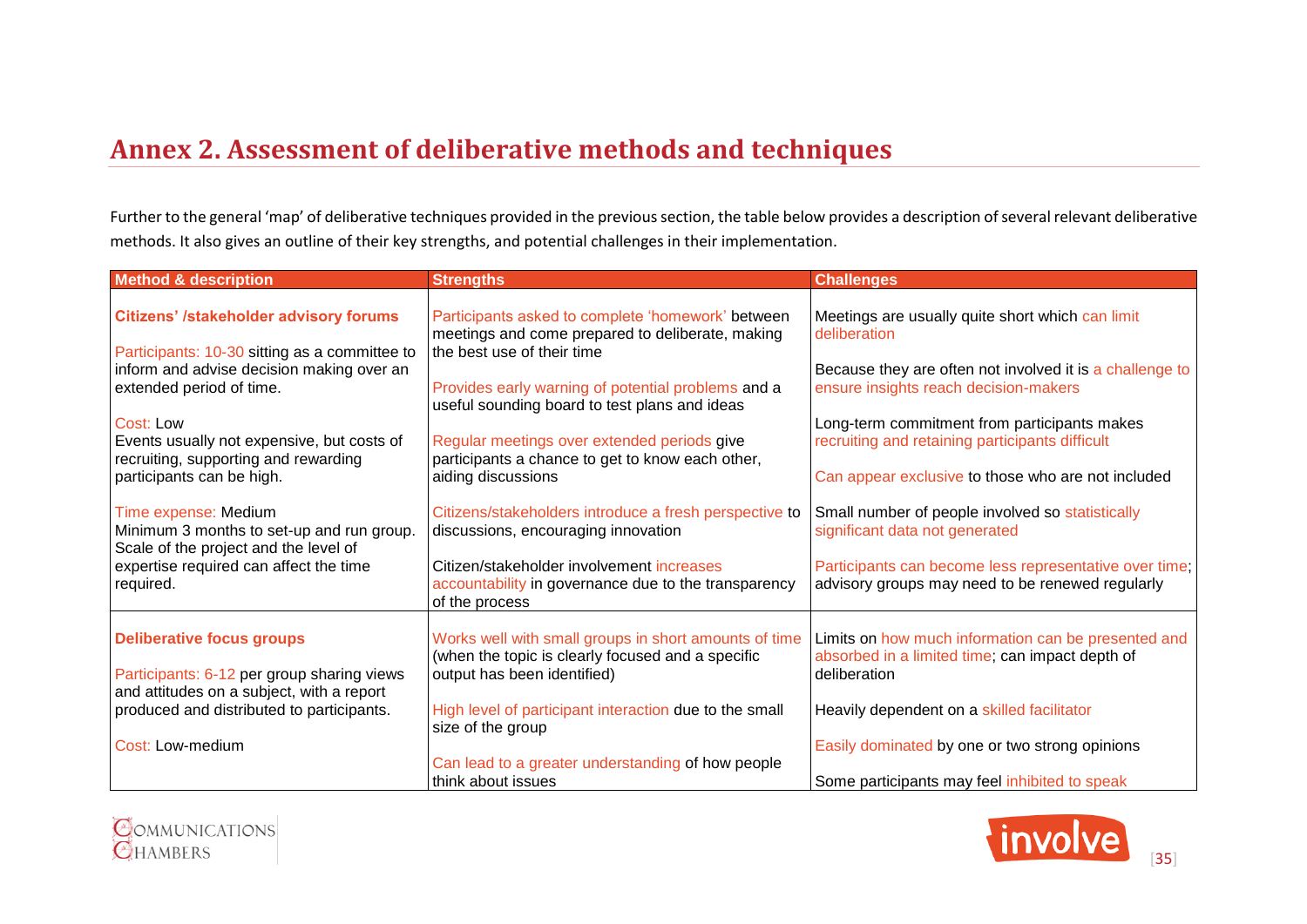| <b>Method &amp; description</b>                                                                                                                                                                                                                                                                                                                                                                                                | <b>Strengths</b>                                                                                                                                                                                                                                                                                                                                                                                                                                                | <b>Challenges</b>                                                                                                                                                                                                                                                                                                                                                                                                                      |
|--------------------------------------------------------------------------------------------------------------------------------------------------------------------------------------------------------------------------------------------------------------------------------------------------------------------------------------------------------------------------------------------------------------------------------|-----------------------------------------------------------------------------------------------------------------------------------------------------------------------------------------------------------------------------------------------------------------------------------------------------------------------------------------------------------------------------------------------------------------------------------------------------------------|----------------------------------------------------------------------------------------------------------------------------------------------------------------------------------------------------------------------------------------------------------------------------------------------------------------------------------------------------------------------------------------------------------------------------------------|
| Generally not very high unless using random<br>selection. May include incentives, venue<br>hire, catering, etc.                                                                                                                                                                                                                                                                                                                | Members can be specially recruited to fit<br>(demographic) profiles                                                                                                                                                                                                                                                                                                                                                                                             | Responses are not quantitative and so cannot be used<br>to gauge wider opinion                                                                                                                                                                                                                                                                                                                                                         |
| Time expense: Low<br>Usually 1-2 hrs. Time required to plan,<br>recruit participants, write up & respond to<br>results. May require reading in advance.                                                                                                                                                                                                                                                                        | Good for getting opinions from people who would not<br>be prepared to give written answers                                                                                                                                                                                                                                                                                                                                                                      |                                                                                                                                                                                                                                                                                                                                                                                                                                        |
| <b>Deliberative workshops and structured</b><br>dialogues                                                                                                                                                                                                                                                                                                                                                                      | Very flexible and versatile method, allowing for<br>creativity in meeting the needs of the project                                                                                                                                                                                                                                                                                                                                                              | A representative sample of the population is important<br>for the evidence to be generalisable                                                                                                                                                                                                                                                                                                                                         |
| Participants: 8-12 in group discussion to<br>explore an issue, challenge opinions and<br>develop informed conclusion(s).<br>Cost: Low-medium<br>Stratified random selection can add<br>significant costs. An incentive is sometimes<br>offered. Additional costs include venue and<br>catering. Must sometimes reconvene.<br>Time expense: Variable<br>A few hours or several days depending on<br>topic and intended outcome. | The same workshop design can be used in a variety<br>of locations, or with different groups<br>Large numbers of people involved in addressing a<br>single policy question without a large-scale event<br>Time and resources to consider an issue in-depth<br>Discussing with others gives participants an insight<br>into alternative perspectives<br>Can build relationships between participants<br>It is a method that is rapidly acquiring increased social | Conclusions are not always clear and collective<br>Open to manipulation: how discussions are framed;<br>how the topic is introduced; the questions asked<br>Involves small numbers of people and therefore can't<br>gather statistically significant data on opinions<br>Participants' views develop through deliberation; may<br>mean that final views aren't representative of wider<br>public, who haven't experienced deliberation |
|                                                                                                                                                                                                                                                                                                                                                                                                                                | legitimacy and political buy-in                                                                                                                                                                                                                                                                                                                                                                                                                                 |                                                                                                                                                                                                                                                                                                                                                                                                                                        |
| <b>Facilitated stakeholder dialogues</b>                                                                                                                                                                                                                                                                                                                                                                                       | Deals well with conflict, can help address low trust                                                                                                                                                                                                                                                                                                                                                                                                            | Extremely reliant on the skills of a facilitator or<br>mediator; can be expensive and time consuming                                                                                                                                                                                                                                                                                                                                   |
| Participants: a handful of people to several<br>hundred, defining the problem, devising                                                                                                                                                                                                                                                                                                                                        | Ensures a balanced approach to decision-making,<br>allowing all voices to be heard                                                                                                                                                                                                                                                                                                                                                                              | The need for participation by all stakeholders can slow<br>progress or even render it impossible                                                                                                                                                                                                                                                                                                                                       |



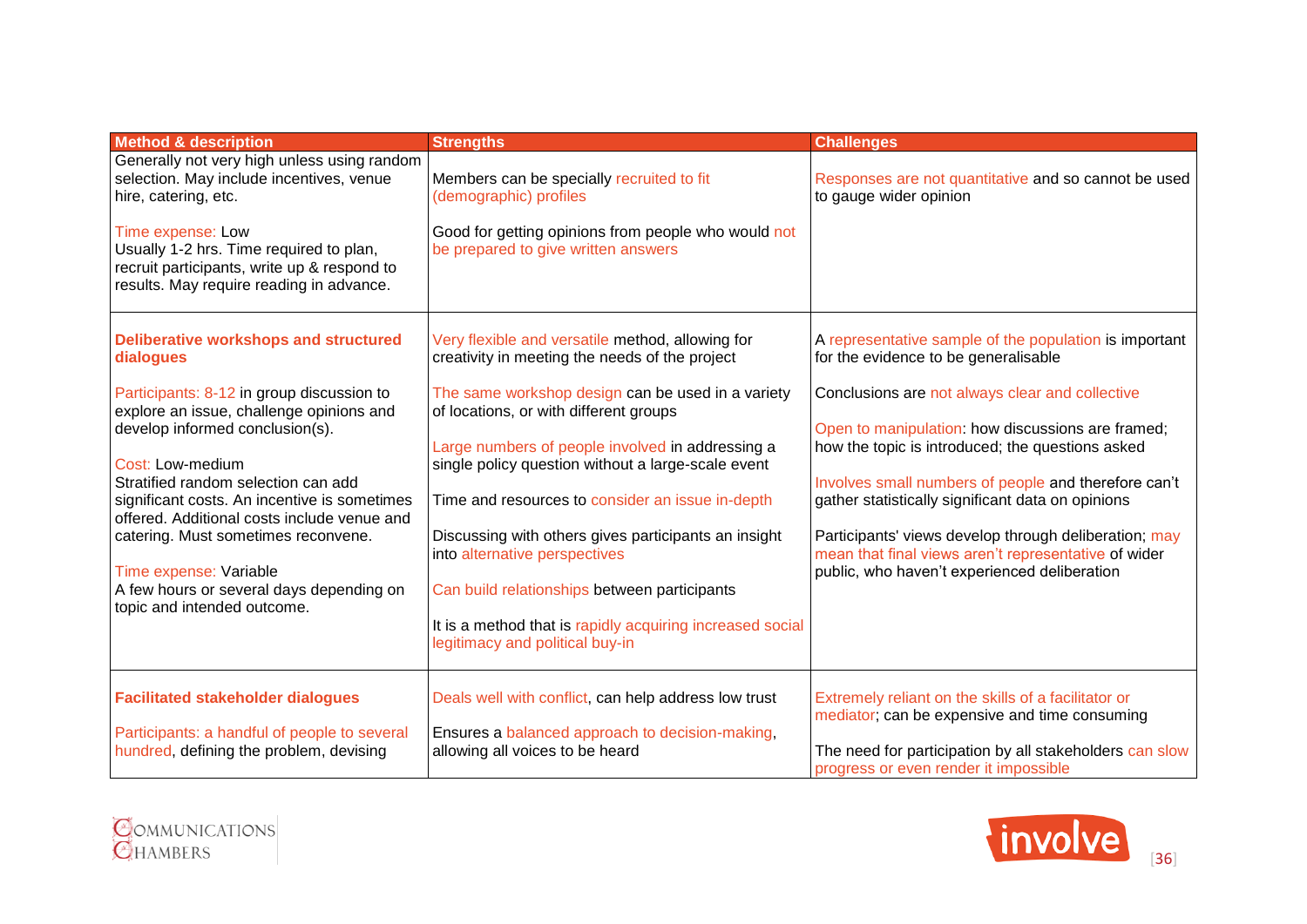| <b>Method &amp; description</b>                                                                                                                          | <b>Strengths</b>                                                                                                                              | <b>Challenges</b>                                                                                                                                           |
|----------------------------------------------------------------------------------------------------------------------------------------------------------|-----------------------------------------------------------------------------------------------------------------------------------------------|-------------------------------------------------------------------------------------------------------------------------------------------------------------|
| methods and creating solutions, mainly<br>through workshops and similar meetings.<br>Cost: Medium                                                        | Develops jointly-owned and implemented solutions,<br>often preventing the need for legal challenge or<br>litigation                           | Challenging to ensure communication between<br>stakeholder representatives and their constituencies                                                         |
| numerous meetings.                                                                                                                                       | Costs can increase for expert facilitation and Highly flexible and can be applied at all levels of<br>government.                             | A risk that organisational and individual positions may<br>not be explicitly acknowledged                                                                   |
| Time expense: Medium-high<br>Most effective over a long period of time due<br>to the slow process of building relationships<br>and trust between groups. | Good in controversial or contested contexts; dialogue<br>is one of the few practicable options once a conflict<br>has reached a certain point | May only highlight areas of agreement without other<br>parts of the picture; problematic for campaigning<br>organisations for which positions are important |
| <b>Citizens' jury</b><br>Participants: 12-24; representative of the                                                                                      | A recognised and proven method, with institutional<br>legitimacy                                                                              | Usually requires participants to take in large amounts<br>of information; can be challenging to present this in<br>engaging ways                            |
| demographic, deliberating on an issue<br>(generally one clearly framed question).                                                                        | Can involve people who have previously not engaged<br>with an issue                                                                           | The issue/decision can be highly specific                                                                                                                   |
| Cost: High<br>Average: £15,000-£20,000 for two days;<br>recruitment of jurors, venue hire/catering,                                                      | Designed to deliver clear, agreed outputs,<br>interrogating issues and experts/evidence                                                       | The framing of the question, and the evaluation of the<br>results, can be very 'top-down'                                                                   |
| facilitation, Per diem honorarium for jurors,<br>accommodation and travel.                                                                               | Useful for controversial or sensitive policy issues that<br>require careful weighing up of options                                            | <b>High cost</b>                                                                                                                                            |
| Time expense: Low<br>Mostly take place over two days, mainly<br>because of time and cost constraints.                                                    | Direct citizen input through extended deliberation and<br>focused discussion                                                                  | Small sample of citizens involved, although this should<br>be highly representative of the demographics of the<br>given area                                |
|                                                                                                                                                          | Impartial, specific and objective decisions, delivered<br>through a verdict                                                                   |                                                                                                                                                             |
| <b>Citizens' assembly</b>                                                                                                                                | Can explore diverse perspectives on complex issues<br>and reach consensual recommendations                                                    | Recruiting a representative group of people at this<br>scale can be challenging and expensive                                                               |



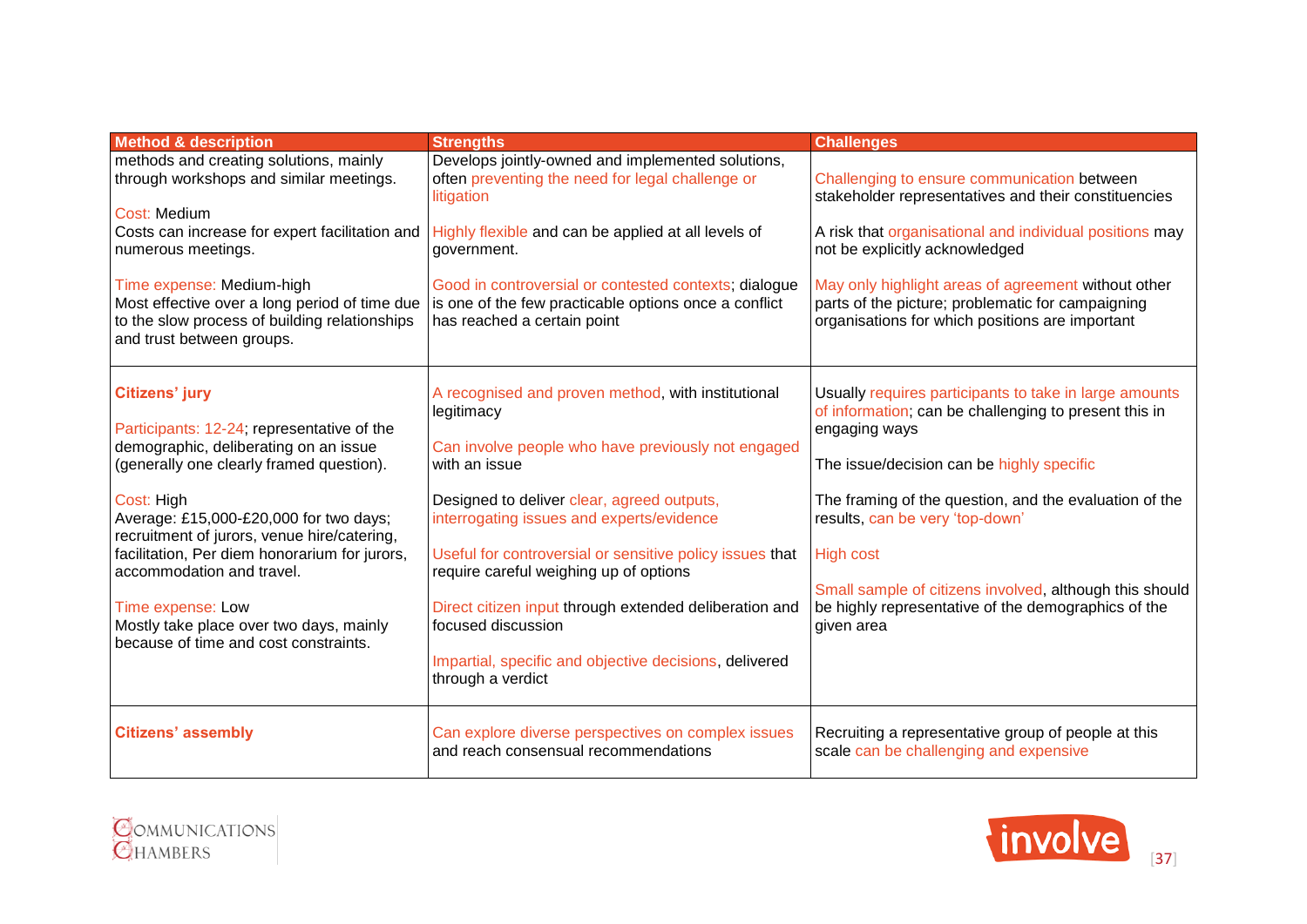| <b>Method &amp; description</b>                                                                  | <b>Strengths</b>                                       | <b>Challenges</b>                                                               |
|--------------------------------------------------------------------------------------------------|--------------------------------------------------------|---------------------------------------------------------------------------------|
| Participants: 50-250 citizens deliberating an                                                    | When run on a large scale they can bring a diverse     | Assemblies are very intensive and resource-                                     |
| issue, or issues, of local, regional or national<br>importance. Participants usually selected to | array of opinions and experiences into one event       | demanding processes                                                             |
| create a 'mini-public' (broadly representative                                                   | Combines learning phase with deliberation; can help    | Running a Citizens Assembly is a highly complex                                 |
| of the population).                                                                              | understand, develop and change initial views           | process requiring significant expertise                                         |
| Cost: High                                                                                       | Brings decision-makers face-to-face with consumers     | Risks being seen as a publicity exercise if not followed                        |
| Includes recruitment of participants,<br>facilitation, participant expenses, planning,           | with lived experience of the issues                    | by real outcomes                                                                |
| communication and promotion.                                                                     | Can be a high profile process and provide an           |                                                                                 |
| Time expense: Medium                                                                             | opportunity to draw wider attention to an issue        |                                                                                 |
| Takes place over several weekends.                                                               | Offers policy makers an insight on public opinion on a |                                                                                 |
|                                                                                                  | contested issue                                        |                                                                                 |
|                                                                                                  |                                                        |                                                                                 |
| <b>Citizens' panel/ Community panel</b>                                                          | Can be sponsored and used by a partnership of local    | Needs considerable staff support to establish and                               |
| Participants: 500-5,000 in a representative,                                                     | agencies                                               | maintain the panel                                                              |
| consultative body of local residents, taking                                                     | Allows for the targeting of specific groups if large   | Can exclude non-native speakers and/or certain                                  |
| part in a rolling programme of research and<br>consultation.                                     | enough                                                 | residents who do not feel comfortable participating in<br>this way              |
|                                                                                                  | Allows surveys or other research to be undertaken at   |                                                                                 |
| Cost: Medium<br>Depends on the size of the Panel, the                                            | short notice                                           | Responses to surveys often reduce over time,<br>particularly among young people |
| methods in which the members are                                                                 | Useful in assessing local service needs & priorities   |                                                                                 |
| consulted and frequency of consultation.                                                         | Can determine appropriateness of developments          | Should not be the only form of engagement                                       |
| Time expense: Medium                                                                             | within the area                                        |                                                                                 |
| Time needed to keep the Panel database up<br>to date, recruit new participants, and to run       | Can track local sentiments over time                   |                                                                                 |
| & analyse consultations.                                                                         |                                                        |                                                                                 |
|                                                                                                  |                                                        |                                                                                 |



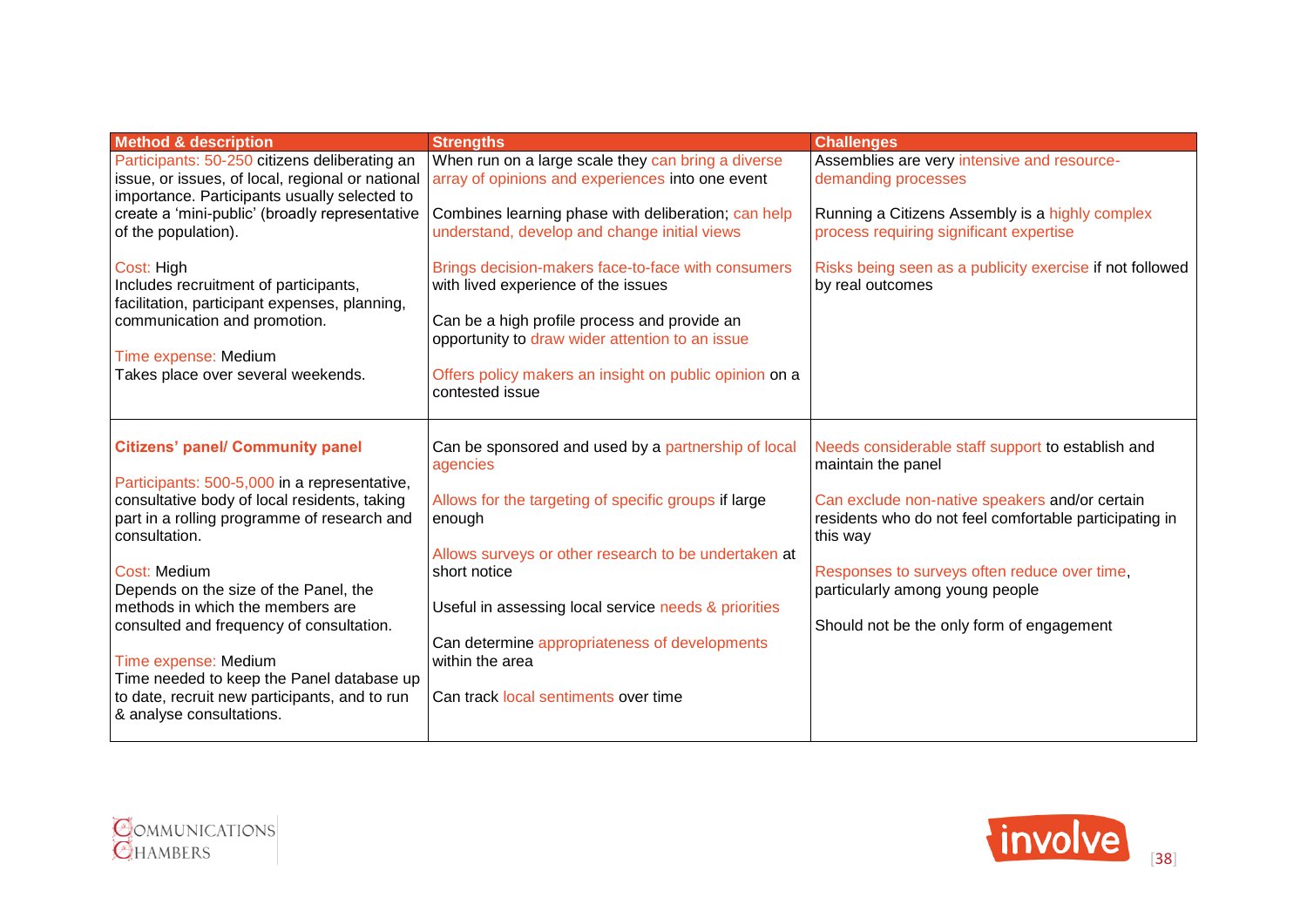| <b>Method &amp; description</b>                                                                                                                                           | <b>Strengths</b>                                                                                       | <b>Challenges</b>                                                                                         |
|---------------------------------------------------------------------------------------------------------------------------------------------------------------------------|--------------------------------------------------------------------------------------------------------|-----------------------------------------------------------------------------------------------------------|
| <b>Distributed dialogue</b>                                                                                                                                               | Ability to engage a large number of stakeholders and<br>lay people in different locations              | Distributed dialogues can take a long time to organise,<br>not suitable when fast action is needed        |
| Participants: various, participating in<br>dialogue events organised by interested<br>parties (rather than centrally) in different<br>areas and media (including online). | Insights into concerns and aspirations in different<br>localities around the same issues               | Encouraging others to run workshops can be time<br>consuming and resource intensive                       |
| Cost: Low-medium<br>Planning and promotion; materials for                                                                                                                 | Indicates how priorities and opinions differ in different<br>areas or between different groups         | The commissioning body retains little control of how<br>discussions are framed or facilitated in practice |
| workshops; communications. Depends on<br>scope and breadth. Costs contained by local                                                                                      | Can be a cost effective way of enabling large<br>numbers to participate, as costs and organisational   | Data collected can be inconsistent                                                                        |
| groups running their own events.                                                                                                                                          | tasks are decentralised                                                                                | Difficult to ensure inclusiveness and transparency of<br>local/stakeholder-led dialogues                  |
| <b>Time expense: Varies</b><br>Distributed dialogues take place at different<br>times, organised by participants.                                                         | Opportunities for continuous engagement integrated<br>into the process                                 | The process may produce contradictory or inconsistent<br>data                                             |
|                                                                                                                                                                           | Gives a high degree of autonomy and control to<br>citizens                                             |                                                                                                           |
| <b>Deliberative mapping</b>                                                                                                                                               | Gives consumers and experts the opportunity to learn<br>from each other and work together              | Can only be used with quite small groups                                                                  |
| Participants: 20-40 citizens and topic experts                                                                                                                            |                                                                                                        | Findings can be inconclusive if there are difficulties                                                    |
| consider complicated issues. Can show how<br>support for a proposed action is weighed                                                                                     | Useful for understanding the differences between<br>expert and public assessments of options           | finding common ground                                                                                     |
| against economic, social, ethical and                                                                                                                                     |                                                                                                        | The results of the process can be contradictory,                                                          |
| scientific criteria.                                                                                                                                                      | Good for dealing with complicated issues where a<br>range of different considerations must be balanced | leaving decision-makers without clear guidance                                                            |
| Cost: Medium                                                                                                                                                              |                                                                                                        | Can be high cost, with considerable time demands on                                                       |
| Numerous meetings and event costs,<br>facilitation, expenses of citizens & experts.                                                                                       | Can demonstrate values and concerns behind public<br>preferences and acceptability of options          | expert participants                                                                                       |
| Time expense: Medium-high                                                                                                                                                 |                                                                                                        | Often difficult to ensure that experts buy in to the<br>process and engage with public as equals          |
|                                                                                                                                                                           |                                                                                                        |                                                                                                           |



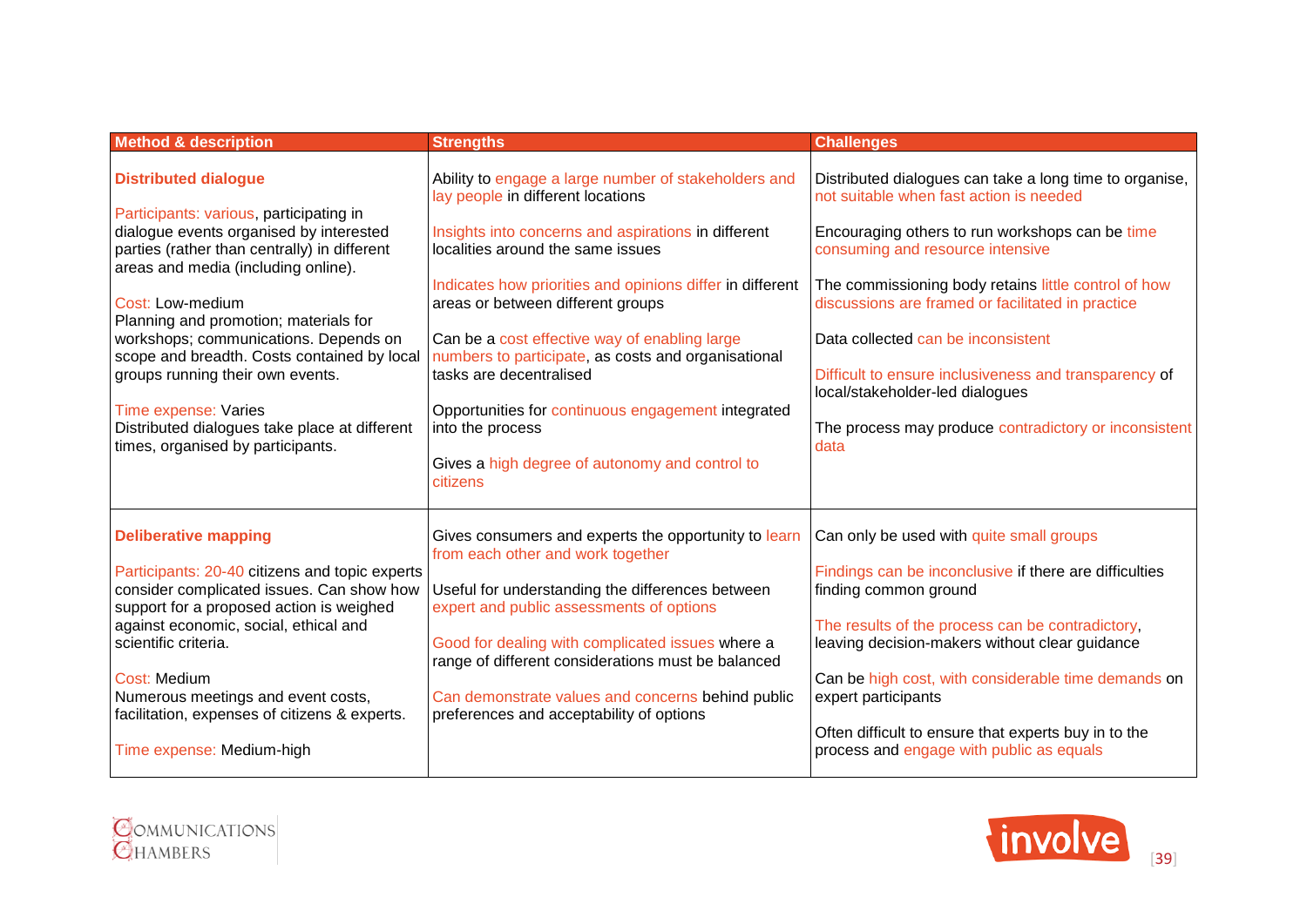| <b>Method &amp; description</b>                                                                | <b>Strengths</b>                                                        | <b>Challenges</b>                                                    |
|------------------------------------------------------------------------------------------------|-------------------------------------------------------------------------|----------------------------------------------------------------------|
| Requires several months for numerous                                                           | Can deliver greater legitimacy for decisions and                        | Highly specialised expertise in running this process                 |
| meetings and workshops.                                                                        | information about public preferences towards policy                     |                                                                      |
|                                                                                                | options.                                                                | Often ineffective in building better relationships<br>between groups |
|                                                                                                | Experts take a more active role than in many                            |                                                                      |
|                                                                                                | engagement processes, but are prevented from                            |                                                                      |
|                                                                                                | dominating                                                              |                                                                      |
|                                                                                                |                                                                         |                                                                      |
| <b>Participatory strategic planning</b>                                                        | Effective in involving the public in meaningful                         | The demand of reaching agreement between                             |
| Participants: 5-50 in a community, coming                                                      | policy/action planning, particularly on complex and<br>technical issues | stakeholders can weaken the ambition of policy<br>recommendations    |
| together in explaining how they would like                                                     |                                                                         |                                                                      |
| their community or organisation to develop                                                     | Brings public and expert stakeholders together                          | Requires active participation of all stakeholders                    |
| over the next few years.                                                                       |                                                                         | throughout the whole process                                         |
|                                                                                                | A cost-effective way of enabling a diverse group to                     |                                                                      |
| Cost: Medium                                                                                   | identify common ground and reach agreement                              | Often difficult to ensure that experts buy in to the                 |
| Usually two trained and experienced                                                            |                                                                         | process and engage with public as equals                             |
| facilitators for two-day event.                                                                | Can deliver clear, realistic policy recommendations                     | Requires trained and experienced facilitators                        |
| Time expense: Low                                                                              | Flexible and applicable to multiple settings                            |                                                                      |
| A two-day event with recommended follow-                                                       |                                                                         | Requires all major stakeholders to be present in the                 |
| up after 6 months.                                                                             | Works for people with auditory/visual preferences                       | room                                                                 |
|                                                                                                |                                                                         |                                                                      |
|                                                                                                | Participants often find process & outcome inspiring                     |                                                                      |
|                                                                                                |                                                                         |                                                                      |
| <b>Online deliberations</b>                                                                    | Can be a cost-effective and time-efficient alternative                  | Can be difficult or impossible to replicate the depth of             |
|                                                                                                | to face-to-face workshops                                               | deliberation in face-to-face engagement                              |
| Participants: 1-500+, using software                                                           |                                                                         |                                                                      |
| emulating face-to-face methods. Different                                                      | An effective way of presenting complex and technical<br>information     | May alienate people with a lack of IT skills, people who             |
| templates allow participants to brainstorm<br>ideas, identify issues, prioritise solutions, or |                                                                         | don't/can't access or navigate the internet                          |
| comment on consultation documents.                                                             | People can participate in their own time and at their                   | If not carefully planned, online consultations can                   |
|                                                                                                | own convenience                                                         | generate unmanageable amounts of material                            |
| Cost: Medium                                                                                   |                                                                         |                                                                      |